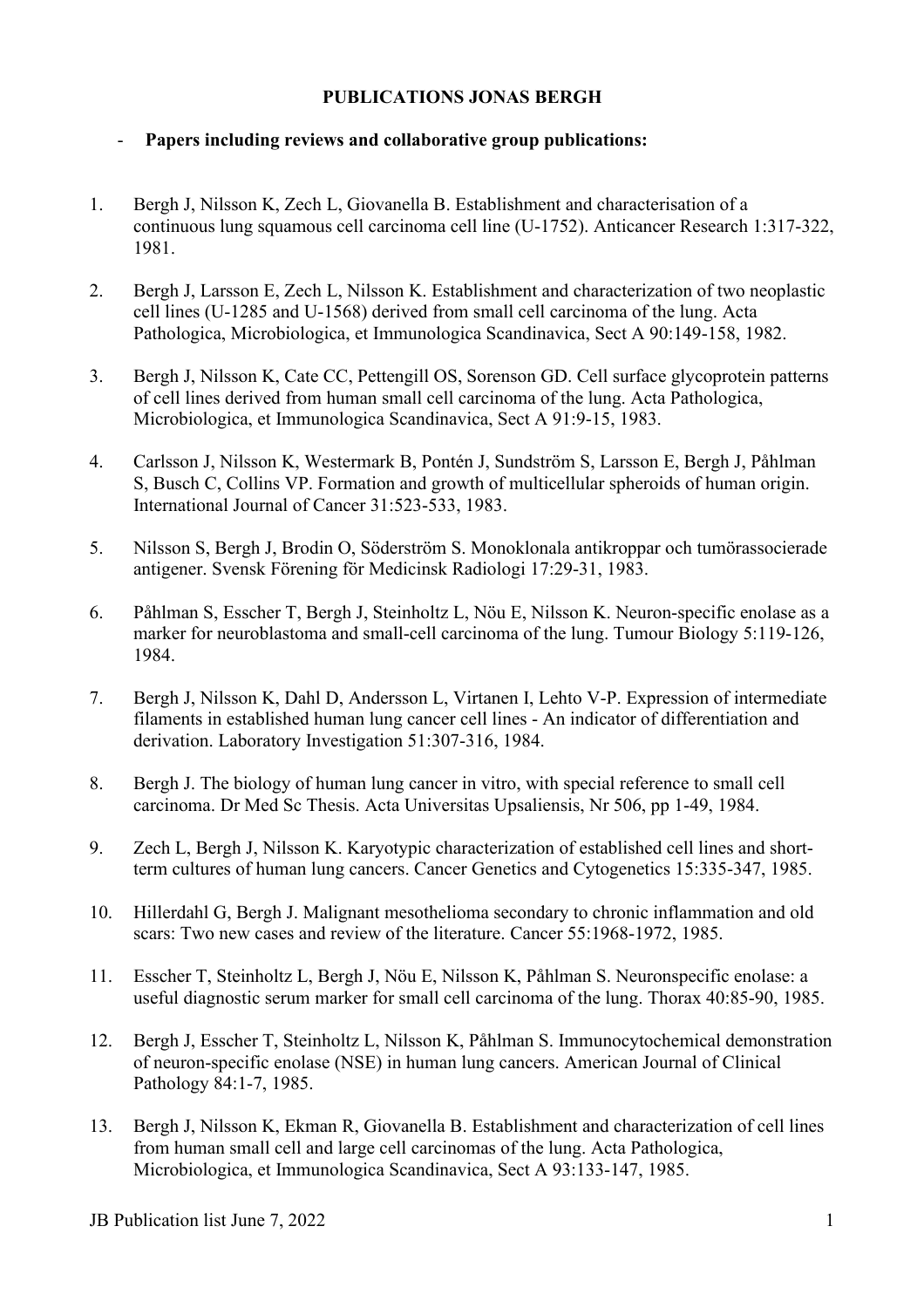- 14. Saksela K, Bergh J, Lehto V-P, Nilsson K, Alitalo K. Amplification of the c-*myc* oncogene in a subpopulation of human small cell lung cancer. Cancer Research 45:1823-1827, 1985.
- 15. Bergh J, Nilsson K. Surface-glycoprotein patterns of established human lung cancer cell lines and primary cultures Anticancer Research 5:323-328, 1985.
- 16. Gronowitz S, Steinholtz L, Källander C, Hagberg H, Bergh J. Serum deoxythymidine kinase in small cell carcinoma of the lung: relation to clinical features, prognosis and other biochemical markers. Cancer 58:111-118, 1986.
- 17. Lehto V-P, Bergh J, Virtanen I. Immunohistology in the classification of lung cancer. In: Lung cancer. Basic and Clinical Aspects. Ed H Hansen. Martinus Nijhoff, Publishers, Boston, pp 1-30, 1986.
- 18. Jakobsson O, Bergh J. Acral lentiginous malignant melanoma. A case report. Scandinavian Journal of Plastic and Reconstructive Surgery and Hand Surgery 20:323-326, 1986.
- 19. Saksela K, Bergh J, Nilsson K. Amplification of the N-*myc* oncogene in an adenocarcinoma of the lung. Journal of Cellular Biochemistry 31:297-304, 1986.
- 20. Bergh J, Esscher T, Steinholtz L, Nilsson K, Påhlman S. Immunocytochemical demonstration of Neuron-Specific Enolase (NSE) in human lung cancers. In: 1986 Year Book of Cancer. Eds Hickey RC, Saunders GF, Randolph LC, Cumley RW, pp 440-442, 1986.
- 21. Norheim I, Wilander E, Öberg K, Theodorsson-Norheim E, Lundqvist M, Lindgren P-G, Bergh J. Tachykinin production by carcinoid tumours in culture. European Journal of Cancer & Clinical Oncology 23:689-695, 1987.
- 22. Betsholtz C, Bergh J, Bywater M, Pettersson M, Johnsson A, Heldin C-H, Ohlsson R, Knott T, Scott J, Bell G, Westermark B. Expression of multiple growth factors in a human lung cancer cell line. International Journal of Cancer 39:502-507, 1987.
- 23. Funa K, Steinholtz L, Nöu E, Bergh J. Increased expression of N-*myc* in human small cell lung cancer biopsies predicts lack of response to chemotherapy and poor prognosis. American Journal of Clinical Pathology 88:216-220, 1987.
- 24. Bergh J. Tumörtillväxt och tumörheterogenitet. Lungcancer cellulära mekanismer. Draco. Swedish association for Lung Medicine: 49-63, 1987.
- 25. Bergh J, Björk P, Westlin J-E, Nilsson S. Expression of an estramustine-binding associated protein in human lung cancer cell lines. Cancer Research 48:4615-4619, 1988.
- 26. Brezicka T, Olling S, Nilsson O, Bergh J, Holmgren J, Sörenson S, Yngvason F, Lindholm L. Immunohistological detection of Fucosyl-Gm1 ganglioside in human lung cancer and normal tissues with monoclonal antibodies. Cancer Research 49:1300-1305, 1989.
- 27. Nordgren H, Nilsson S, Runn A-C, Pontén J, Bergh J. Histopathological and immunohistochemical analysis of lung tumors: Description of a convenient technique for use with fine needle biopsy. APMIS 97:136-142, 1989.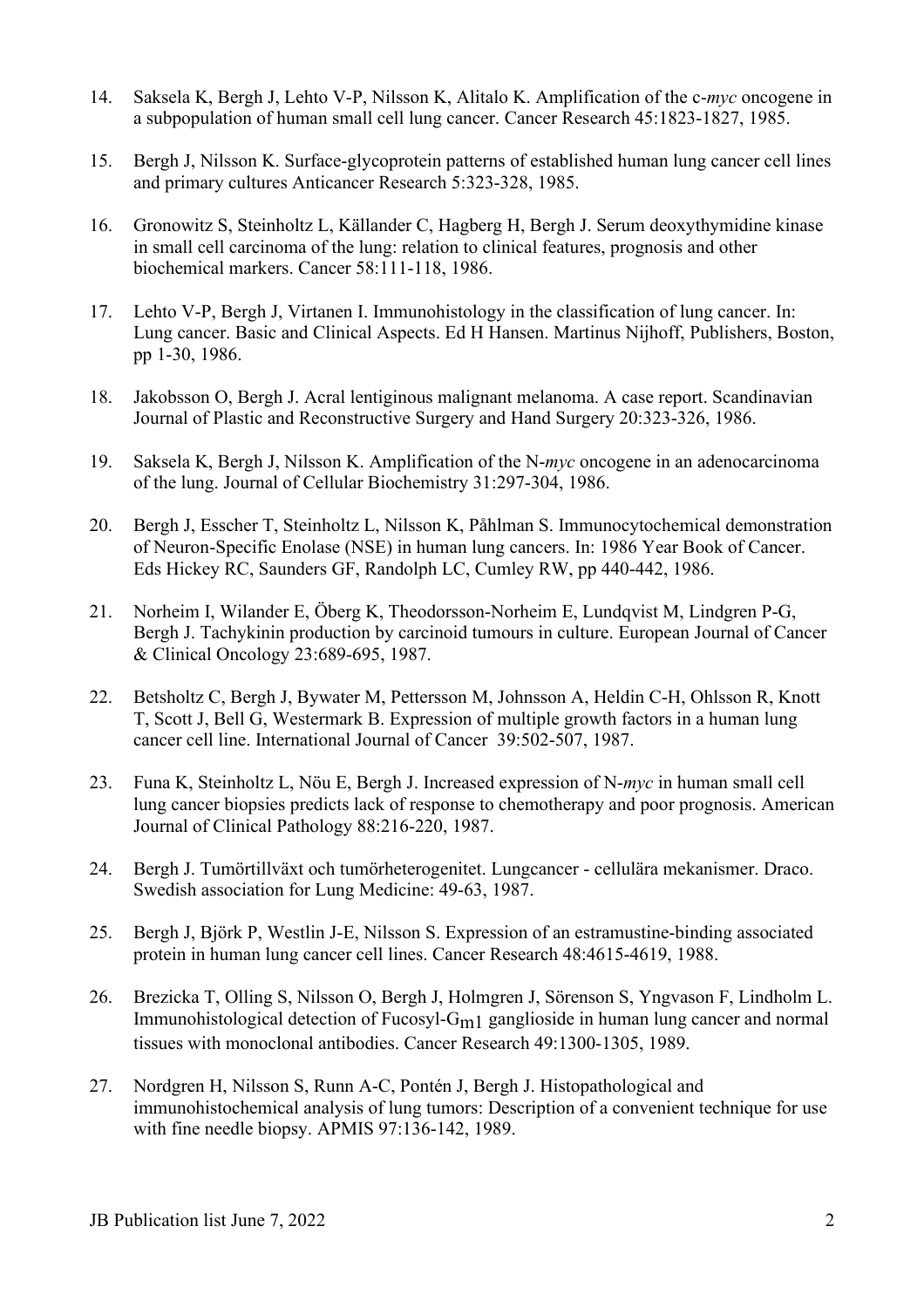- 28. Söderdahl G, Betsholz C, Johansson A, Nilsson K, Bergh J. Differential expression of platelet-derived growth factor and transforming growth factor genes in small- and non-smallcell human lung carcinoma lines. International Journal of Cancer 41:636-641, 1988.
- 29. Bergh J, Arnberg H, Eriksson B, Lundqvist G. The release of chromogranin A and B like activity from human lung cancer cell lines. A potential marker for a subset of small cell lung cancer. Acta Oncologica 28:651-653, 1989.
- 30. von Schoultz E, Lundblad D, Bergh J, Grankvist K, Kourtopoulus H, Henriksson R. Characterization of the cytotoxic effect of estramustine on malignant glioma. Proceedings of the 15th international congress of chemotherapy, Istanbul, Turkey, July 19-24, 1987, pp 844- 846.
- 31. Nöu E, Brodin O, Bergh J. A randomized study of radiation treatment in small cell bronchial carcinoma treated with two types of four-drug chemotherapy regimens. Cancer 62:1079- 1090, 1988.
- 32. Wilking N, Rotstein S, Bergh J. Nya rön om bröstcancer prevention, diagnostik och endokrin terapi. Läkartidningen 85:2735-2736, 1988.
- 33. Bergh J, Söderdahl G. Human non-small cell lung cancer cell lines express platelet derivedand transforming growth factor genes and induce stroma formation in nude mice tumors. Lung Cancer 4:179-185, 1988.
- 34. von-Schoultz E, Lundblad D, Bergh J, Grankvist K, Henriksson R. Estramustine binding protein and anti proliferative effect of estramustine in human glioma cell lines. British Journal of Cancer 58:326-329, 1988.
- 35. Nolte H, Gjedde S, Lindegaard-Madsen E, Bergh J, Blomquist E, Mouridsen HT. Phase II study of tauromustine in disseminated malignant melanoma. European Journal of Cancer of Clinical Oncology 25:655-657, 1989.
- 36. Nettelbladt O, Bergh J, Schenholm M, Tengblad A, Hällgren R. Accumulation of hyaluronic acid in the alveolar interstitial tissue in Bleomycin-induced alveolitis. The American review of respiratory disease 139:759-762, 1989.
- 37. Bergh J. The expression of the platelet-derived and transforming growth factor genes in human nonsmall lung cancer cell lines is related to tumor stroma formation in nude mice tumors. The American Journal of Pathology 133:434-439, 1988.
- 38. Hedin G, Ronquist G, Nöu E, Bergh J. L-2,4 diaminobutyric acid as a new therapeutic principle in the management of human bronchial neoplasms. International Journal of Experimental and Clinical Chemotherapy 3:23-30, 1990.
- 39. Bergh J, Nilsson S, Liljedahl C, Lennartsson L, Maripuu E, Blomquist E, Sivolapenko G, Epenetos A, Stavrou D. Indium-märkta monoklonala antikroppar för diagnostik av maligna gliom in vivo? Behandlingsmöjligheter i framtiden med yttriumkonjugerade antikroppar. Läkartidningen 87:373-375, 1990.
- 40. Nöu E, Steinholtz L, Bergh J, Nilsson K, Påhlman S. Neuron-specific enolase (NSE) as follow-up marker in small cell bronchial carcinoma. A prospective study in an unselected series. Cancer 65:1380-1385, 1990.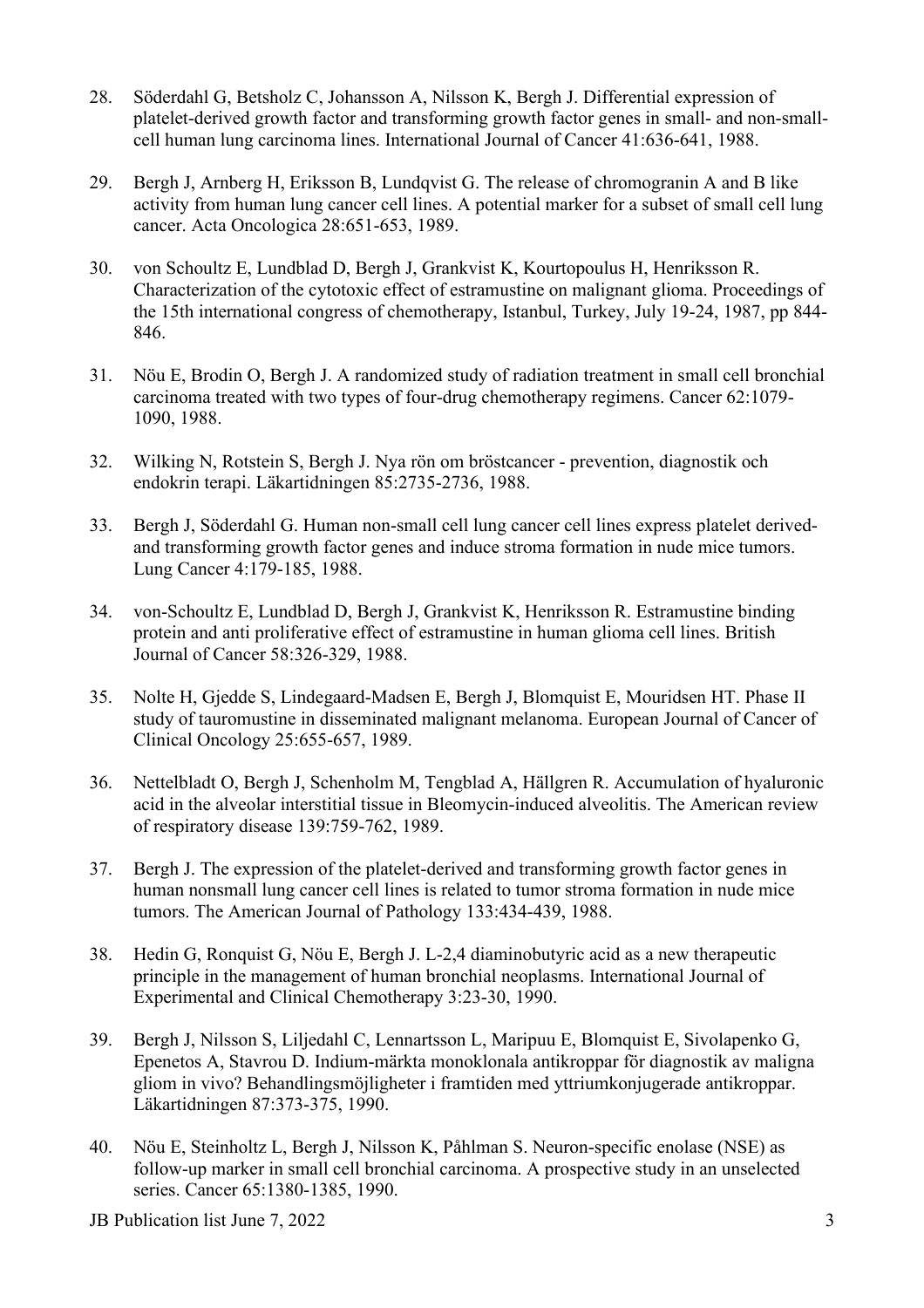- 41. Bergh J, Nilsson S, Liljedahl C, Maripuu E, Sivolapenko G, Epenetos A, Stavrou D. Radioimaging of human malignant gliomas using indium-labelled monoclonal antibodies. Nuclear Medicine Communications 11:437-444, 1990.
- 42. Rabbitts P, Douglas J, Daly M, Sundaresan V, Fox B, Haselton P, Wells F, Albertson D, Waters J, Bergh J. Frequency and extent of allelic loss in the short arm of chromosome 3 in nonsmall-cell lung cancer. Genes, chromosomes & cancer 1:95-105, 1989.
- 43. Esscher T, Bergh J, Steinholtz L, Nöu E, Nilsson K, Påhlman S. Neuron-specific enolase in small-cell carcinoma of the lung: The value of combined immunohistochemistry and serum determinations. Anticancer Research 9:1717-1720, 1989.
- 44. Mouridsen HT, Alfthan C, Bastholt L, Bergh J, Dalmark M, Eksborg S, Hellsten S, Kjær M, Peterson C, Skovsgård T, Sørensen JB, Tropé C, Aabo K. Current status of epirubicin (farmorubicin) in the treatment of solid tumours. Acta Oncologica 29:257-285, 1990.
- 45. Ljunghall S, Bergh J, Rastad J, Åkerström G. Hypercalcemi och skelettengagemang vid malignitet - uppkomstmekanismer och behandlingsmöjligheter. Läkartidningen 86:1991- 1993, 1989.
- 46. Carney D, Berendsen H, Bergh J, Doyle A, Ikegami H, Mattson K, Mulshine J, Wolf M, Woll P. Biological response modifiers in the management of small cell lung cancer: a consensus report. Lung Cancer 5:143-145, 1989.
- 47. Rabbitts P, Bergh J, Douglas J, Collins F, Waters J. A submicroscopic homozygous deletion at the D3S3 locus in a cell line isolated from a small cell lung carcinoma. Genes, chromosomes & cancer 2:231-238, 1990.
- 48. Nygren P, Larsson R, Gruber A, Peterson C, Bergh J. Doxorubicin selected multidrugresistant small cell lung cancer cell lines characterised by elevated cytoplasmic  $Ca^{2+}$  and resistance modulation by verapamil in absence of P-glycoprotein overexpression. British Journal of Cancer 64:1011-1018, 1991.
- 49. Bergh J, Nilsson S, Liljedahl C, Sivolapenko G, Maripuu E, Stavrou D, Epenetos A. *In vivo* imaging and treatment of human brain tumours utilizing the radiolabelled monoclonal antibody MUC 2-63. Anticancer Research 10:655-660, 1990.
- 50. Bergh J, Nygren P, Larsson R. Mechanisms for acquired cytotoxic drug resistance in human small cell lung cancer and the potential utilization of resistance modifiers- a review with focus on in vitro studies. Lung Cancer 6:9-15, 1990.
- 51. Nettelbladt O, Scheynius A, Bergh J, Tengblad A, Hällgren R. Alveolar accumulation of hyaluronan and alveolar cellular response in bleomycin-induced alveolitis. European Respiratory Journal 4:407-414, 1991.
- 52. Bergh J. Gene amplification in human lung cancer The *myc* family genes and other protooncogenes and growth factor genes. The American review of respiratory disease 142:20-26, 1990.
- 53. Geijer T, Bergh J, Terenius L. Expression of preprodynorphin in human small cell lung carcinoma cell lines. Regulatory Peptides 34:181-188, 1991.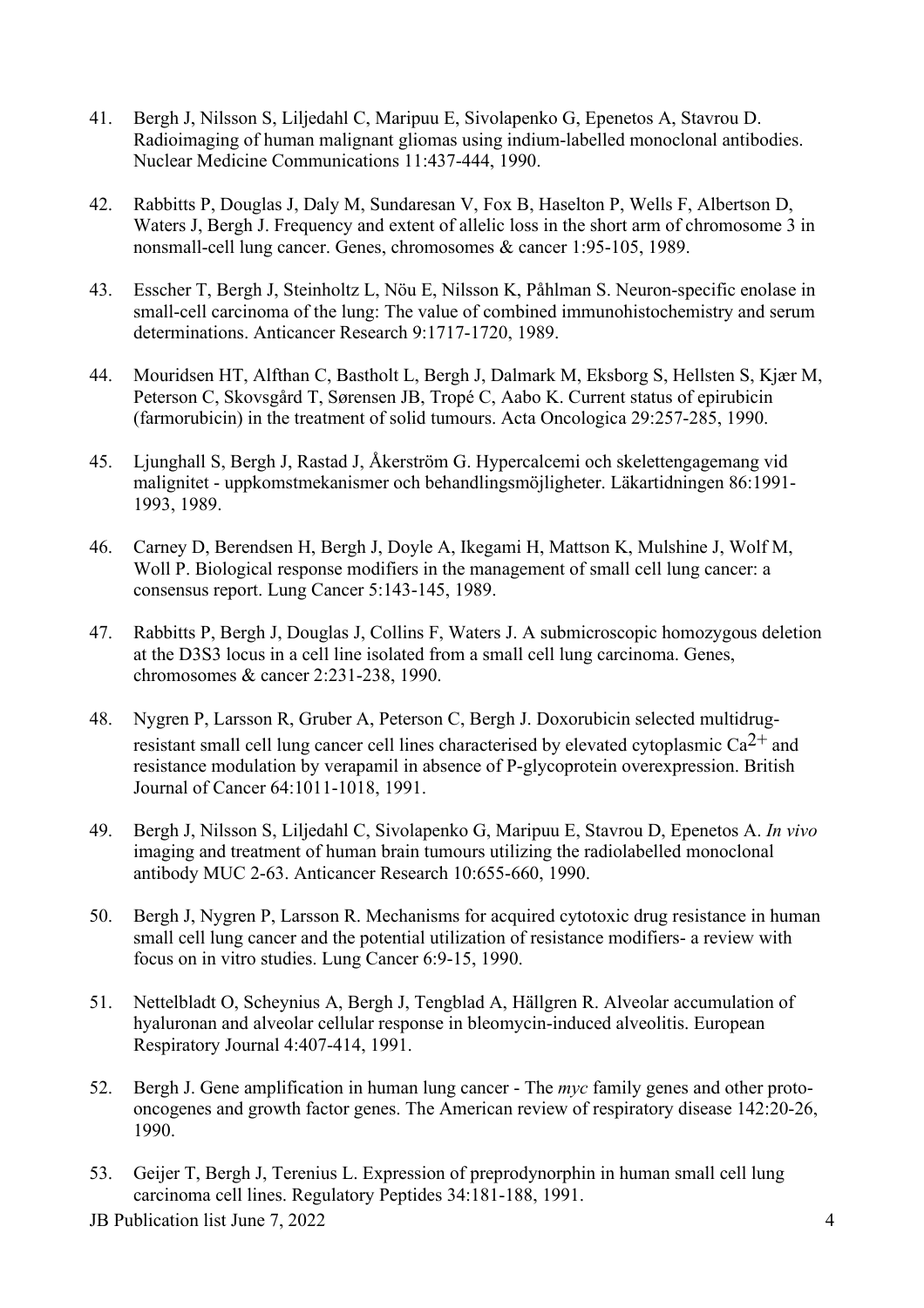- 54. Daly MC, Douglas JB, Bleehen NM, Hastleton P, Twentyman PR, Sundaresan V, Carritt B, Bergh J, Rabbitts PH. An unusually proximal deletion on the short arm of chromosome 3 in a patient with small cell lung cancer. Genomics 9:113-119, 1991.
- 55. Egyházy S, Bergh J, Hansson J, Karran P, Ringborg U. Carmustine-induced toxicity, DNA crosslinking and  $0^6$ -methylguanine-DNA methyltransferase activity in two human lung cancer cell lines. European Journal of Cancer 27:1658-1662, 1991.
- 56. Bergh J. Monoclonal antibodies for therapy of human malignant tumours. Invited paper, Eur J Surg S 561:59-64, 1991.
- 57. Lindman H, Taube A, Bergh J. Suramin inhibits the growth of human breast cancer cell lines. Studies on parental lines and corresponding sublines with acquired doxorubicin resistance with and without expression of P-Glycoprotein. Anticancer Research 14:363-366, 1994.
- 58. Larsson R, Bergh J, Nygren R. Combination of cyclosporin a and buthionine sulfoximine (BSO) as a pharmacological strategy for circumvention of MDR in SCLC cell lines selected for resistance to doxorubicin. Anticancer Research 11:455-460, 1991.
- 59. Bergh J. Biological response modifiers in regional cancer therapy. Invited paper, European Journal of Surgery 561:87-90, 1991.
- 60. Bergh J, Nilsson S, Sivolapenko G, Maripuu E, Stavrou D, Epenetos A. Localization and immunohistochemistry of human gliomas using the MUC 2-63 antibody. In: Monoclonal antibodies, applications in clinical oncology. Ed: AA Epenetos. Chapman & Hall, pp 245- 251, 1991.
- 61. Forsberg K, Bergh J, Westermark B. Expression of functional PDGF b receptors in a human large-cell lung-carcinoma cell line. International Journal of Cancer 556-560, 1993.
- 62. Bergh J, Tötterman T, Termander B, Strandgarden K, Gunnarsson PO, Nilsson B. The first clinical pilot study of roquinimex (Linomide<sup>®</sup>) in cancer patients with special focus on immunological effects. Cancer Investigation 15:204-211, 1997.
- 63. Öberg F, Hult N, Bjare U, Ivhed I, Kivi S, Bergh J, Larsson L-G, Sundström C, Nilsson K. Characterization of a U-937 subline which can be induced to differentiate in serum-free medium. International Journal of Cancer 50:153-160, 1992.
- 64. Drabkin H, Mendez MJ, Rabbitts PH, Varkony T, Bergh J, Schlessinger J, Erickson P, Gemmill RM. Characterization of the submicroscopic deletion in the small-cell lung carcinoma cell line U-2020. Genes, chromosomes & cancer 5:67-74, 1992.
- 65. de la Torre M, Wells AF, Bergh J, Lindgren A. Localization of hyaluronan in normal breast tissue, radial scar, and tubular breast carcinoma. Human Pathology 24:1294-1297, 1993.
- 66. Larsson R, Nygren P, Bergh J. Experimentell farmakologisk tumörbehandling med klinisk potential. Läkartidningen 88:4441-4444, 1991.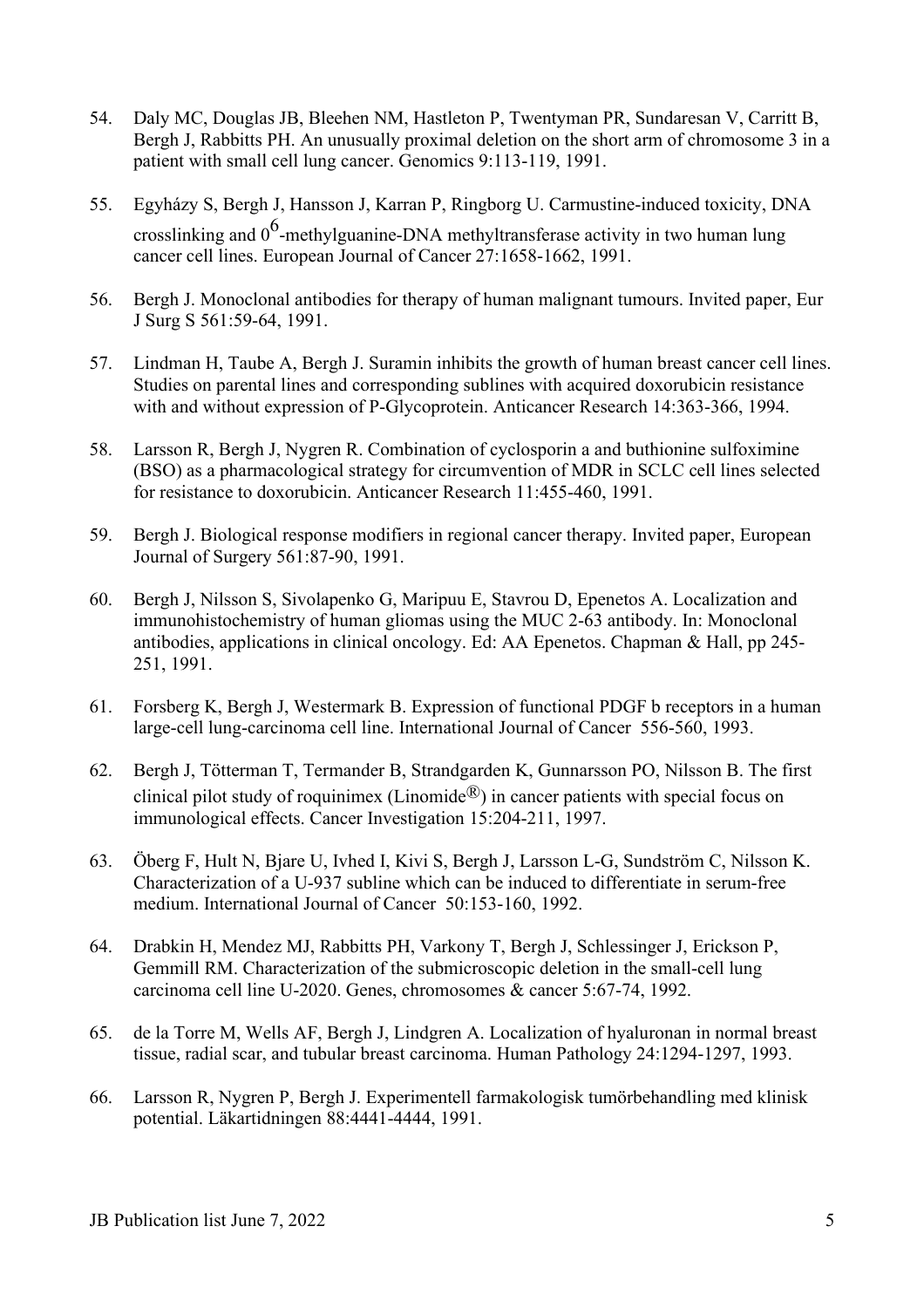- 67. Heldin N-E, Usuki K, Bergh J, Westermark B, Heldin C-H. Differential expression of platelet-derived endothelial cell growth factorthymidine phosphorylase in human lung carcinoma cell lines. British Journal of Cancer 68:708-711, 1993.
- 68. de la Torre M, Hao X-Y, Larsson R. Nygren P, Tsuruo, Mannervik B, Bergh J. Characterization of four doxorubicin adapted human breast cancer cell lines with respect to chemotherapeutic drug sensitivity, drug resistance associated membrane proteins and glutathione transferases. Anticancer Research 13:1425-1430, 1993.
- 69. Westlin J-E, Snook D, Nilsson S, Husin S, Enblad P, Stavrou S, Epenetos A, Bergh J. Intravenous and intratumoural therapy on patients with malignant gliomas with 90Yttrium labelled monoclonal antibody MUC 2-63. Chapman & Hall, pp 17-26, 1993.
- 70. Bergh J, Larsson R, Nygren P. Resistance to chemotherapeutic drugs in human lung cancer: Is circumvention possible? Lung Cancer 9:307-316, 1993.
- 71. Larsson R, Fridborg H, Csoka K, Bergh J, Nygren P. Cytotoxic action of cyclosporins on human tumor cell lines is not dependent on immunosuppressive activity. Anticancer Research 12:1581-1586, 1992.
- 72. Bergh J, Rabbitts P. Biology of human lung cancer. Ed: F.R. Hirsch pp 49-60, 1993.
- 73. Brodin O, Arnberg H, Bergh J, Nilsson S. Increased radioresistance of an in vitro transformed human small cell lung cancer cell line. Lung Cancer 12:183-198, 1995.
- 74. Hao XY, Castro V, Bergh J, Sundström B, Mannervik B. Isoenzyme-specific quantitative immunoassays for cytosolic glutathione transferases and measurement of the enzymes in the blood plasma from cancer patients and in tumor cell lines. Biochimica et Biophysica Acta 1225:223-230, 1994.
- 75. Pestana S, Björklund G, Larsson R, Nygren P, Nilsson K, Bergh J. Effects of interferons and tumour necrosis factor-a on human lung cancer cell lines and the development of an interferon-resistant lung cancer cell line. Acta Oncologica 35: 473- 478, 1996.
- 76. de la Torre M, Nygren P, Larsson R, Lindgren A, Tsuruo T, Bergh J. Expression of the 85-kd membrane protein in primary human breast cancer: Relationship to hormone receptor levels, DNA ploidy, and tumor grade. Human Pathology 26:180-185, 1995.
- 77. Gjedde SB, Mouridsen HT, L-Madsen E, Jensen NV, Blomquist E, Bergh J, Söderberg M, Wählby S. Phase I study of tauromustine administered in a weekly schedule. European Journal of Cancer 29A:1901-1902, 1993.
- 78. Liljegren G, Holmberg L, Adami H-O, Westman G, Graffman S, Bergh J and the Uppsala-Örebro breast cancer study group. Sector resection with or without postoperative radiotherapy for stage I breast cancer: Five-year results of a randomized trial. Journal of the National Cancer Institute 86:717-722, 1994.
- 79. Jansson T, Westlin J-E, Ahlström H, Lilja A, Långström B, Bergh J. Positron emission tomography studies in patients with locally advanced and/or metastatic breast cancer: A method for early therapy evaluation? Journal of Clinical Oncology 13:1470-1477, 1995.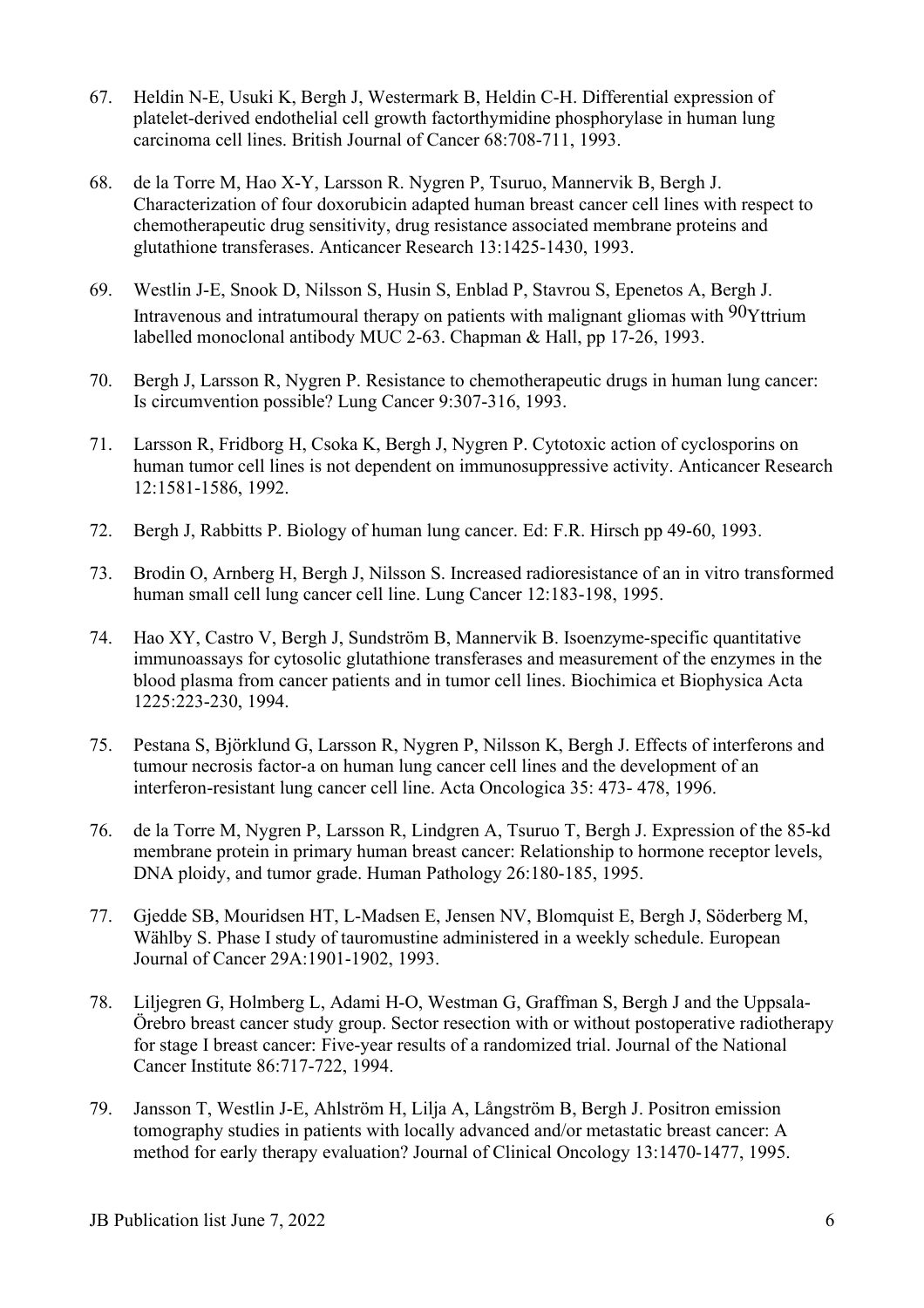- 80. Gjedde SB, Mouridsen HT, L-Madsen E, Jensen NV, Blomquist E, Bergh J, Söderberg M, Wählby S. Phase II study of tauromustine in disseminated malignant melanoma. European Journal of Cancer 30A:566, 1994.
- 81. Hao X-Y, Bergh J, Brodin O, Hellman U, Mannervik B. Acquired resistance to cisplatin and doxorubicin in a small cell lung cancer cell line is correlated to elevated expression of glutathione-linked detoxification enzymes. Carcinogenesis 15:1167-1173, 1994.
- 82. Fjällskog M-L, Frii L, Bergh J. Paclitaxel-induced cytotoxicity the effects of cremophor EL (castor oil) in two human breast cancer cell lines with acquired multidrug resistant phenotype and induced expression of the permeability glycoprotein. European Journal of Cancer 30A:687-690, 1994.
- 83. Nygren P, Fridborg H, Csoka K, Sundström C, de la Torre M, Kristensen J, Bergh J, Hagberg H, Glimelius B, Rastad J, Tholander B, Larsson R. Detection of tumor-specific cytotoxic drug activity *in vitro* using the fluorometric microculture cytotoxicity assay and primary cultures of tumor cells from patients. International Journal of Cancer 56:715-720, 1994.
- 84. Liljegren G, Lindgren A, Bergh J, Nordgren H, Tabár L, Holmberg L. Risk factors for local recurrence after conservative treatment in stage I breast cancer. Definition of a subgroup not requiring radiotherapy. Annals of Oncology 8:235-241, 1997.
- 85. Petrén-Mallmin M, Andréasson I, Ljunggren Ö, Ahlström H, Bergh J, Antoni G, Långström B, Bergström M. Skeletal metastases from breast cancer: uptake of  $18F$ -fluoride measured with positron emission tomography in correlation with CT. Skeletal Radiology 27:72-76, 1998.
- 86. Sandström M, Freijs A, Larsson R, Nygren P, Fjällskog ML, Bergh J, Karlsson MO. Lack of relationship between systemic exposure for the component drugs of the fluorouracil, epirubicin, and 4-hydroxycyclophosphamide regimen in breast cancer patients. Journal of Clinical Oncology 14:1581-1588, 1996.
- 87. Bergenheim AT, Hartman M, Bergh J, Ridderheim P-Å, Henriksson R. Expression of estramustine-binding protein in ependymomas and in human and developing rat ependymal cells. Journal of Neuro-Oncology 22:45-53, 1994.
- 88. Nygren P, Csoka K, Jonsson B, Fridborg H, Bergh J, Hagberg H, Glimelius B, Brodin O, Tholander B, Kreuger A, Lönnerholm G, Jakobsson Å, Olsen L, Kristensen J, Larsson R. The cytotoxic activity of Taxol in primary cultures of tumour cells from patients is partly mediated by Cremophor EL. British Journal of Cancer 71:478-481, 1995.
- 89. Fridborg H, Jonsson B, Nygren P, Csoka K, Nilsson K, Öberg G, Kristensen J, Bergh J, Tholander B, Olsen L, Jakobsson Å, Larsson R. Activity of cyclosporins as resistance modifiers in primary cultures of human haematological and solid tumours. British Journal of Cancer 70:11-17, 1994.
- 90. Klominek J, Robert KH, Bergh J, Hjerpe A, Gahrton G, Sundqvist KG. Production of a motility factor by a newly established lung adenocarcinoma cell line. Anticancer Research 18:759-767, 1998.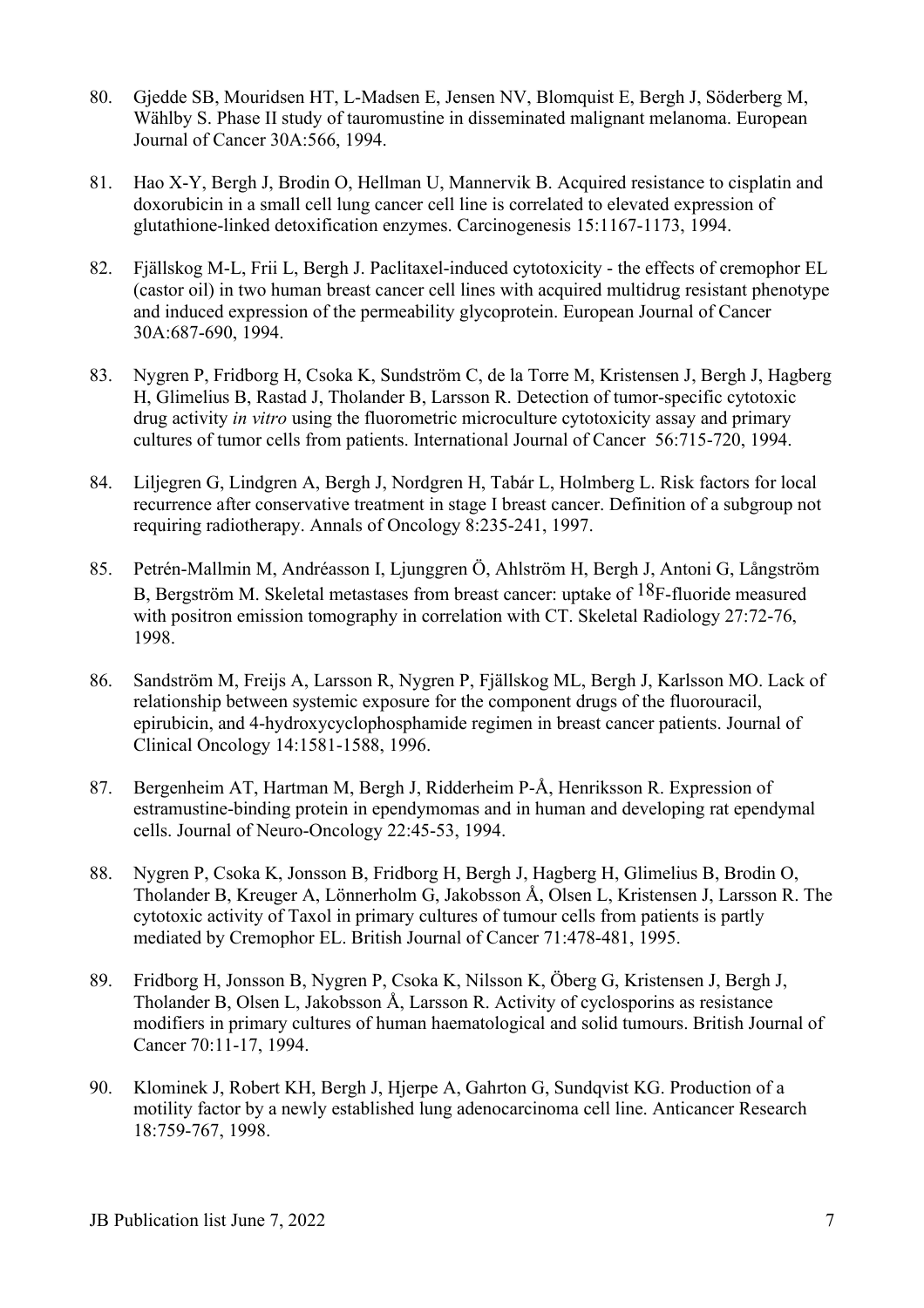- 91. de la Torre M, Larsson R, Nygren P, Lindgren A, Bergh J. Expression of the multidrugresistance gene product in untreated human breast cancer and its relationship to prognostic markers. Acta Oncologica 33:773-777, 1994.
- 92. Bergenheim T, Björk P, Bergh J, von Schultz E, Svedberg H, Henriksson R. Estramustinebinding protein and specific binding of the anti-mitotic compound estramustine in astrocytoma. Cancer Research 54:4974-4979, 1994.
- 93. Bergh J. High dose therapy with autologous bone marrow stem cell support in primary and metastatic human breast cancer - A review. Acta Oncologica 34:669-674, 1995.
- 94. Bergh J, Norberg T, Sjögren S, Lindgren A, Holmberg L. Complete sequencing of the p53 gene provides prognostic information in breast cancer patients, particularly in relation to adjuvant systemic therapy and radiotherapy. Nature Medicine 1:1029-1034, 1995.
- 95. de la Torre M, Heldin P, Bergh J. Expression of the CD44 glycoprotein (lymphocyte-homing receptor) in untreated human breast cancer and its relationship to prognostic markers. Anticancer Research 15:2791-2796, 1995.
- 96. Westman G, Ahlgren J, Jansson T, Bergh J. Cross-comparison of two quality of life instruments used in a randomized study of combination chemotherapy in advanced breast cancer. Acta Oncologica 38:567-572, 1999.
- 97. Gustavsson B, Hermansson A, Andersson AC, Grimelius L, Bergh J, Westermark B, Heldin NE. Decreased growth rate and tumour formation of human anaplastic thyroid carcinoma cells transfected with a human thyrotropin receptor cDNA in NMRI nude mice treated with propylthiouracil. Molecular and Cellular Endocrinology 121:143-151, 1996.
- 98. Davies SL, Bergh J, Harris AL, Hickson ID. Response to ICRF-159 in cell lines resistant to cleavable complex-forming topoisomerase II inhibitors. British Journal of Cancer 75:816- 821, 1997.
- 99. de la Torre M, Larsson R, Nygren P, Lindgren A, Hao X-Y, Mannervik B, Bergh J. Differential expression of glutathione S-transferase Pi in normal, preneoplastic and neoplastic human breast tissue. Cell Vision 3:11-15, 1996.
- 100. Heldin P, de la Torre M, Ytterberg D, Bergh J. Differential synthesis and binding of hyaluronan by human breast cancer cell lines: Relationship to hormone receptor status. Oncology Reports 3:1011-1016, 1996.
- 101. Teder P, Bergh J, Heldin P. Functional hyaluronan receptors are expressed on a squamous cell lung carcinoma cell line but not on other lung carcinoma cell lines. Cancer Research 55:3908-3914, 1995.
- 102. Liljegren G, Karlsson G, Bergh J, Holmberg L. The cost-effectiveness of routine postoperative radiotherapy after sector resection and axillary dissection for breast cancer stage I. Results from a randomized trial. Annals of Oncology 8:757-763, 1997.
- 103. Sjögren S, Inganäs M, Norberg T, Lindgren A, Nordgren H, Holmberg L, Bergh J. The p53 gene in breast cancer: Prognostic value of complementary DNA sequencing versus immunohistochemistry. Journal of the National Cancer Institute 88:173-182, 1996.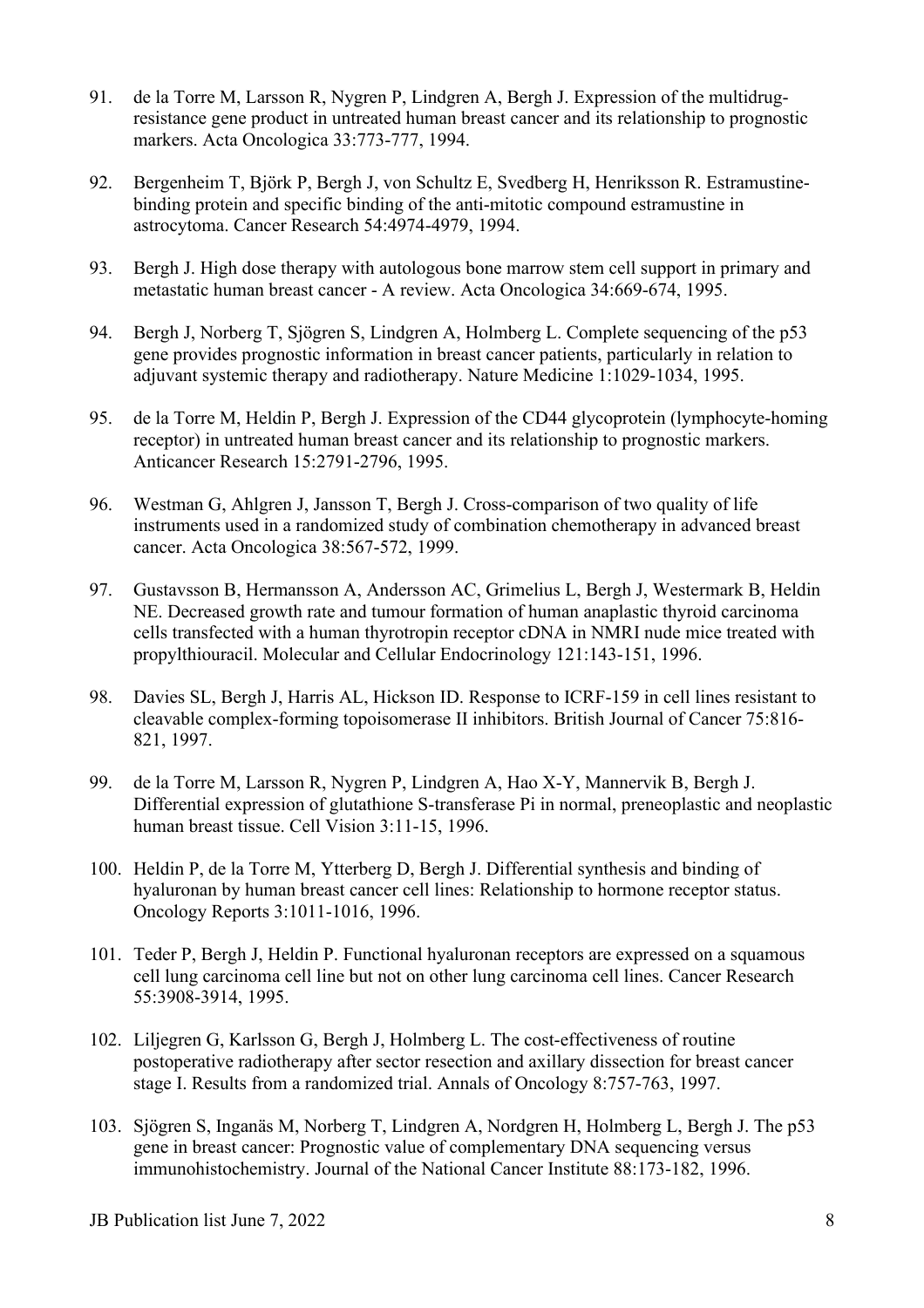- 104. Jansson T, Inganäs M, Sjögren S, Norberg T, Lindgren A, Holmberg L, Bergh J. p53 status predicts survival in breast cancer patients treated with or without postoperative radiotherapy: A novel hypothesis based on clinical findings. Journal of Clinical Oncology 13:2745-2751, 1995.
- 105. Swedish Breast Cancer Cooperative Group. Randomized trial of two versus five years of adjuvant tamoxifen for postmenopausal early stage breast cancer. Journal of the National Cancer Institute 88:1543-1549, 1996.
- 106. Bergh J. Radioimmunotherapy using  $125$ I and  $131$ I labelled monoclonal antibody A33. Tumor Targeting 1:289-290, 1995.
- 107. Mirza MR, Jakobsen E, Pfeiffer P, Lindebjerg-Clasen B, Bergh J, Rose C. Suramin in nonsmall cell lung cancer and advanced breast cancer - Two parallel phase II studies. Acta Oncologica 36:171-174, 1997.
- 108. Early Breast Cancer Trialists' Collaborative Group. Ovarian ablation in early breast cancer: overview of the randomised trials. The Lancet 348:1189-1196, 1996.
- 109. Williams C, Norberg T, Ahmadian A, Pontén F, Bergh J, Lundeberg J, Uhlén M. Assessment of sequence-based p53 analysis in human breast cancer; messenger RNA in comparison with genomic DNA targets. Clinical Chemistry 44:455-462, 1998.
- 110. Norberg T, Jansson T, Sjögren S, Mårtensson C, Andréasson I, Fjällskog M-L, Lindman H, Nordgren H, Lindgren A, Holmberg L, Bergh J. Overview on human breast cancer with focus on prognostic and predictive factors with special attention on the tumour suppressor gene p53. Acta Oncologica Suppl 5 35:96-102, 1996.
- 111. Bergh J. Ökade kunskaper om lungcancerbiologi. Läkartidningen 94:1489-1492, 1997.
- 112. Sirzén F, Heiden T, Nilsson A, Bergh J, Skog S, Lewensohn. Characterisation of the G1/S cell cycle checkpoint defect in lung carcinoma cells with different intrinsic radiosensitivities. Anticancer Research 17:3381-3386, 1997.
- 113. Heppell-Parton AC, Nacheva E, Carter NP, Bergh J, Ogilvie D, Rabbitts P. Elucidation of the mechanism of homozygous deletion of 3p12~13 in the U2020 cell line reveals the unexpected involvement of other chromosomes. Cancer Genetics and Cytogenetics 111:105-110, 1999.
- 114. Jansson T, Lindman H, Nygård K, Dahlgren CV, Montelius A, Öberg-Kreuger C, Asplund S, Bergh J. Radiotherapy of breast cancer after breast conserving surgery: An improved technique using mixed electron-photon beams with a multileaf collimator. Radiotherapy and Oncology 46:83-89, 1998.
- 115. Sirzén F, Zhivotovsky B, Nilsson A, Bergh J, Lewensohn R. Spontaneous and radiationinduced apoptosis in lung carcinoma cells with different intrinsic radiosensitivities. Anticancer Research 18:695-699, 1998.
- 116. Bergh J, Wiklund T, Erikstein B, Fornander T, Bengtsson N-O, Malmström P, Kellokumpu-Lehtinen P, Anker G, Bennmarker H, Wilking N. Dosage of adjuvant G-CSF (filgrastim) supported FEC polychemotherapy based on equivalent haematological toxicity to high-risk breast cancer patients. Annals of Oncology 9:403-411, 1998.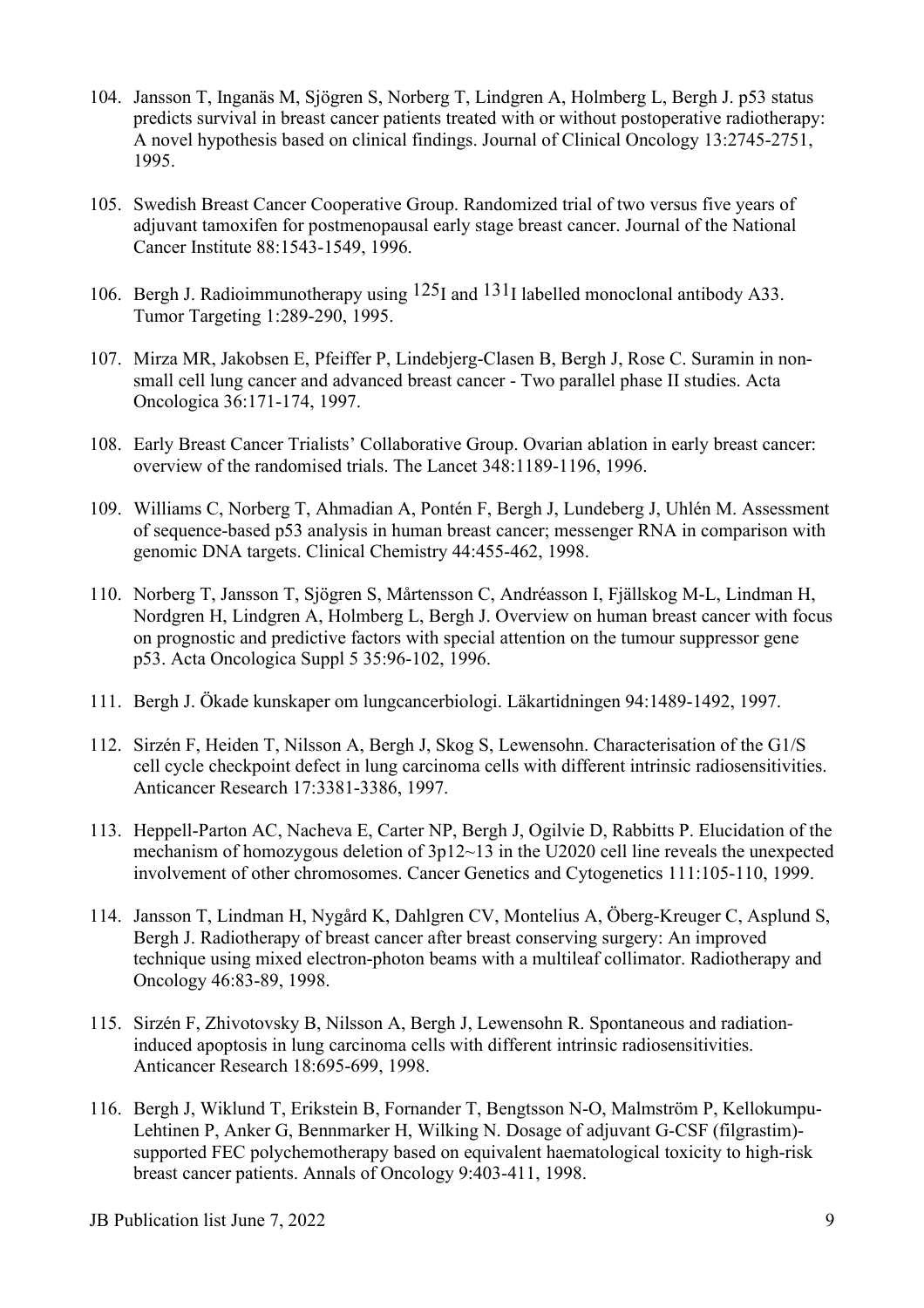- 117. Bergh J. Dose intensity in patients with metastatic breast cancer Time for novel thoughts? Editorial, Annals of Oncology 8:109-110, 1997.
- 118. Bergh J. Determination and use of p53 in the management of cancer patients with special focus on breast cancer - A review. J.G.M. Klijn, Ed. Prognostic and Predictive Value of p53. European School of Oncology Scientific Updates 1:35-50, 1997.
- 119. Karlsson MO, Molnar V, Bergh J, Freijs A, Larsson R. A general model for time-dissociated pharmacokinetic-pharmacodynamic relationship exemplified by paclitaxel myelosuppression. Clinical Pharmacology & Therapeutics 63:11-25, 1998.
- 120. Bergh J. Time for integration of predictive factors for selection of breast cancer patients who need postoperative radiation? Editorial Comment, Journal of the National Cancer Institute 89:605-607, 1997.
- 121. Sjögren S, Inganäs M, Lindgren A, Holmberg L, Bergh J. Prognostic and predictive value of c-erbB-2 overexpression in primary breast cancer, alone and in combination with other prognostic markers. Journal of Clinical Oncology 16:462-469, 1998.
- 122. Lindman H, Wiklund T, Holte H, Ljungman P, Blomqvist C, Kvalheim G, Bengtsson M, Höglund M, Wilking N, Bergh J. FEC mobilised stem cells for high dose therapy in breast cancer patients. Acta Oncologica 38:239-245, 1999.
- 123. Karlsson Y, Malmström P, Hatschek T, Fornander T, Söderberg M, Bengtsson N-O, Jansson T, Sjöberg S, Bergh J. Multimodality treatment of 128 patients with locally advanced breast carcinoma in the era of mammography screening using standard polychemotherapy with 5 fluorouracil, epirubicin, and cyclophosphamide: prognostic and therapeutic implications. Cancer 83:936-947, 1998.
- 124. Vaghef H, Nygren P, Edling C, Bergh J, Hellman B. Alkaline single-cell gel electrophoresis and human biomonitoring for genotoxicity: a pilot study on breast cancer patients undergoing chemotherapy including cyclophosphamide. Mutation Research 395:127-138, 1997.
- 125. Boström Å, Sjölin-Forsberg G, Wilking N, Bergh J. Radiation recall. Another call with tamoxifen. Acta Oncologica 38:955-959, 1999.
- 126. Ljungman P, Björkstrand B, Fornander T, Höglund M, Juliusson G, Lindman H, Malmström A, Rotstein S, Söderberg M, Wilking N, Villman K, Bergh J. High dose chemotherapy with autologous stem cell support in patients with responding stage IV breast cancer. Bone Marrow Transplantation 22:445-448, 1998.
- 127. Wärnberg F, Nordgren H, Bergh J, Holmberg L. Ductal carcinoma *in situ* of the breast from a population-defined cohort: an evaluation of new histopathological classification systems. European Journal of Cancer 35, 714-720, 1999.
- 128. Bergh J. Analysis of the p53 status of tumours: an overview of methods. In: Methods in Molecular Medicine – Cytotoxic Drug Resistance Mechanisms. Eds Brown R, Böger-Brown U, Humana Press, Totowa, New Jersey, pp 179-199, 1999.
- 129. Norberg T, Lennerstrand J, Inganäs M, Bergh J. Comparison between p53 protein measurement using the luminometric immunoassay and immunohistochemistry with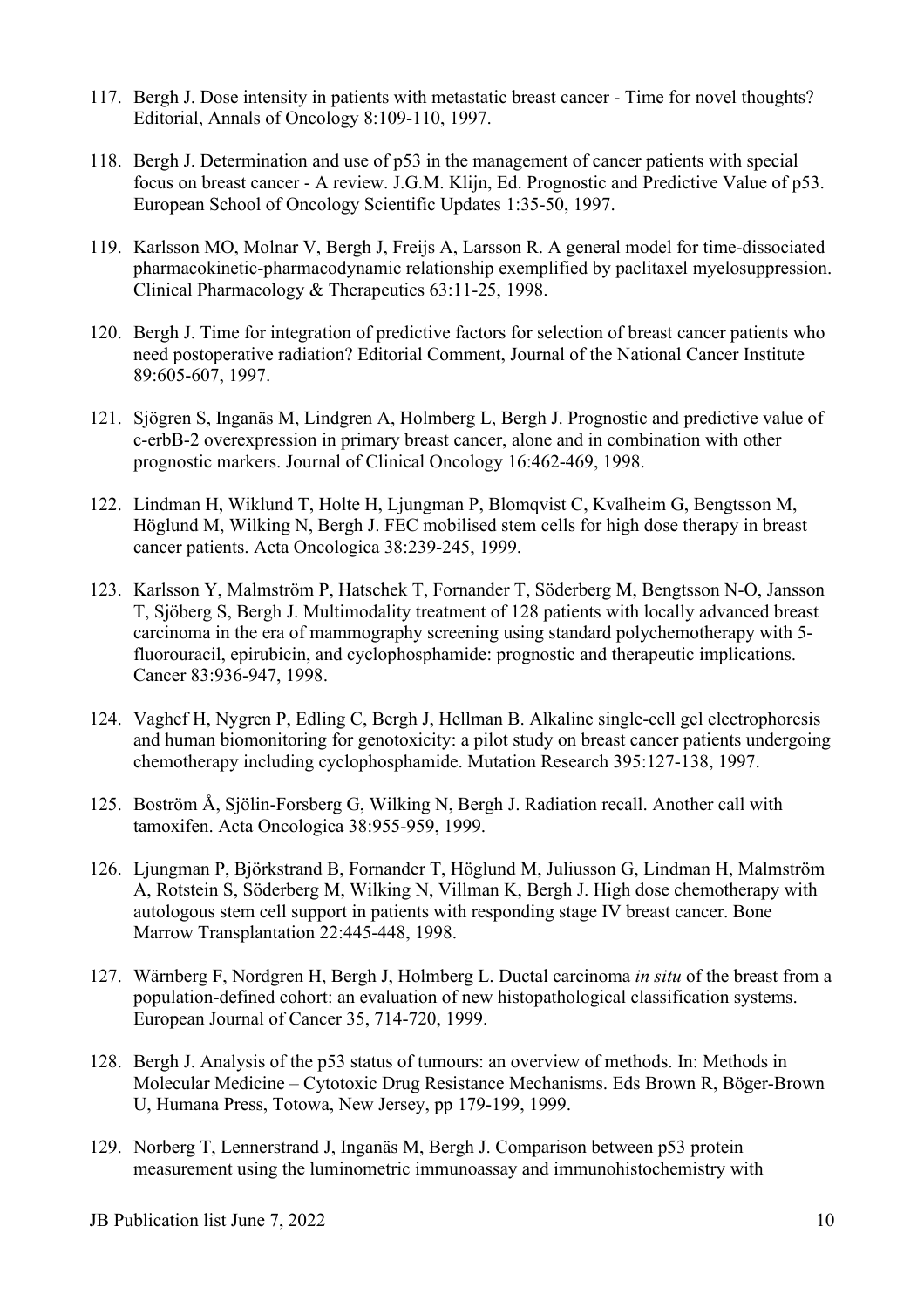detection of p53 gene mutations using cDNA sequencing in human breast tumours. International Journal of Cancer 79:376-383, 1998.

- 130. Ciray I, Åström G, Andréasson I, Edekling T, Hansen J, Bergh J, Ahlström H. Evaluation of new sclerotic metastases in breast cancer patients during treatment. Acta Radiologica 41:178- 182, 2000.
- 131. von Heideman A, Sandström M, Csoka K, Tholander B, Larsson R, Bergh J, Nygren P. Evaluation of drug interactions in the established FEC regimen in primary cultures of tumor cells from patients. Annals of Oncology 11:1301-1307, 2000.
- 132. Bergh J, Senn H-J, Gelber R, Goldhirsch A, Thürlimann B (Eds.). Tailored chemotherapy to equal toxicity - is it possible? In Adjuvant Therapy of Primary Breast Cancer. Springer-Verlag, Berlin, Heidelberg, New York, p. 328 - 340, 1998.
- 133. Aalto Y, Forsgren S, Kjörell U, Bergh J, Franzén L, Henriksson R. Enhanced expression of neuropeptides in human breast cancer cell lines following irradiation. Peptides 19:231-239, 1998.
- 134. Wärnberg F, Bergh J, Holmberg L. Prognosis in women with carcinoma in situ of the breast. A population-based cohort study in Sweden. Cancer epidemiology Biomarkers & Prevention Vol 8, 769-774, September 1999.
- 135. Bergh J. Importance of p53 in the diagnosis and treatment of cancer. 23rd ESMO Congress, Athens Greece, p. 179-186, 1998.
- 136. Sundaresan V, Chung G, Heppell-Parton A, Xiong J, Grundy C, Roberts I, James L, Cahn A, Bench A, Douglas J Minna J, Sekido Y, Lerman M, Latif F, Bergh J, Li H, Lowe N, Ogilvie D, Rabbitts P. Homozygous deletions at 3p12 in breast and lung cancer. Oncogene 17:1723- 1729, 1998.
- 137. Sjöström J, Blomqvist C, Mouridsen H, Pluzanska A, Ottosson-Lönn S, Bengtsson N-O, Ostenstad B, Mjaaland I, Palm-Sjövall M, Wist E, Valvere V, Andersson H, Bergh J. Docetaxel compared with sequential methotrexate and 5-fluorouracil in patients with advanced breast cancer after anthracycline failure: a randomized phase III study with crossover on progression by the Scandinavian Breast Group. European Journal of Cancer, 35, No 8, 1194-1201, 1999.
- 138. Liljegren G, Holmberg L, Bergh J, Lindgren A, Tabár L, Nordgren H, Adami H O and the Uppsala-Örebro breast cancer study group. Ten-year results following sector resection with or without postoperative radiotherapy for breast cancer stage I: a randomized trial. Journal of Clinical Oncology Vol 17, No 8 (August), pp 2326-2333, 1999.
- 139. Hultborn R, Johansson-Terje I, Bergh J, Glas U, Hallsten L, Hatschek T, Holmberg E, Ideström K, Norberg B, Ranstam J, Söderberg M, Wallgren U-B. Second-line endocrine treatment of advanced breast cancer - a randomized cross-over study of medroxyprogesterone acetate and aminnoglutethimide. Acta Oncologica 35, suppl 5: short report page 75, 1996.
- 140. Early Breast Cancer Trialists' Collaborative Group. Tamoxifen for early breast cancer: an overview of the randomised trials. The Lancet 351:1451-1467, 1998.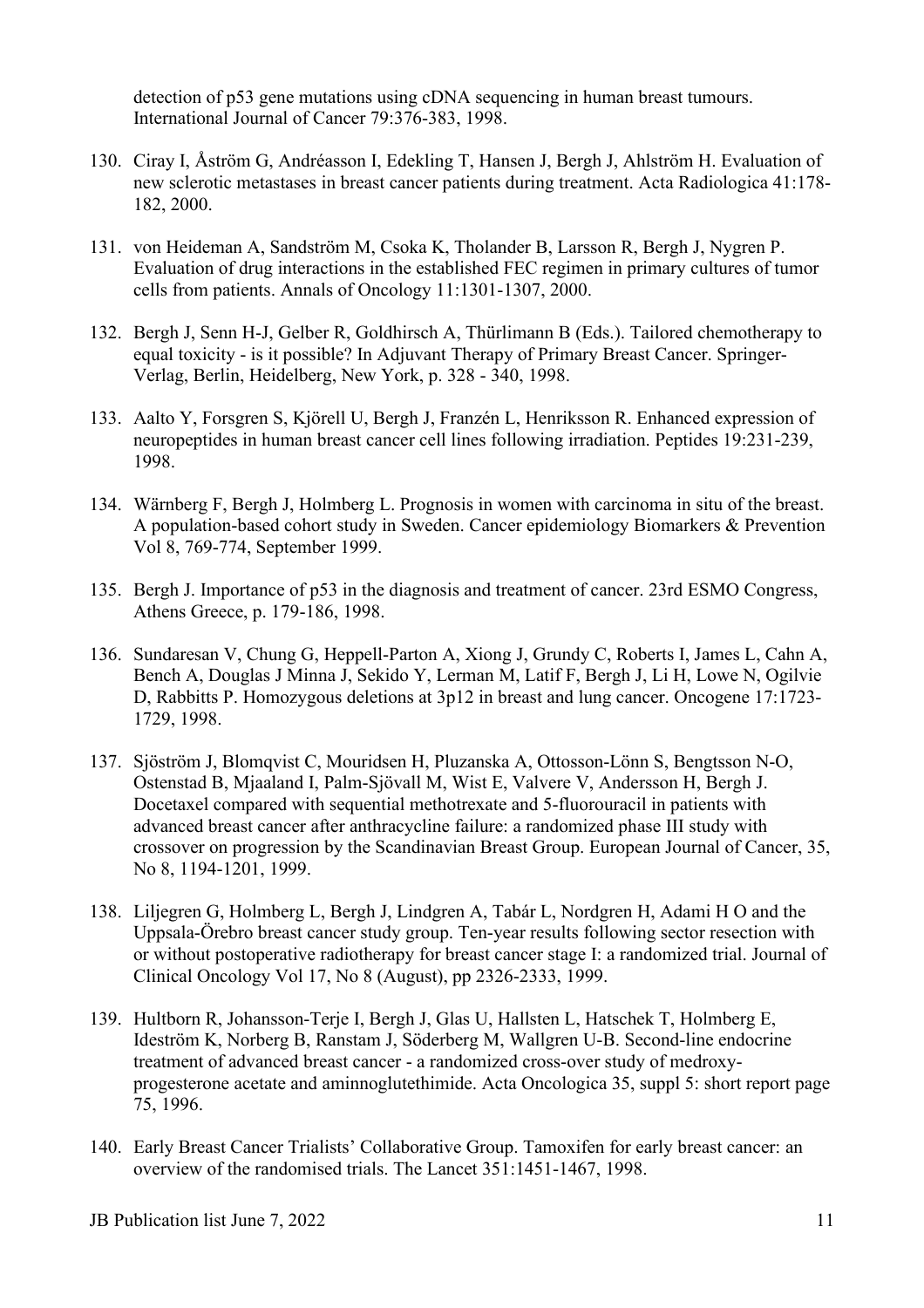- 141. Early Breast Cancer Trialists' Collaborative Group. Polychemotherapy for early breast cancer: an overview of the randomised trials. The Lancet 352:930-942, 1998.
- 142. Sirzén F, Zhivotovsky B, Nilsson A, Bergh J, Lewensohn R. Higher spontaneous apoptotic index in small cell compared with non-small cell lung carcinoma cell lines; lack of correlation with Bcl-2/Bax. Lung Cancer 22:1-13, 1998.
- 143. Linderholm B, Lindahl T, Holmberg L, Klaar S, Lennerstrand J, Henriksson R, Bergh J. The expression of vascular endothelial growth factor correlates with mutant p53 and poor prognosis in human breast cancer. Cancer Research 61 (5):2256-60, 2001.
- 144. Dummer R, Bergh J, Karlsson Y, Horowitz J A, Mulder N, Ten Bokkel Huinink D, Burg G, Hofbauer G, Osanto S. Biological activity and safety of adenoviral vector-expressed wildtype p53 after intratumoral injection in melanoma and breast cancer patients with p53 overexpressing tumours. Cancer Gene Therapy 7:1069-1076, 2000.
- 145. Thurfjell G, Jansson T, Nordgren H, Bergh J, Lindgren A, Thurfjell E. Local breast cancer recurrence caused by mammographically guided punctures? Acta Radiologica 41:435-440, 2000.
- 146. Karlsson MO, Molnar V, Freijs A, Nygren P, Bergh J, Larsson R. Pharmacokinetic models for the saturable distribution of paclitaxel. Drug Metabolism & Disposition 27 (10):1220- 1223, 1999.
- 147. Bergh J. Clinical studies of p53 in treatment and benefit of breast cancer patients. Endocrine-Related Cancer 6:51-59, 1999.
- 148. Bergh J. Is there a role for intensive therapy in breast cancer? Acta Oncologica 38: suppl 13:37-46, 1999.
- 149. Lindahl T, Norberg T, Åström G, Sjögren S, Bergh J. Cellular and tissue markers in solid tumors. Eds: Bronchud M, Foote MA, Peters WP, Robinson MO. Humana Press. In: Principles of molecular oncology, pp: 95-110. 2000.
- 150. Ahlgren J, Risberg B, Villman K, Bergh J. Angiogenesis in invasive breast carcinoma a prospective study of tumor heterogeneity. European Journal of Cancer 38:64-69, 2002.
- 151. Norberg T, Klaar S, Kärf G, Nordgren H, .Holmberg L, Bergh, J. Increased p53 mutation frequency during tumor progression – results from a breast cancer cohort. Cancer Research 61 (22):8317-8321, 2001.
- 152. Early Breast Cancer Trialists` Collaborative Group. Favourable and unfavourable effects on long-term survival of radiotherapy for early breast cancer: an overview of the randomised trials. The Lancet 355:1757-1770, 2000.
- 153. Hakamies-Blomqvist L, Luoma M-L, Sjöström J, Pluzanska A, Sjödin M, Mouridsen H, Østenstad B, Mjaaland I, Ottosson-Lönn S, Bergh J, Malmström P-O, Blomqvist C. Quality of life in patients with metastatic breast cancer receiving either docetaxel or sequential methotrexate and 5-fluorouracil. A multicentre randomised phase III trial by the Scandivavian Breast Group. European Journal of Cancer 36:1411-1417, 2000.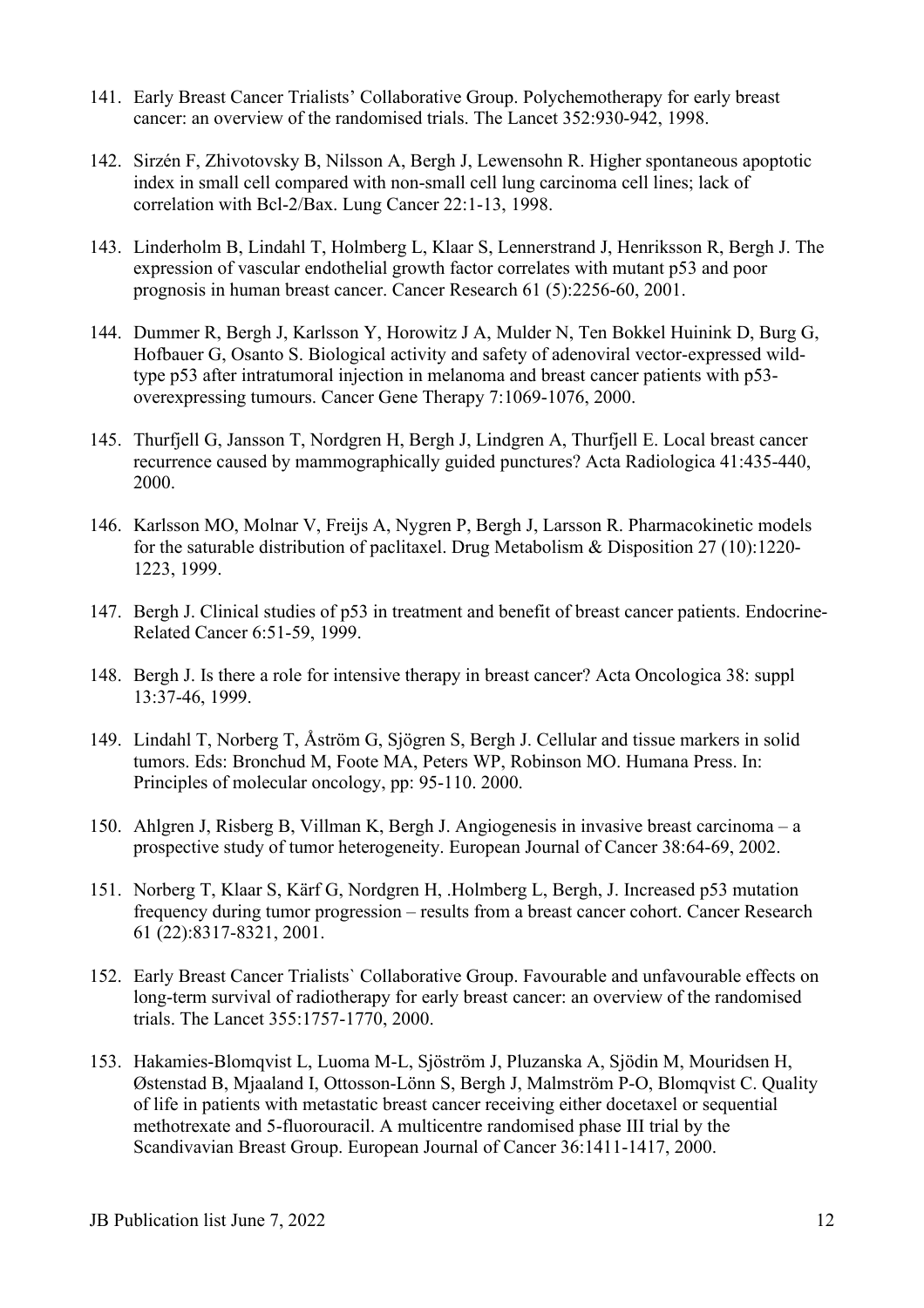- 154. Andersson J, Larsson L, Klaar S, Holmberg L, Nilsson J, Inganäs M, Carlsson G, Öhd J, Rudenstam C-M, Gustavsson B, Bergh J. Worse survival for TP53 (p53)-mutated breast cancer patients receiving adjuvant CMF. Annals of Oncology 16:743-748, 2005.
- 155. Lindahl T, Engel G, Ahlgren J, Klaar S, Bjöhle J, Lindman H, Andersson J, von Schultz E, Bergh J. Can axillary dissection be avoided by improved molecular biological diagnosis? Acta Oncologica 3:319-326, 2000.
- 156. Lampic C, Thurfjell E, Bergh J, Sjödén P-O.Short- and long-term anxiety and depression in women recalled after breast cancer screening. European Journal of Cancer 37:463-469, 2001.
- 157. Bergh J, Wiklund T, Erikstein B, Lidbrink E, Lindman H, Malmström P, Kellokumpu-Lehtinen P, Bengtsson N-O, Söderlund G, Anker G, Wist E, Ottosson S, Salminen E, Ljungman P, Holte H, Nilsson J, Blomqvist C, Wilking N, for the Scandinavian Breast Group 9401 study. Tailored fluorouracil, epirubicin, and cyclophosphamide compared with marrowsupported high-dose chemotherapy as adjuvant treatment for high-risk breast cancer: a randomised trial. The Lancet 356:1384-91, 2000.
- 158. Erselcan T, Kairemo KJA, Wiklund TA, Hernberg M, Blomqvist CP, Tenhunen M, Bergh J, Joensuu H. Subclinical cardiotoxicity following adjuvant dose-escalated FEC, high-dose chemotherapy, or CMF in breast cancer. British Journal of Cancer 82:777-781, 2000.
- 159. Pontén F, Lindman H, Boström Å, Berne B, Bergh J. Induction of p53 expression in skin by radiotherapy and UV radiation: a randomized study. Journal of the National Cancer Institute 93:128-133, 2001.
- 160. Boström Å, Lindman H, Swartling C, Berne B, Bergh J. Potent corticosteroid cream (mometasone furoate) significantly reduces acute radiation dermatitis: results from a doubleblind randomized study. Radiotherapy and Oncology 259, 3:257-65, 2001.
- 161. Ahlgren J, Holmberg L, Bergh J, Liljegren G. Five-node biopsy of the axilla: an alternative to axillary dissection of level I-II in operable breast cancer. European Journal of Surgical Oncology 28:97-102, 2002.
- 162. Wärnberg F, Bergh J, Zack M, Holmberg L. Risk factors for subsequent invasive breast cancer and breast cancer death after ductal carcinoma in situ. A population-based case-control study in Sweden. Cancer Epidemiology, Biomarkers & Prevention 10:495-499, 2001.
- 163. Bergh J. Where next with stem-cell-supported high-dose therapy for breast cancer? Commentary for The Lancet 355:944-945, 2000.
- 164. Ciray I, Lindman H, Åström G, Bergh J, Ahlström H. Early response of breast cancer bone metastases to chemotherapy evaluated MR imaging. Acta Radiologica 42:198-206, 2001.
- 165. Ciray I, Lindman H, Åström G, Wanders A, Bergh J, Ahlström H. Effect of granulocyte colony-stimulating factor (G-CSF)-supported chemotherapy on MR imaging of normal red bone marrow in breast cancer patients with focal bone metastases. Acta Radiologica 44:472- 484, 2003.
- 166. Sjöström J, Blomqvist C, Heikkilä P, von Boguslawski K, Räisänen-Sokolowski A, Bengtsson N-O, Mjaaland I, Malmström P, Ostenstadt B, Bergh J, Wist E, Valvere V Saksela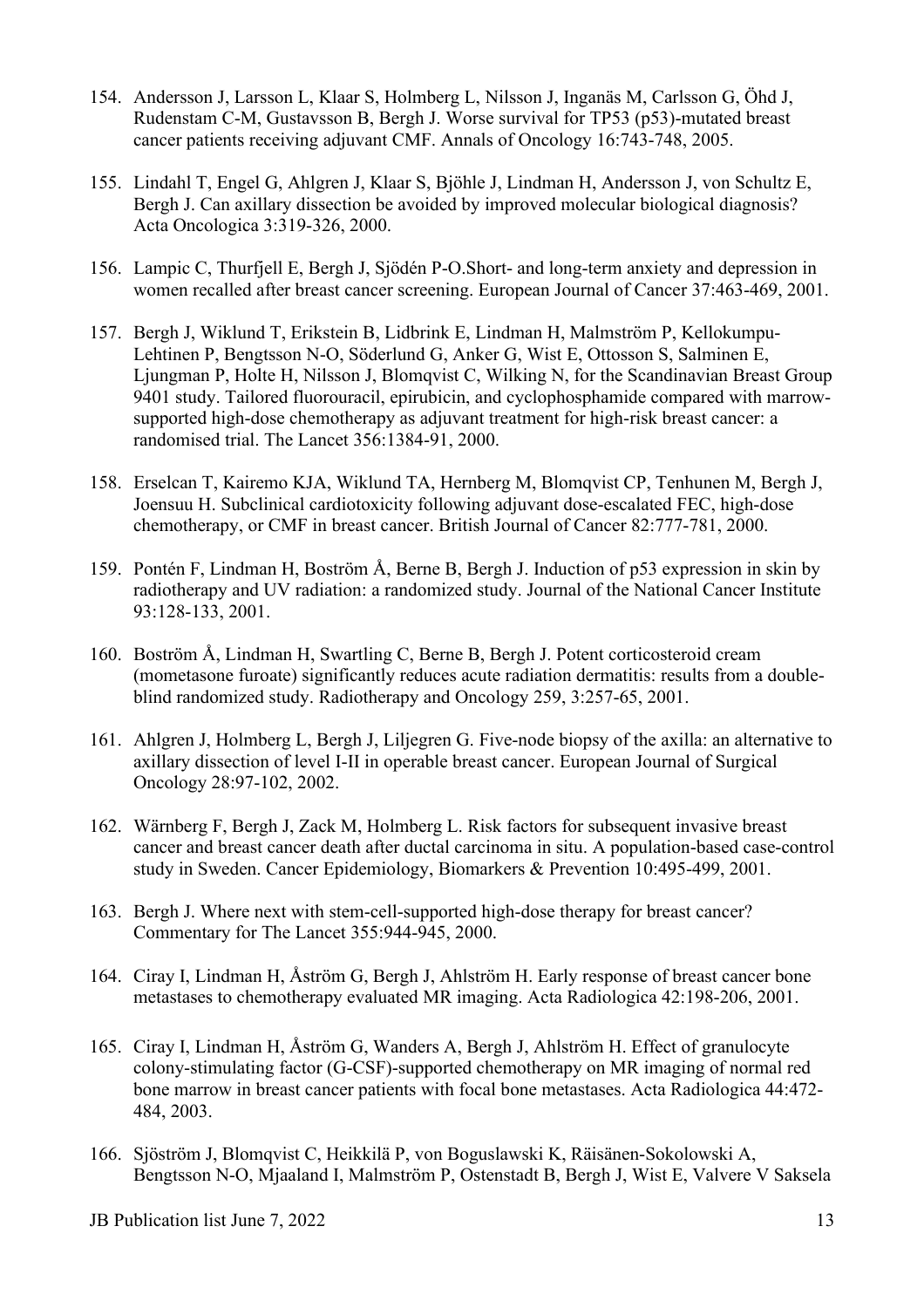E. Predictive value of p53, mdm-2, p21, and mib-1 for chemotherapy response in advanced breast cancer. Clinical Cancer Research 6:3103-3110, 2000.

- 167. Norberg T, Klaar S, Lindqvist L, Lindahl T, Ahlgren J, Bergh J. Enzymatic mutation detection method evaluated for detection of p53 mutations in cDNA from breast cancers. Clinical Chemistry 47:821-828, 2001.
- 168. Bergh J, Holmqvist M. Who should not receive adjuvant chemotherapy international databases. JNCI Monographs (30):103-108, 2001.
- 169. Brandberg Y, Michelson H, Nilsson B, Bolund C, Erikstein B, Hietanen P, Kaasa S, Nilsson J, Wiklund T, Wilking N, Bergh J. Quality of life in women with breast cancer during the first year after random assignment to adjuvant treatment with marrow supported high-dose chemotherapy with cyclophosphamide, thiothepa, and carboplatin or tailored therapy with fluorouracil, epirubicin, and cyclophosphamide: Scandinavian Breast Group Study 9401. Journal of Clinical Oncology 21:6359-3664, 2003.
- 170. Hernberg M, Virkkunen P, Maasilta P, Keyriläinen J, Blomqvist C, Bergh J, Wiklund T. Pulmonary toxicity after radiotherapy in primary breast cancer patients: results from a randomized chemotherapy study. International Journal of Radiation Oncology, Biology, Physics 52:128-36, 2002.
- 171. Lindahl T, Landberg G, Ahlgren J, Nordgren H, Norberg T, Klaar S, Holmberg L, Bergh J. Overexpression of cyclin E protein is associated with specific mutation types in the p53 gene and poor survival in human breast cancer. Carcinogenesis 25: 375-80, 2004.
- 172. Hakamies-Blomqvist C, Luoma M-L, Sjöström J, Pluzanska A, Sjödin M, Mouridsen H, Østenstad B, Mjaaland I, Ottosson S, Bergh J, Malmström PO, Blomqvist C. Timing of quality of life (QoL) assessments as a source of error in oncological trials. The Journal of Advanced Nursing 35:709-16, 2001.
- 173. Sjöström J, Bergh J. How apoptosis is regulated, and what goes wrong in cancer. BMJ 322: 1538-9, 2001.
- 174. Bergh J, Jönsson P-E, Glimelius B, Nygren P for the SBU-group. A systemic overview of chemotherapy effects in breast cancer. Acta Oncologica 40 (no 2/3): 253-281, 2001.
- 175. Hall KS, Wiklund T, Erikstein B, Holte H, Kvalheim G, Sommer HH, Andersen A, Skovlund E, Bergh J, Hall C. Effects of dose-intensive chemotherapy and radiotherapy on serum nterminal proatrial natriuretic peptide in high-risk breast cancer patients. Breast Cancer Research and Treatment 67:235-44, 2001.
- 176. Lidbrink E, Bergh J. Chemotherapy of breast cancer can we improve outcome and decrease toxicity by tailoring therapy. American Journal of Cancer Research 1:165-171, 2002.
- 177. Bergh J. Dose escalation in adjuvant chemotherapy Is this a dead end? Breast Cancer Online, Vol 5, issue 4, 2002. On www.bco.org.
- 178. Glimelius B, Bergh J, Brandt L, Brorsson B, Gunnars B, Hafström L, Haglund H, Högberg T, Janunger K-G, Jönsson P-E, Karlsson G, Kimby E, Lamnevik G, Nilsson S, Permert J, Ragnhammar P, Sörenson S, Nygren P. The Swedish Council on Technology Assessment in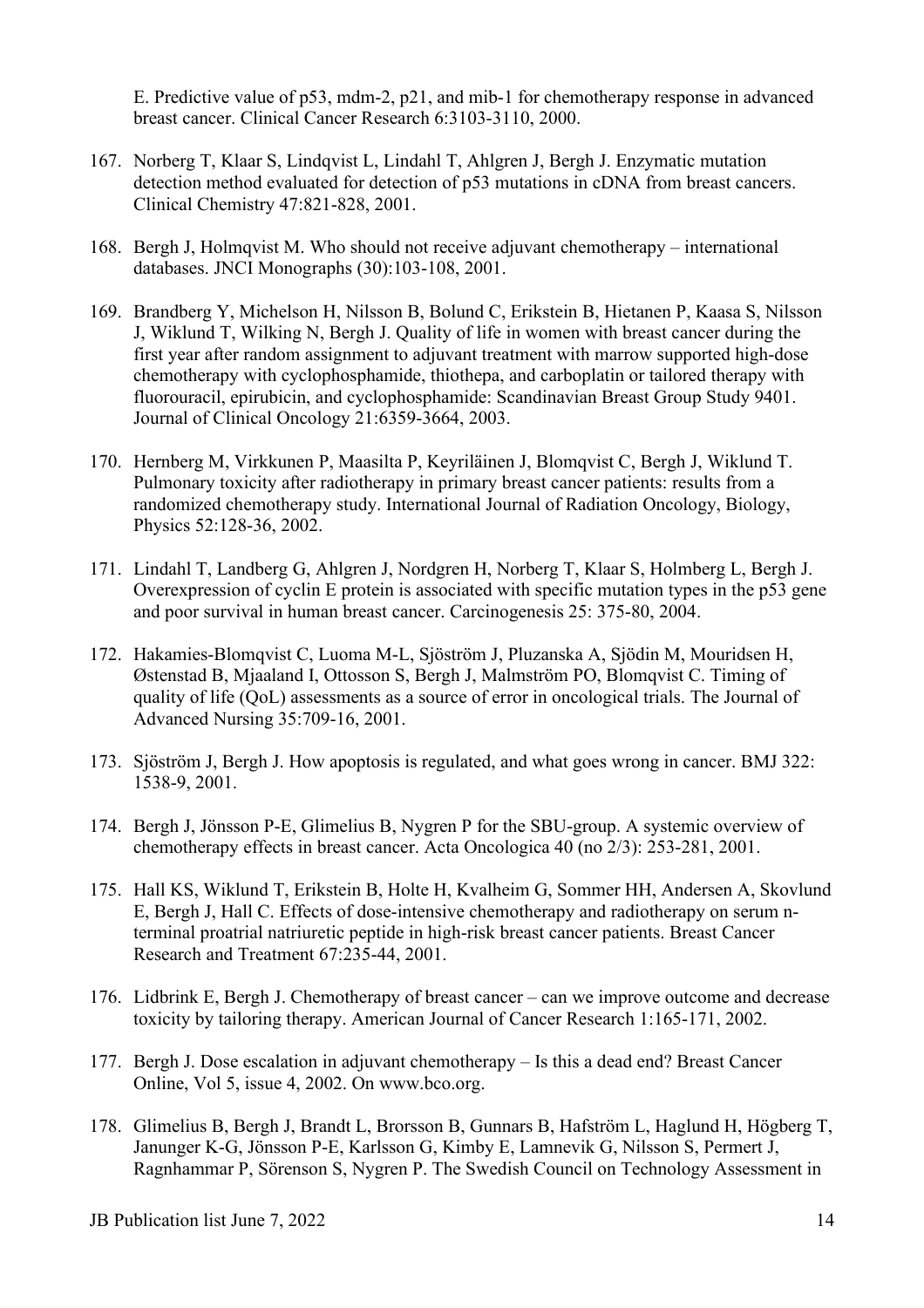Health Care (SBU) systematic overview of chemotherapy effects in some major tumour types –summary and conclusions. Acta Oncologica 40 (no 2/3): 135-154, 2001.

- 179. Bergh J. Use of G-CSF and GM-CSF in patients with solid tumours.Eds: Ahlqvist Raastad J, Alvan G, Bredal W, Wesenberg GR. Läkemedelsverket/Medical Products Agency. In: Granulocyte colony-stimulating factor (G-CSF), granulocyte-macrophage colony-stimulating factor (GM-CSF) and erytropoetin in haematology and oncology, pp 78-103, 2001.
- 180. Berglund Å, Glimelius B, Bergh J, Brodin O, Fjällskog M-L, Hagberg H, von Heideman A, Larsson R, Tholander B, de la Torre M, Åström G, Öberg K, Parö G, Nygren P. Selection of chemotherapy by ex vivo assessment of tumor sensitivity to cytotoxic drugs: results of a clinical trial. Medical Oncology 19(3):151-9, 2002.
- 181. Sjöström J, Collan J, von Boguslawski K, Franssila K, Bengtsson N-O, Mjaaland I, Malmström P, Østenstad B, Wist E, Valvere V, Bergh J, Skiöld-Petterson D, Saksela E, Blomqvist C. C-erbB-2 expression does not predict response to docetaxel or sequential methotrexate and 5-fluorouracil in advanced breast cancer. European Journal of Cancer 38:535-542, 2002.
- 182. [Amini RM, Berglund M, Rosenquist R, Von Heideman A, Lagercrantz S, Thunberg U, Bergh](http://www.ncbi.nlm.nih.gov/entrez/query.fcgi?cmd=Retrieve&db=PubMed&list_uids=12533045&dopt=Abstract)  [J, Sundstrom C, Glimelius B, Enblad G.](http://www.ncbi.nlm.nih.gov/entrez/query.fcgi?cmd=Retrieve&db=PubMed&list_uids=12533045&dopt=Abstract) A novel B-cell line (U-2932) established from a patient with diffuse large B-cell lymphoma following Hodgkin lymphoma. Leukemia & Lymphoma 43:2179-89, 2002.
- 183. Lampic C, Thurfjell E, Bergh J, Carlsson M, Sjödén P-O. Life values before versus after a breast cancer diagnosis. Research in Nursing & Health 25:89-98, 2002.
- 184. Jönsson-Videsäter K, Andersson G, Bergh J, Paul C. Doxorubicin-resistant, MRP1 expressing U-1285 cells are sensitive to idarubicin. Therapeutic Drug Monitoring 25 (3):331- 339, 2003.
- 185. Bergh J. Is pharmacokinetically guided chemotherapy dosage a better way forward? Annals of Oncology 13: 343-344, 2002.
- 186. Sandström M, Lindman H, Nygren P, Lidbrink D, Bergh J, Karlsson MO. Model describing the relationship between pharmacokinetics and haematological toxicity of the epirubicindocetaxel regimen in breast cancer patients. Journal of Clinical Oncology 23:413-21, 2005.
- 187. Andersson J, Linderholm B, Greim G, Lindh B, Lindman H, Tennvall J, Tennvall-Nittby L, Pettersson-Sköld D, Sverrisdottir A, Söderberg M, Klaar S, Bergh J. A population based study on the first forty-eight breast cancer patients receiving trastuzumab (Herceptin®) on a named patient basis in Sweden. Acta Oncologica 3:276-281, 2002.
- 188. Andersson J, Linderholm B, Bergh J, Elmberger G. HER-2/neu (c-erbB-2) Evaluation in primary breast carcinoma by fluorescent in situ hybridization and immunohistochemistry with apecial focus on intratumor heterogeneity and comparison of invasive and in situ components. Applied Immunohistochemistry & Molecular Morphology 12:14-20, 2004.
- 189. Hovstadius P, Larsson R, Jonsson E, Skov T, Kissmeyer A-M, Krasilnikoff K, Bergh J, Karlsson M O, Lönnebo A, Ahlgren J. A Phase I study of CHS 828 in patients with solid tumor malignancy. Clinical Cancer Research 8:2843-50, 2002.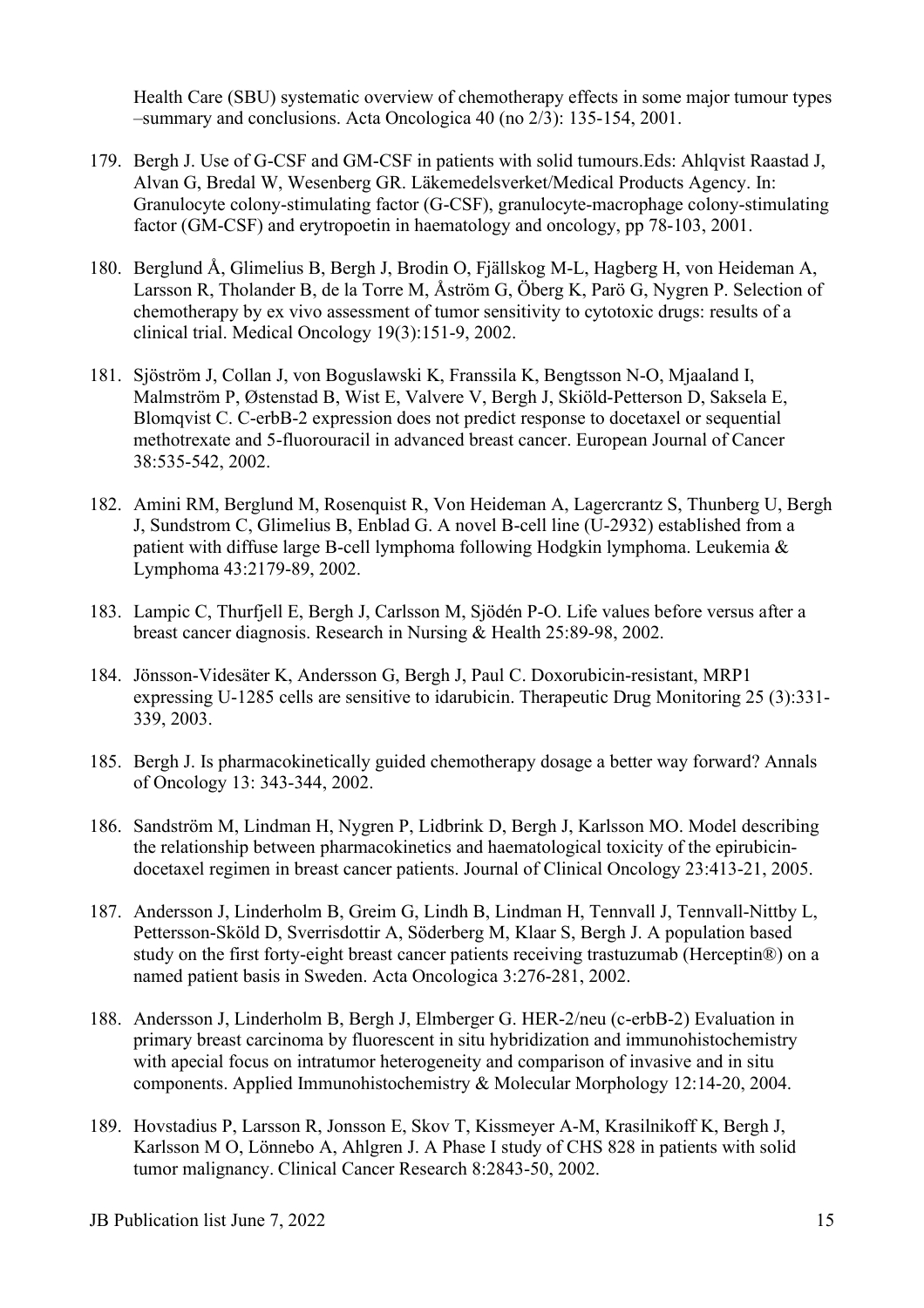- 190. Drageset V, Nesland JM, Erikstein B, Skovlund E, Sommer H, Anker G, Wist E, Lundgren S, Bergh J, Kvalheim G. Monitoring of disseminated tumor cells in bone marrow in high-risk breast cancer patients treated with high-dose chemotherapy. International Journal of Cancer, 118:2877-81, 2006.
- 191. Lindman H, Astrom G, Ahlgren J, Villman K, Blomqvist C, Nygren P, Bergh J. Individually tailored toxicity-based 5-fluorouracil, epirubicin and cyclophosphamide (FEC) therapy of metastatic breast cancer. Acta Oncologica 46(2):165-71, 2007.
- 192. Henningsson A, Sparreboom A, Sandström M, Freijs A, Larsson R, Bergh J, Nygren P, Karlsson MO. Population pharmacokinetic modelling of unbound and total plasma concentrations of paclitaxel in cancer patients. European Journal of Cancer 39:1105-1114, 2003.
- 193. Smeds J, Wärnberg F, Norberg T, Nordgren H, Holmberg L, Bergh J. Ductal carcinoma in situ of the breast with different histopathological grades and corresponding new breast tumour events: analysis of loss of heterozygosity. Acta Oncologica 44:41-49, 2005.
- 194. Linderholm B, Norberg T, Bergh J. Sequencing of the tumour suppressor gene TP53. Methods in molecular medicine 120:389-401, 2006.
- 195. Egyházi S, Bjöhle J, Skoog L, Huang F, Borg A-L, Frostvik Stolt M, Hägerström T, Ringborg U, Bergh J. Proteinase K added to the extraction procedure markedly increases RNA yield from primary breast tumors for use in microarray studies. Clinical Chemistry 50:975-976, 2004.
- 196. Lampic C, Thurfjell E, Bergh J, Carlsson M, Sjödén P-O. Attainment and importance of life values among patients with primary breast cancer. Cancer Nursing 26:295-304, 2003.
- 197. Linderholm B, Lindahl T, Öhd J, Bergh J. Cellular and tissue markers in solid tumors. Eds: Bronchud M, Foote MA, Giaccone G, Olufunmilayo O, Workman P. Humana Press. In: Principles of molecular oncology, second edition, pp: 181-213. 2004.
- 198. Wengström Y, Forsberg C, Näslund I, Bergh J. Quantitative assessment of skin erythema due to radiotherapy – evaluation of different measurements. Radiotherapy and Oncology 72:191- 197, 2004.
- 199. Pawitan Y, Bjöhle J, Wedren S, Humphreys K, Skoog L, Huang F, Amler L, Shaw P, Hall P, Bergh J. Gene expression profiling for prognosis using Cox regression. Statistics in Medicine 23:1767-80, 2004.
- 200. Bergh J. Best use of adjuvant systemic therapies II, chemotherapy aspects dose of chemotherapy-cytotoxicity, duration and responsiveness. The Breast, special issue: 8<sup>th</sup> International Conference on Primary care. The Breast 12:529-37, 2003. <http://authors.elsevier.com/sd/article/S0960977603001620>
- 201. Pawitan Y, Bjöhle J, Amler L, Borg A-L, Egyhazi S, Hall P, Han X, Holmberg L, Huang F, Klaar S, Liu E, Miller L, Nordgren H, Ploner A, Sandelin K, Shaw P, Smeds J, Skoog L, Wedrén S, Bergh J. Gene expression profiling spares early breast cancer patients from adjuvant therapy: derived and validated in two population-based cohorts. Breast Cancer Research 7: R953-R964, 2005.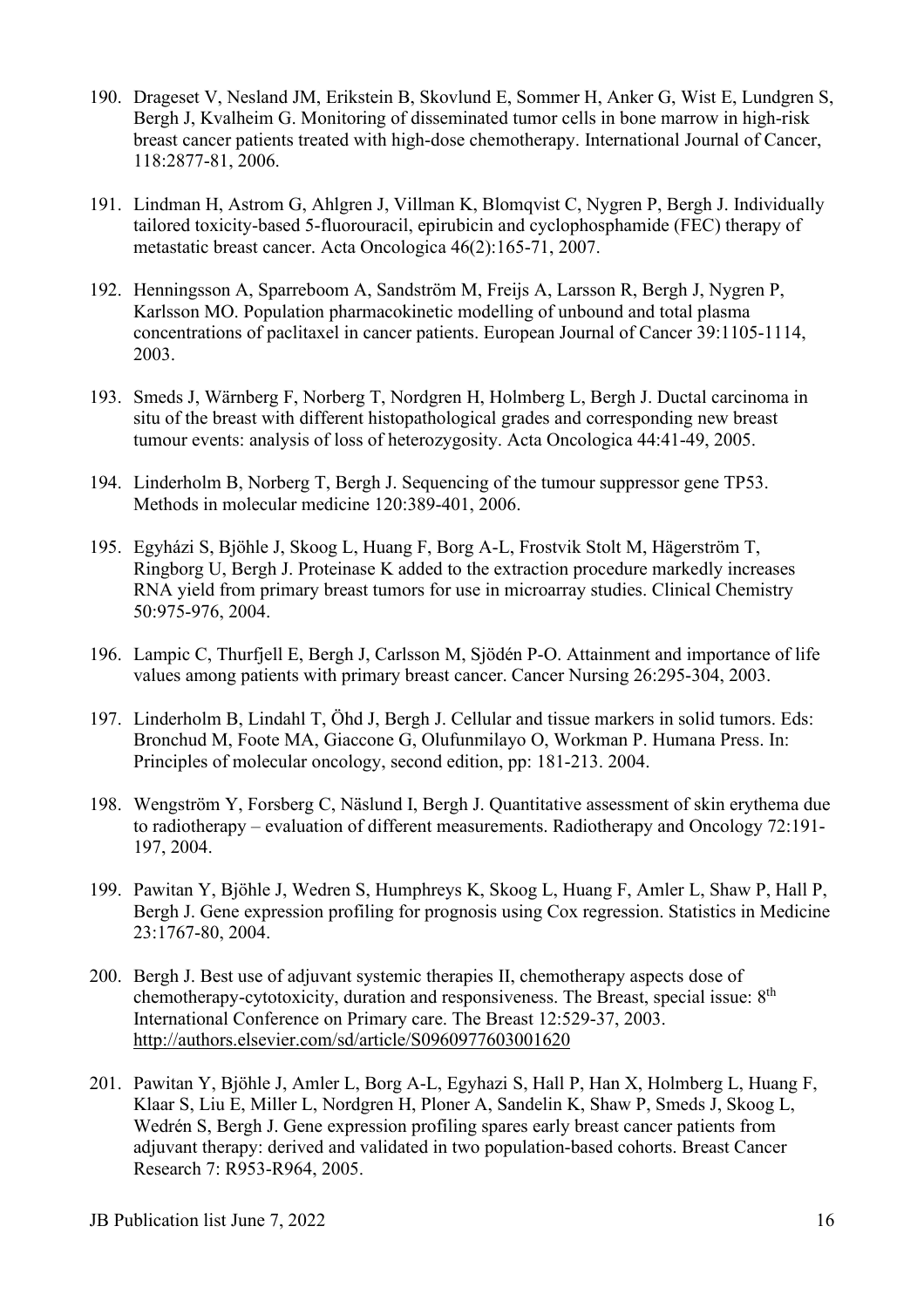- 202. Early Breast Cancer Trialists' Collaborative Group (EBCTCG). Effects of chemotherapy and hormonal therapy for early breast cancer on recurrence and 15-year survival: an overview of the randomised trials. The Lancet 365:1687-1717, 2005. [http://www.ctsu.ox.ac.uk/~ebctcg/info/](http://www.ctsu.ox.ac.uk/%7Eebctcg/info/)
- 203. Early Breast Cancer Trialists' Collaborative Group (EBCTCG). Effects of radiotherapy and of differences in the extent of surgery for early breast cancer on local recurrence and 15-year survival: an overview of the randomised trials. The Lancet 366:2087-2106, 2005.
- 204. Wilczek B, von Schoultz E, Bergh J, Eriksson E, Larsson SA, Jacobsson H. Early assessment of neoadjuvant chemotherapy by FEC-courses of locally advanced breast cancer using <sup>99m</sup>Tc-MIBI. Acta Radiologica 44:284-287, 2003.
- 205. Luoma M-L, Hakamies-Blomqvist L, Sjöström J, Pluzanska A, Ottoson S, Mouridsen H, Bengtsson N-O, Bergh J, Malmström P, Valvere V, Tennvall L, Blomqvist C. Prognostic value of quality of life scores for time to progression (TTP) and overall survival time (OS) in advanced breast cancer. European Journal of Cancer 39:1370-1376, 2003.
- 206. Praga C, Bergh J, Bliss J, Bonneterre J, Cesana B, Coombes R C, Fargeot P, Folin A, Fumoleau P, Giuliani R, Kerbrat P, Hery M, Nilsson J, Onida F, Piccart M, Shepherd L, Therasse P, Wils J, Rogers D. Risk of acute myeloid leukemia and myelodysplastic syndrome in trials of adjuvant epirubicin for early breast cancer: correlation with doses of epirubicin and cyclophosphamide. Journal of Clinical Oncology 23:4179-91, 2005.
- 207. Bergh J. Breast-cancer prevention: is the risk-benefit ratio in favour of tamoxifen? Commentary for The Lancet 362:183-184, 2003.
- 208. Linderholm B, Karlsson E, Klaar S, Lindahl T, Borg A-L, Elmberg G, Bergh J. Thrombospondin-1 expression in relation to p53 status and VEGF expression in human breast cancers. European Journal of Cancer 40:2417-2423, 2004.
- 209. Bergh J. Adjuvant chemotherapy in breast cancer patients with hormone receptor-positive (responsive) disease: focus on premenopausal patients. Ingle J, Dowsett M (Eds). In Advances in edocrine therapy of breast cancer. Marcel Dekker, New York, NY, p127-136, chapter 9, 2004.
- 210. Linderholm B, Bergh J.Weekly taxanes a leap forward or a minute progress? Acta Oncologica 47:5-7, 2004.
- 211. Ehrsson H, Eksborg S, Bergh J. Analytical methods: development, validation, and clinical applicability. Figg, WD and McLeod, HL (Eds). In Handbook of anticancer pharmacokinetics and pharmacodynamics. Humana Press Inc, Totowa, NJ, p 177-4, chapter 6, 2004.
- 212. Linderholm B, Lindh B, Beckman L, Erlanson M, Edin K, Tavelin B, Bergh J. Grankvist K, Henriksson R. Prognostic correlation of basic fibroblast growth factor and vascular endothelial growth factor in 1307 primary breast cancers. Clinical Breast Cancer 4:340-347, 2003.
- 213. Hall P, Ploner A, Bjöhle J, Huang F, Lin C-Y, Liu E, Miller L, Nordgren H, Pawitan Y, Shaw P, Skoog L, Smeds J, Wedren S, Öhd J, Bergh J. Hormone-replacement therapy influences gene expression profiles and is associated with breast-cancer prognosis: a cohort study. BMC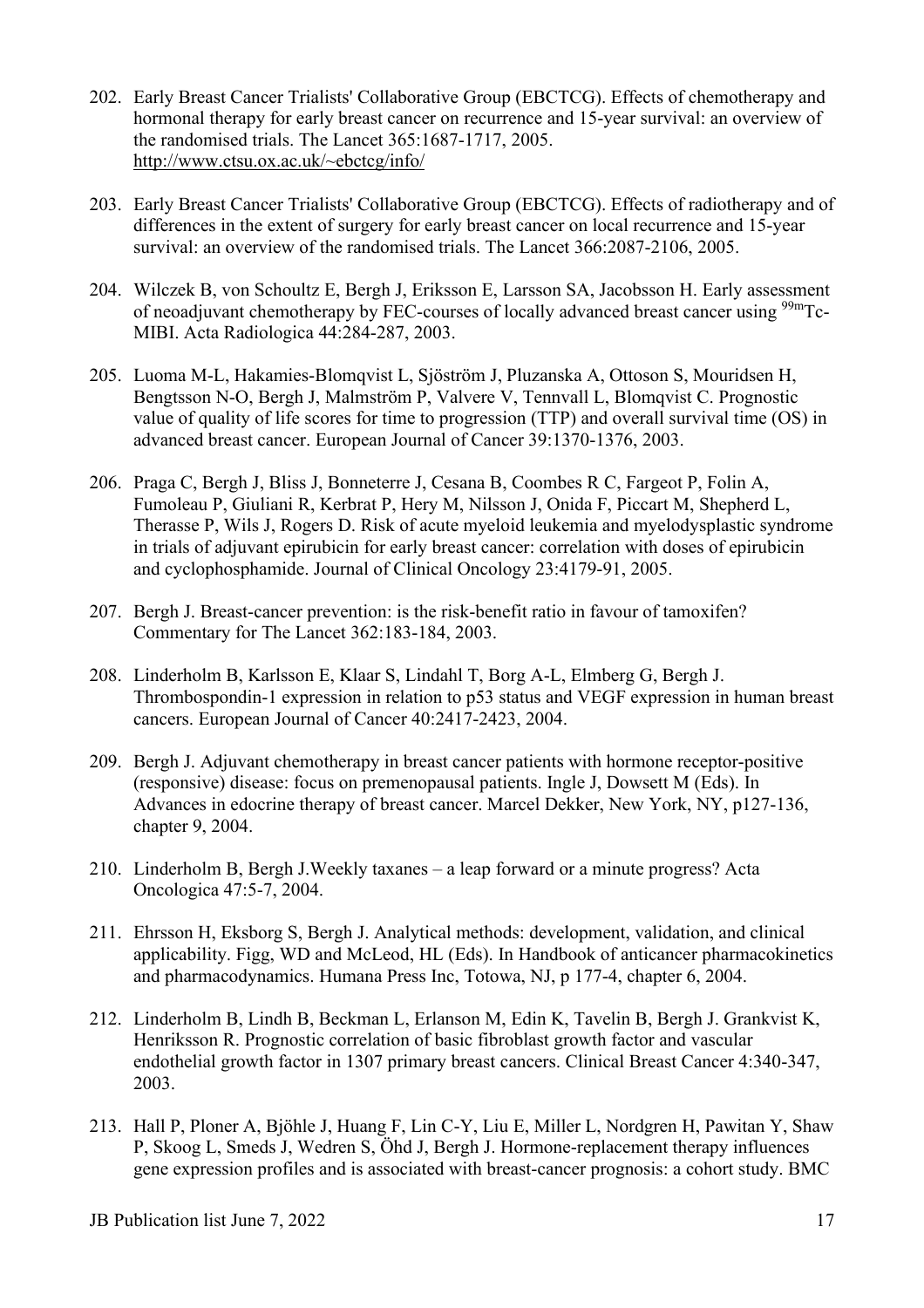Medicine 4:16, 2006.

- 214. Hartman M, Czene K, Reilly M, Bergh J, Lagiou P, Trichopoulos D, Adami H-O, Hall P. Genetic implications of bilateral breast cancer: a population based cohort study. The Lancet Oncology 6:377-382, 2005.
- 215. Miller LD, Smeds J, George J, Vega VB, Vergara L, Ploner A, Pawitan Y, Hall P, Klaar S, Liu E, Bergh J. An expression signature for p53 status in human breast cancer predicts mutation status, transcriptional effects, and patient survival. Proceedings of the National Academy of Sciences of the United States of America 102:13550-13555, 2005.
- 216. Tanner M, Isola J, Wiklund T, Erikstein B, Kellokumpu-Lehtinen P, Malmström P, Wilking N, Nilsson J, Bergh J. Topoisomerase IIα gene amplification predits favourable treatment response to tailored and dose-escalated anthracycline-based adjuvant chemotherapy in HER-2/neu-amplified breast cancer. Scandinavian breast group trial 9401. Journal of Clinical Oncology 24:2428-2436, 2006.
- 217. Kellokumpu-Lehtinen P, Bergh J, Salminen E, Wiklund T, Lehtinen S, Aronen P, et al. Costeffectiveness of intensive adjuvant chemotherapy for high-risk breast cancer: is tailored and dose-escalated chemotherapy with growth factor support (GFS) more costly and less effective than marrow-supported high-dose chemotherapy - results from a randomized study. Acta Oncologica 46:146-52, 2007.
- 218. Farmer P, Bonnefoi H, Becette V, Tubiana-Hulin M, Fumoleu P, Larsimont D, MacGrogan G, Bergh J, Cameron D, Goldstein D, Duss S, Nicoulaz A-L, Fiche M,Brisken C, Delorenzi M, Iggo R. Identification of molecular apocrine breast tumors by microarray analysis. Oncogene 24:4660-4671, 2005.
- 219. Nordenskjöld B, Rosell J, Rutqvist LE, Malmström P-O, Bergh J, Bengtsson N-O, Hatschek T, Wallgren A, Carstensen J. Coronary heart disease mortality after 5 years of adjuvant tamoxifen therapy: results from a randomized trial. Journal of the National Cancer Institute 97 1609-1610, 2005.
- 220. Ploner A, Miller LD, Hall P, Bergh J, Pawitan Y. Correlation test to assess low-level processing of high-density oligonucleotide microarray data. BMC Bioinformatics 6:80-99, 2005.
- 221. Lin C Y, Strom A, Li Kong S, Kietz S, Thomsen J S, Tee J B, Vega V B, Miller L D, Smeds J, Bergh J, Gustafsson J A, Liu E T. Inhibitory effects of estrogen receptor beta on specific hormone-responsive gene expression and association with disease outcome in primary breast cancer. Breast Cancer Research 9: R25, 2007.
- 222. Kronenwett U, Ploner A, Zetterberg A, Bergh J, Hall P, Auer G, Pawitan Y. Genomic instability and prognosis in breast carcinomas. Cancer Epidemiology, Biomarkers & Prevention 9: 1630-5, 2006.
- 223. Albain K, de la Garza Salazar J, Pienkowski, Aapro M, Bergh J, Caleffi M, Coleman R, Eierman W, Icli F, Pegram M, Piccart M, Snyder R, Toi M, Hortobagyi G. Reducing the global breast cancer burden: the importance of patterns of care research. Clinical Breast Cancer 5:412-20, 2005.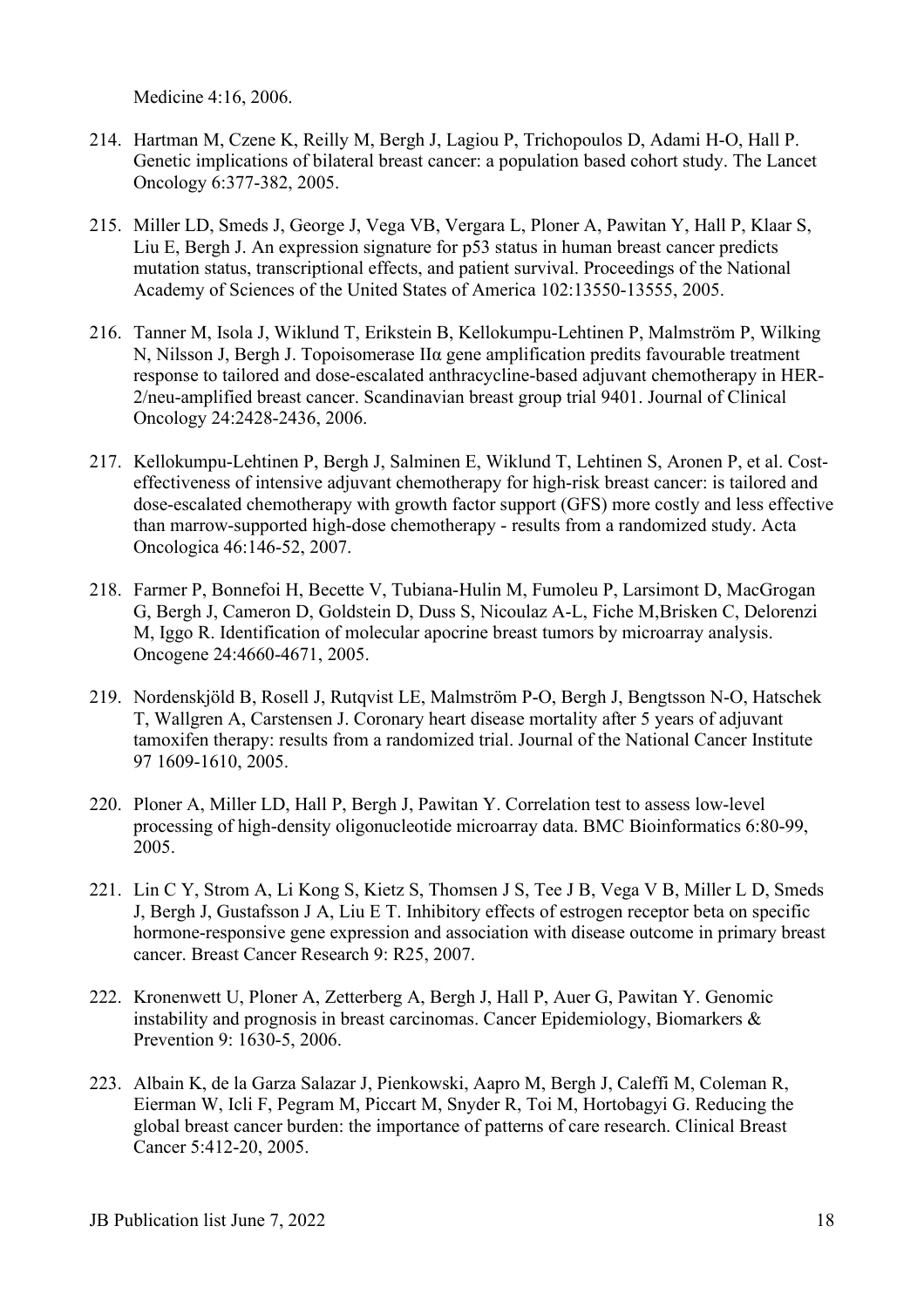- 224. Bergqvist J, Elmberger G, Öhd J, Linderholm B, Bjöhle J, Hellborg H, Nordgren H, Borg AL, Skoog L, Bergh J. Activated ERK1/2 and phosphorylated oestrogen receptor alpha are associated with improved breast cancer survival in women treated with tamoxifen. European Journal of Cancer April 42:1104-1112, 2006.
- 225. Olivier M, Langerod A, Carrieri P, Bergh J, Klaar S, Eyfjord J, Theillet C, Rodriguez C, Lidereau R, Bièche I, Varley J, Bignon Y, Urhammer N, Winquist R, Jukkola-Vuorinen A, Niederacher D, Kato S, Ishioka C, Hainaut P, Börresen-Dale A-L. The clinical value of somatic TP53 gene mutations in 1794 patients with breast cancer. Clinical Cancer Research 12:1157-61, 2006.
- 226. Smeds J, Miller L, Bjöhle J, Hall P, Klaar S, Liu E, Pawitan Y, Ploner A, Bergh J. Gene profile and response to treatment. Annals of Oncology 16 (suppl 2):ii195-ii202, 2005.
- 227. Bergh J. Adjuvant chemotherapy for breast cancer– "one fits all"? The Breast 6:564-569, 2005.
- 228. Ivshina A, George J, Senko O, Mow B, Putti TC, Smeds J, Lidahl T, Pawitan Y, Hall P, Nordgren H, Wong JEL, Liu E, Bergh J, Kuznetsov V, Miller L. Genetic reclassification of histologic grade delineates new clinical subtypes of breast cancer. Cancer Research 66: 10292-301, 2006.
- 229. Jacobsson H, Wilczek B, Bergh J, von Schoultz E, Eriksson E, Larsson SA. Different methods for the detection of small changes in uptake between single-photon emission computed tomography (SPECT) examinations: 99mTc-sestamibi in chemotherapy for breast tumours. Nuclear Medicine Communications 4: 347-52, 2006.
- 230. Bergenmar M, Nylén U, Lidbrink E, Bergh J, Brandberg Y. Improvements in patient satisfaction at an outpatient clinic for patients with breast cancer. Acta Oncologica 45:550- 558, 2006.
- 231. Ejlertsen B, Mouridsen H, Jensen M-B, Bengtsson N-O, Bergh J, Cold S, Edlund P, Ewertz M, de Graaf P, Kamby C, Nielsen D. Similar efficacy for ovarian ablation compared with cyclophosphamide, methotrexate, and fluorouracil: from a randomized comparison of premenopausal patients with node-positive, hormone receptor-positive breast cancer. Journal of Clinical Oncology 24: 4956-62, 2006.
- 232. Sotiriou C, Wirapati P, Loi S, Harris A, Fox S, Smeds J, Nordgren H, Farmer P, Praz V, Haibe-Kains B, Desmedt C, Larsimont D, Cardoso F, Peterse H, Nuyten D, Buyse M, van de Vijver M, Bergh J, Piccart M, Delorenzi M. Gene expression profiling in breast cancer: understanding the molecular basis of histologic grade to improve prognosis. Journal of the National Cancer Institute 98: 262-272, 2006.
- 233. Ejlertsen B, Mouridsen H, Jensen M. B, Andersen J, Cold S, Edlund P Ewertz, M Jensen B, Kamby C, Nordenskjold B, Bergh J. Improved outcome from substituting methotrexate with epirubicin: Results from a randomised comparison of CMF versus CEF in patients with primary breast cancer. European Journal of Cancer 43: 877-84, 2007.
- 234. Buyse M, Loi S, van´t Veer L, Viale G, Delorenzi M, Glas AM, Saghatchian d´Assignies M, Bergh J, Lidereau R, Ellis P, Harris A, Bogaerts J, Therasse P, Floore A, Amakrane M, Piette F, Rutgers E, Sotiriou C, Cardoso F, Piccart MJ, on behalf of the TRANSBIG Consortium. Validation and clinical utility of a 70-gene prognostic signature for women with node-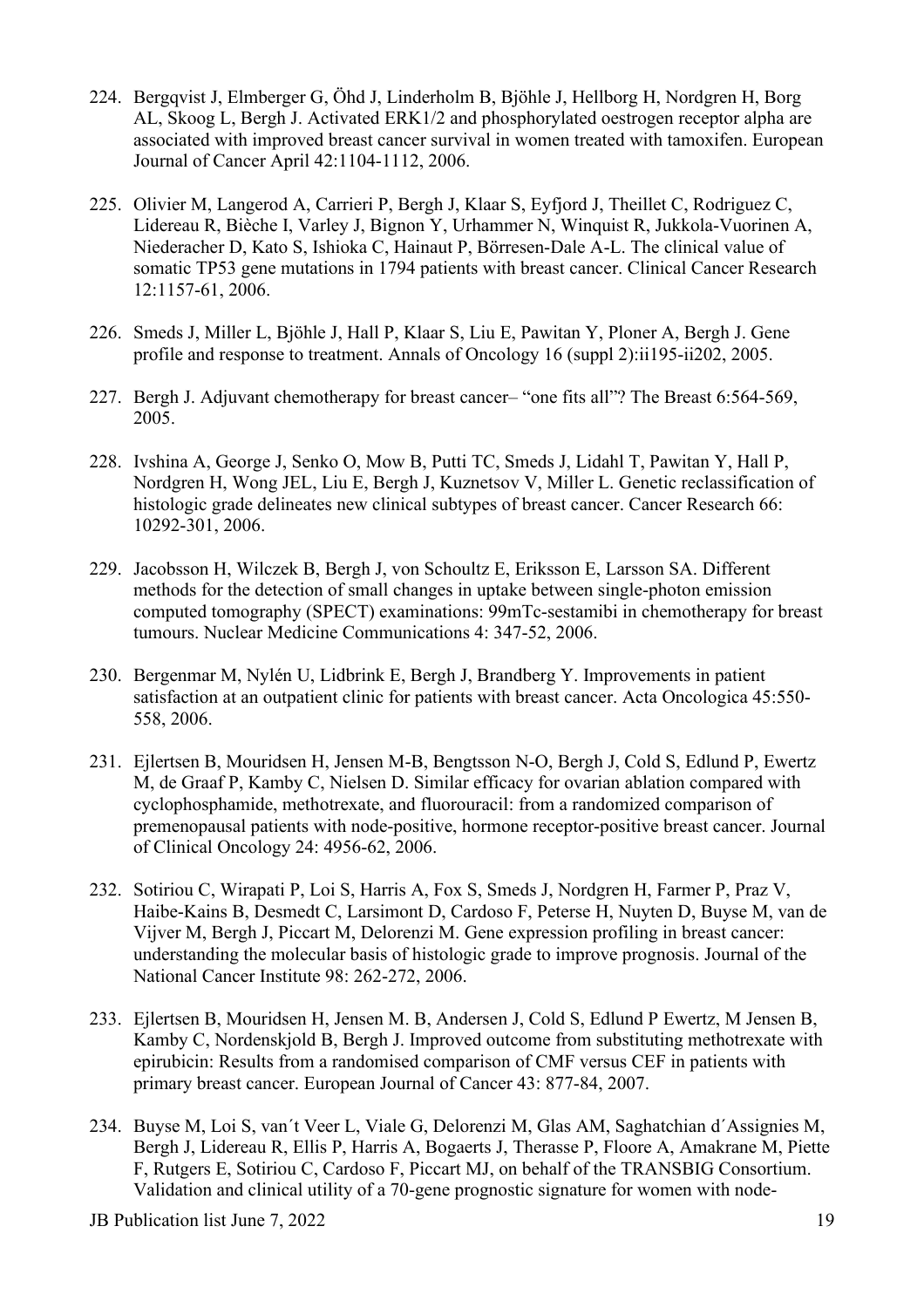negative breast cancer. Journal of the National Cancer Institute 98:1183-1192, 2006.

- 235. Laakso M, Tanner M, Nilsson J, Wiklund T, Erikstein B, Kellokumpu-Lehtinen P, Malmström P, Wilking N, Bergh J, Isola J. Basoluminal carcinoma: a new biologically and prognostically distinct entity between basal and luminal breast cancer. Clinical Cancer Research 12:4185-4191, 2006.
- 236. Arving C, Sjoden P-O, Bergh J, Thalén Lindstrom A, Wasteson E, Glimelius B, Brandberg Y. Satisfaction, utilisation and perceived benefit of individual psychosocial support for breast cancer patients – a randomised study of nurse versus psychologist interventions. Patient Education and Counseling 62:235-243, 2006.
- 237. Sandstrom M, Lindman H, Nygren P, Johansson M, Bergh J, Karlsson MO. Population analysis of the pharmacokinetics and the haematological toxicity of the fluorouracilepirubicin-cyclophosphamide regimen in breast cancer patients. Cancer Chemotherapy and Pharmacology 58:143-156, 2006.
- 238. Broët P, Kuznetsov VA, Bergh J, Liu E, Miller LD. Identifying gene expression changes in breast cancer that distinguish early and late relapse among uncured patients. Bioinformatics 22:1477-1485, 2006.
- 239. FrasorJ, Chang EC, Komm B, LinC-Y, Vega VB, Liu ET, Miller LD, SmedsJ, Bergh J, Katzenellenbogen BS. Gene expression preferentially regulated by tamoxifen in breast cancer cells and correlations with clinical outcome. Cancer Research 66:7334-7340, 2006.
- 240. Wilking N, Lidbrink E, Wiklund T, Erikstein B, Lindman H, Malmström P, Kellokumpu-Lehtinen P, Bengtsson N-O, Söderlund G, Anker G, Wist E, Ottosson S, Salminen E, Ljungman P, Holte H, Nilsson J, Blomqvist C, Bergh J.. Long term follow-up of the SBG 9401 study comparing tailored FEC based therapy vs marrow supported high-dose therapy. Annals of Oncology 18: 694-700, 2007.
- 241. Villman K, Öhd J, Lidbrink E, Malmberg L, Lindh B, Blomqvist C, Nordgren H, Bergh J, Bergström D, Ahlgren J. A phase II study of epirubicin, cisplatin- and capecitabine as neoadjuvant chemotherapy in locally advanced or inflammatory breast cancer. European Journal of Cancer 1153-60:43, 2007.
- 242. Calza S, Hall P, Auer G, Bjohle J, Klaar S, Kronenwett U, Liu ET, Miller L, Ploner A, Smeds J, Bergh J, PawitanY. Intrinsic molecular signature of breast cancer in a population-based cohort of 412 patients. Breast Cancer Research 8, R34, 2006.
- 243. Farmer P, Bonnefoi H, Anderle P, Cameron D, Wirapati P, Becette V, Andre S, Piccart M, Campone M, Brain E, Macgrogan G, Petit T, Jassem J, Bibeau F, Blot E, Bogaerts J, Aguet M, Bergh J, Iggo R, Delorenzi M . A stroma-related gene signature predicts resistance to neoadjuvant chemotherapy in breast cancer. Nature Medicine 15:68-74, 2009.
- 244. Smith I, Procter M, Gelber R, Giullaume S, Feyereislova An, Dowsett M, Goldhirsch A, Untch M, Mariani G, Baselga J, Kaufmann M, Cameron D, Bell R, Bergh J, Coleman R, Wardley A, Harbeck N, Lopez RI, Mallmann P, Gelmon K, Wilcken N, Wist E, Sánchez Rovira P, Piccart-Gebhart M, for the HERA study team. 2-year follow-up of trastuzumab after adjuvant chemotherapy in HER2-positive breast cancer: a randomised controlled trial.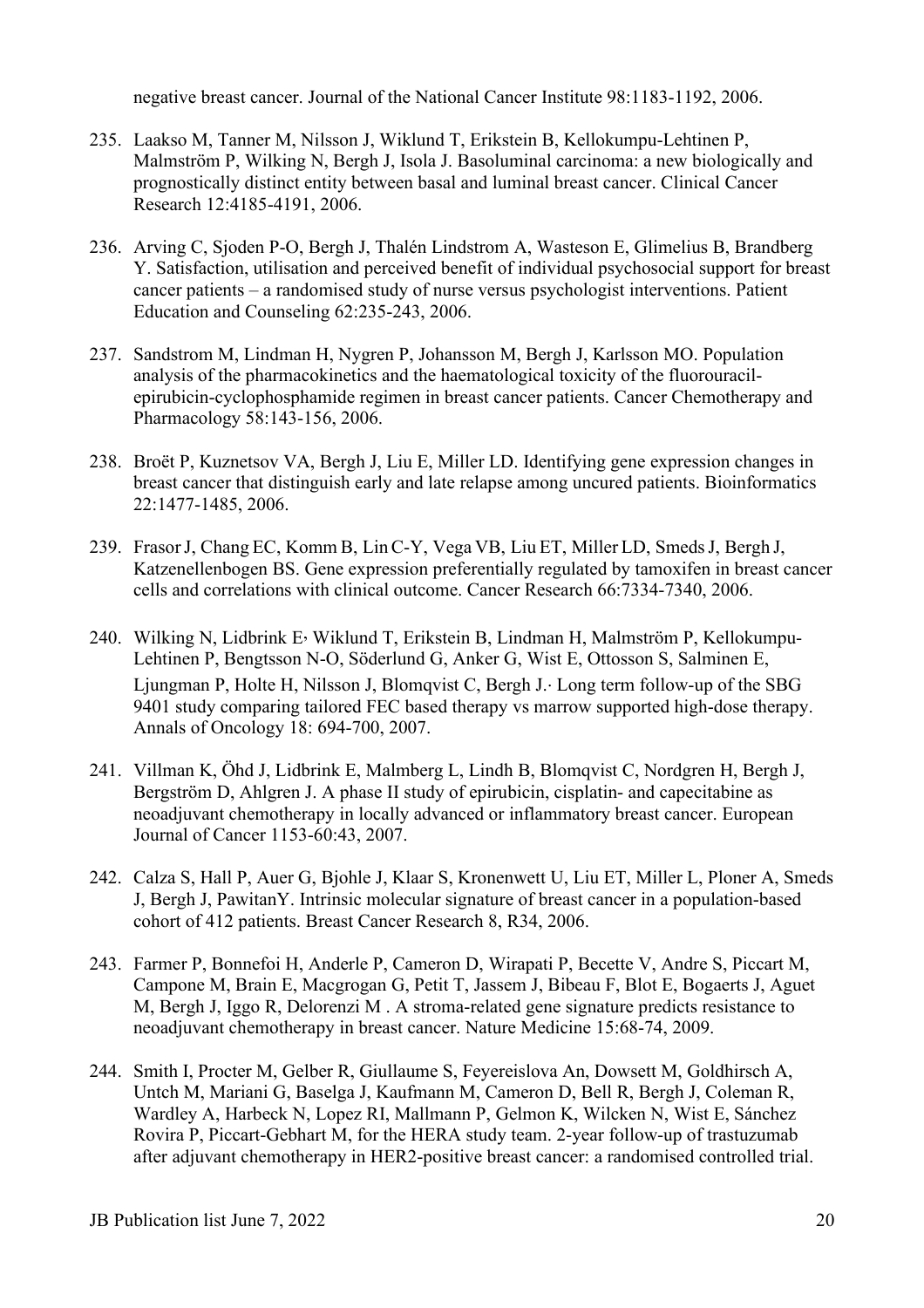The Lancet 369:29-36, 2007.

- 245. Suter MT, Procter M, van Veldhuisen DJ, Muscholl M, Bergh J, Carlomagno C, Perren T, Passalacqua R, Bighin C, Klijn JGM, Ageev FT, Hitre E, Groetz J, Iwata H, Knap M, Gnant M, Muehlbauer S, Spence A, Gelber RD, Piccart-Gebhart MJ. Trastuzumab-Associated Cardiac Adverse Effects in the Herceptin Adjuvant Trial. Journal of Clinical Oncology 25:3859-3865, 2007.
- 246. Desmedt C, Piette F, Loi S, Wang Y, Lallemand F Haibe-Kains B, Viale B, Delorenzi M, Zhang Y, d'Assignies M, Bergh J, Lidereau R, Ellis P, Harris AL, Klijn JGM, Foekens JA, Cardoso F, Piccart MJ, Buyse M, Sotiriou C on behalf of the TRANSBIG Consortium. Strong time dependence of the 76-gene prognostic signature for node-negative breast cancer patients in the TRANSBIG multicenter independent validation series. Clinical Cancer Research 13: 3207-14, 2007.
- 247. Koscielny S, Arriagada R, Adolfsson J, Fornander T, Bergh J. Impact of tumour size on axillary involvement and distant dissemination in breast cancer. British Journal of Cancer 101, 902-907, 2009.
- 248. Czene K, Bergqvist J, Hall P, Bergh J. How to treat male breast cancer. The Breast 16 S147- S154, 2007.
- 249. Loi S, Haibe-Kains B, Desmedt C, Lallemand F, Tutt AM, Gillet C, Ellis P, Harris A, Bergh J, Foekens JA, Klijn JG, Larsimont D, Buyse M, Bontempi G, Delorenzi M, Piccart MJ, Sotiriou C. Definition of clinically distinct molecular subtypes in estrogen receptor-positive breast carcinomas genomic grade. Journal of Clinical Oncology 25:1239-46, 2007.
- 250. Bergqvist J, Öhd J, Smeds J, Klaar S, Isola J, Nordgren H, Elmberger G, Hellborg H, Bjöhle J, Borg AL, Skoog, Bergh J. Quantitative real-time PCR analysis and microarray-based RNA expression of HER2 in relation to outcome. Annals of Oncology 18:845-850, 2007.
- 251. Wennmalm K, Calza S, Ploner A, Hall P, Bjöhle J, Klaar S, Smeds J, Pawitan Y, Bergh J. Gene expression in 16q is associated with survival and differs between Sorlie breast cancer subtypes. Genes Chromosomes Cancer 46:87-97, 2007.
- 252. Hartman M, Czene K, Reilly M, Adolfsson J, Bergh J, Adami H-O, Dickman P W, Hall P. Incidence and prognosis of synchronous and metachronous bilateral breast cancer. Journal of Clinical Oncology 25:4210-16, 2007.
- 253. Rossmann E, Liljegren A, Bergh J. Breast cancer in man how to treat? Breast Cancer Online vol 10, issue 8, August 2007. [http://journals.cambridge.org//action/displayIssue?jid=BCO&volumeId=10&issueId=08#](http://journals.cambridge.org/action/displayIssue?jid=BCO&volumeId=10&issueId=08_)
- 254. Maruwge W, D´Arcy P, Folin A, Brijn S, Wejde J, Davis A, Erlandsson F, Bergh J, Brodin B. Sorafenib inhibits tumor growth and vascularization of rhabdomyosarcoma cells by blocking IGF-IR-mediated signaling. OncoTargets and Therapy 1:67–78, 2009.
- 255. [Godar S, Ince TA, Bell GW, Feldser D, Donaher JL, Bergh J, Liu A, Miu K, Watnick RS,](http://www.ncbi.nlm.nih.gov/sites/pubmed/18614011?ordinalpos=1&itool=EntrezSystem2.PEntrez.Pubmed.Pubmed_ResultsPanel.Pubmed_RVDocSum_)  [Reinhardt F, McAllister SS, Jacks T, Weinberg RA.](http://www.ncbi.nlm.nih.gov/sites/pubmed/18614011?ordinalpos=1&itool=EntrezSystem2.PEntrez.Pubmed.Pubmed_ResultsPanel.Pubmed_RVDocSum_) Growth-Inhibitory and Tumor-Suppressive Functions of p53 Depend on Its Repression of CD44 Expression. Cell 134(1):62- 73, 2008.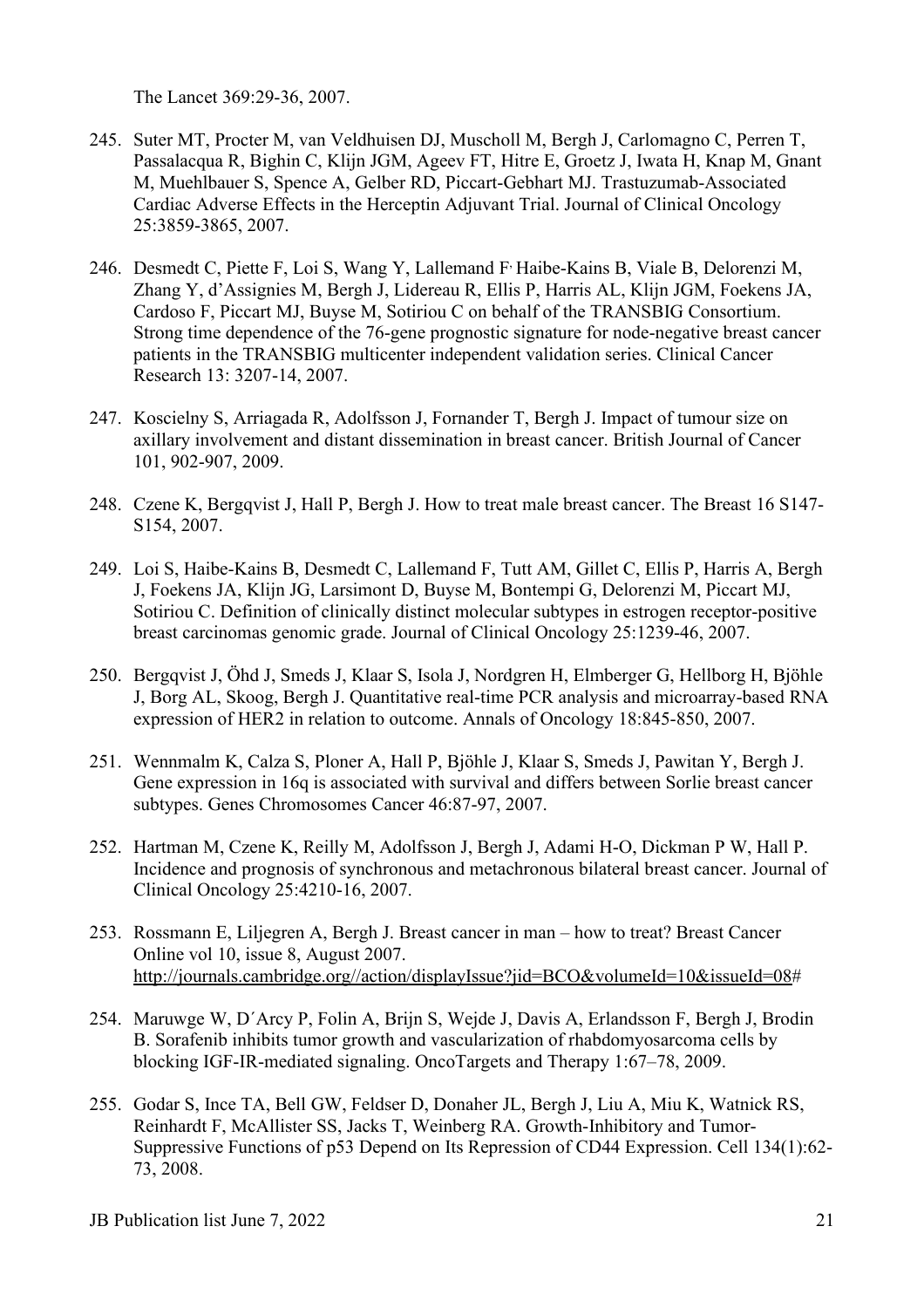- 256. Arving C, Sjoden PO, Bergh J. Hellbom M, Johansson B, Glimelius B, Brandberg Y. Individual psychosocial support for breast cancer patients: a randomized study of nurse versus psychologist interventions and standard care. Cancer Nursing 30, 3: E10-9, 2007.
- 257. Early Breast Cancer Trialists' Collaborative Group (EBCTCG) \*. Adjuvant chemotherapy in oestrogen-receptor-poor breast cancer: patient-level meta-analysis of randomised trials. The Lancet 371:29-40, 2008. \*Member of the Steering Committee.
- 258. Iristo M, Wiklund T, Wilking N, Bergh J, Brandberg Y. Tailored chemotherapy doses based on toxicity in breast cancer result in similar quality of life values, irrespective of given dose levels. Acta Oncologica 50:338-343, 2011.
- 259. Stragliotto CL, Karlsson K, Lax I, Rutkowska E, Bergh J, Strander H, Blomgren H, Friesland S. A retrospective study of SBRT of metastases in patients with primary sarcoma. Medical Oncology 29: 3431-3439, 2012.
- 260. Wallberg B, von Schoultz E, Bolund C, Bergh J, Wilking N. Hormone replacement therapy after breast cancer - attitudes of women eligible in a randomized trial. Climacteric Jul 7, 1-12, 2009.
- 261. Lidgren M, Jönsson B, Rehnberg C, Willking N, Bergh J. Cost-effectiveness of HER2 testing and 1-year adjuvant trastuzumab therapy for early breast cancer. Annals of Oncology 19:487- 95, 2008.
- 262. Ahlqvist-Rastad J, Albertsson M, Bergh J, Birgegard G, Johansson P, Jonsson B., Kjellen E, Pahlman S, Zackrisson B, Osterborg A. Erythropoietin therapy and cancer related anaemia: updated Swedish recommendations. Medical Oncology 24: 267-72, 2007.
- 263. Nygren P, Blomqvist L, Bergh J, Astrom G. Radiological assessment of tumour response to anti-cancer drugs: Time to reappraise. Acta Oncologica 47: 316-8, 2008.
- 264. Linderholm B, Bergqvist J, Hellborg H, Johansson U, Linderholm M, von Schoultz E, Elmberger G, Skoog L, Bergh J. Shorter survival-times following adjuvant endocrine therapy in oestrogen- and progesterone-receptor positive breast cancer overexpressing HER2 and/or with an increased expression of vascular endothelial growth factor. Medical Oncology published online Jan 7, 2009 (http://www.springerlink.com/content/w535p0625306k273/).
- 265. Rosendahl M, Ahlgren J, Andersen J, Bergh J, Blomqvist C, Lidbrink E, Lindman H, Mouridsen H, Bjerre K, Andersson M. The risk of amenorrhoea after adjuvant chemotherapy for early stage breast cancer is related to inter-individual variations in chemotherapy-induced leukocyte nadir in young patients: Data from the randomized SBG 2000-1 study. European Journal of Cancer 45:3198-3204, 2009.
- 266. Kristensen B, Ejlertsen B, Mouridsen HT, Jensen MB, Andersen J, Bjerregaard B, Cold S, Edlund P, Ewertz M, Kamby C, Lindman H, Nordenskjöld B, Bergh J. Bisphosphonate treatment in primary breast cancer: results from a randomised comparison of oral pamidronate versus no pamidronate in patients with primary breast cancer. Acta Oncologica 47:740-6, 2008.
- 267. Paulsson J, Sjöblom T, Micke P, Pontén F, Landberg G, Heldin C-H, Bergh J, Brennan D, Jirström K, Östman A. Prognostic significance of stromal PDGF  $\beta$ -receptor expression in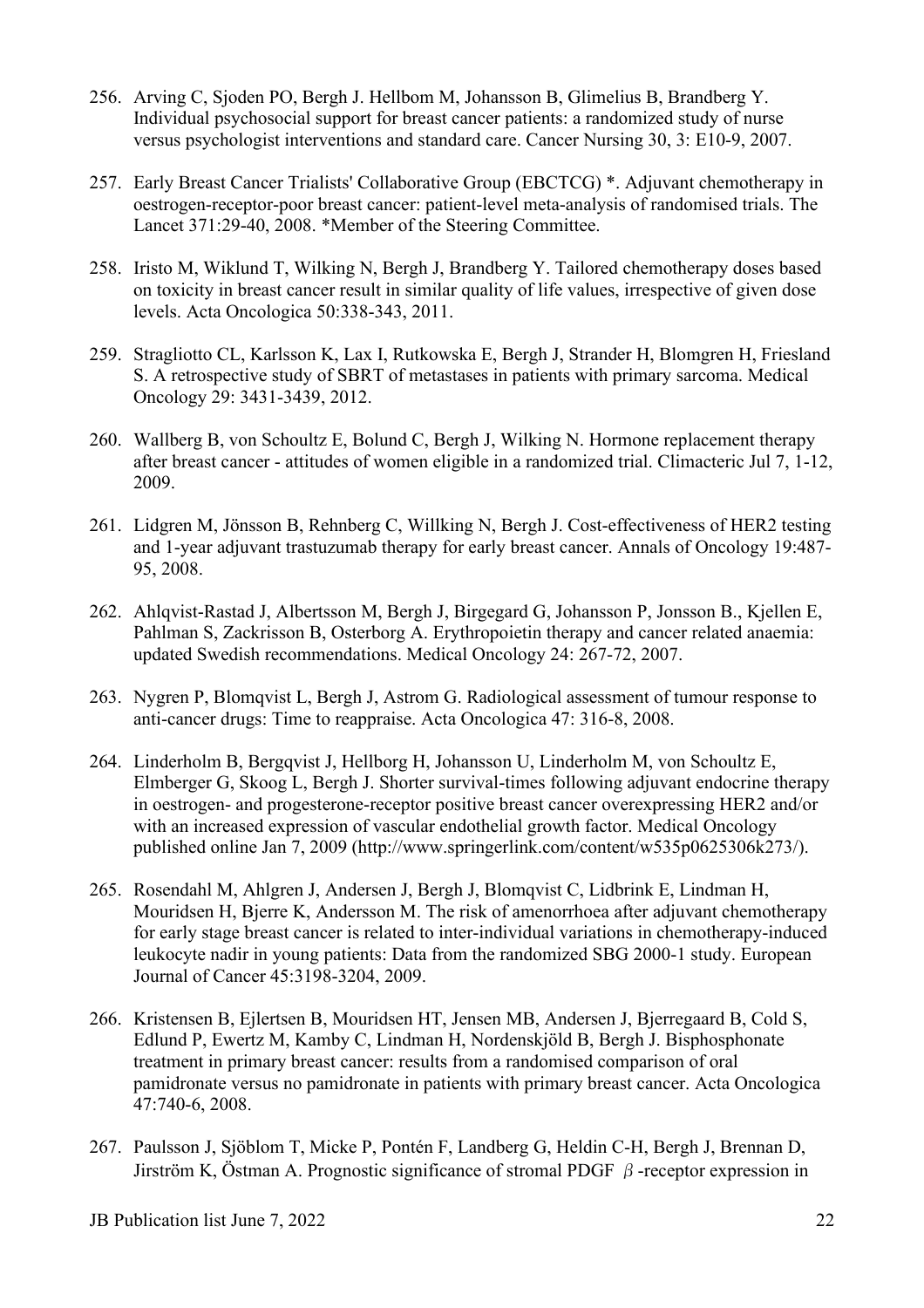human breast cancer. The American Journal of Pathology 175, 334-41, 2009.

- 268. Bergh J. Quo vadis with targeted drugs in the  $21<sup>st</sup>$  century? Journal of Clinical Oncology 27:2-5, 2009.
- 269. Wilking U, Karlsson E, Skoog L, Hatschek T, Lidbrink E, Elmberger G, Johansson H, Bergh J. HER2 status in a population-derived breast cancer cohort: discordances during tumor progression. Breast Cancer Research and Treatment 125:553-561, 2011.
- 270. Margolin S, Bengtsson NO, Carlsson L, Edlund P, Fornander T, Hellström M, Karlsson P, Lidbrink E, Linderholm B, Lindman H, Malmström P, Sköld Pettersson D, Söderberg M, Willman K, Bergh J on behalf of the Scandinavian Breast Group Study SBG 2004-1. A randomised feasibility/phase II study (SBG 2004-1) with dose-dense/tailored epirubicin, cyclophoshamide (EC) followed by docetaxel (T) or fixed dosed dose-dense EC/T versus T, doxorubicin and C (TAC) in node-positive breast cancer. Acta Oncologica 50:35-41, 2011.
- 271. Weichselbaum R, Ishwaran H, Yoon T, Nuyten D, Baker S, Khodarev N, Su A, Shaikh A, Roach P, Kreike B, Roizman B, Bergh J. Pawitan Y, van de Vijver M, Minna A. An interferon-related gene signature for DNA damage resistance is a predictive marker for chemotherapy and radiation for breast cancer. Proceedings of the National Academy of Sciences of the United States of America 105 18490-5, 2008.
- 272. Wennmalm K, Östman A, Bergh J. Stromal signature identifies basal breast cancers. Communication, Nature Medicine 15: 237-8, 2009.
- 273. Bergh J, Mariani G, Cordoso F, Liljegren A, AwadaA, Viganò L, Huang X, Verkh L, Kern KA , Giorgetti C, Gianni L. Clinical and pharmacokinetic study of sunitinib and docetaxel in women with advanced breast cancer. The Breast 21:507-513, 2012.
- 274. Liljegren A, Bergh J, Castany R. Early experience with sunitinib, combined with docetaxel, in patients with metastastic breast cancer. The Breast 18: 259-262, 2009.
- 275. Howell A, Landberg G, Bergh J. Breast tumour stroma is a prognostic indicator and target for Therapy. Short communication. Available online Jan 2010: http://breast-cancerresearch.com/supplements/11/S3/S16.
- 276. Korde LA, Zujewski JA, Kamin L, Giordano S, Domchek S, Anderson WF, Bartlett JM, Gelmon K, Nahleh Z, Bergh J, Cutuli B, Pruneri G, McCaskill-Stevens W, Gralow J, Hortobagyi G, Cardoso F. Multidisciplinary meeting on male breast cancer: summary and research recommendations. Journal of Clinical Oncology 28:2114-22, 2010.
- 277. Lindström L, Howell S, Åström G, Wilking U, Lidbrink E, Armstrong A, Karlsson E, Hatschek T, Bergh J. Controversies in the Management of Metastatic Breast Cancer: Biologic Evaluation of Breast Cancer—Should Metastases Be Biopsied? ASCO Educational 2010. [http://www.asco.org/ASCOv2/Education+&+Training/Educational+Book?&vmview=edbk\\_d](http://www.asco.org/ASCOv2/Education+&+Training/Educational+Book?&vmview=edbk_detail_view&confID=74&abstractID=5) [etail\\_view&confID=74&abstractID=5](http://www.asco.org/ASCOv2/Education+&+Training/Educational+Book?&vmview=edbk_detail_view&confID=74&abstractID=5)
- 278. Foukakis T, Fornander T, Lekberg T, Hellborg H, Adolfsson J, Bergh J on behalf of the Stockholm Breast Cancer Study Group. Age specific trends of survival in metastatic breast cancer: 26 years longitudinal data from a population-based cancer registry in Stockholm, Sweden. Breast Cancer Research and Treatment DOI.1007/s10549-011 – 1594, 2011.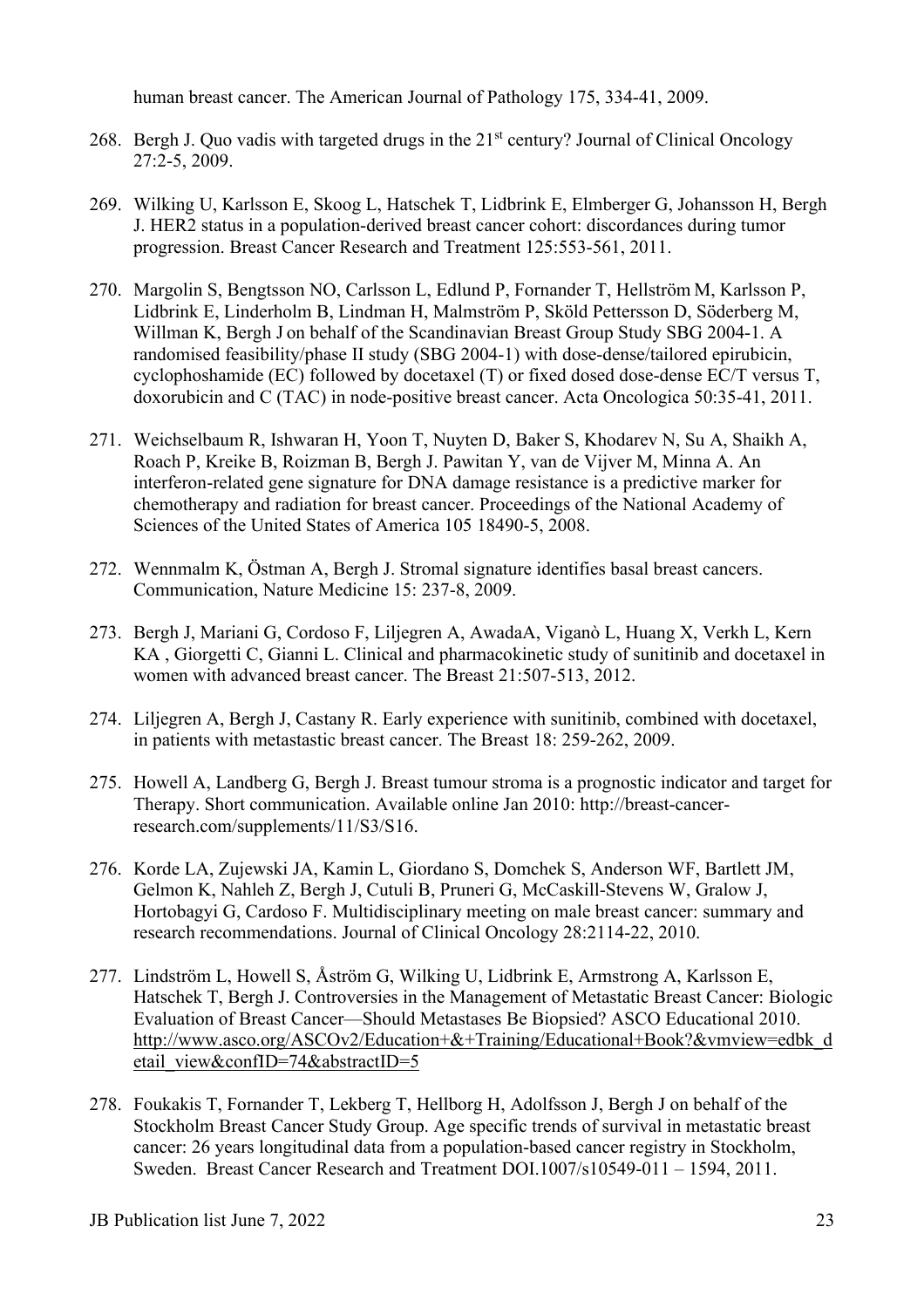- 279. Khoshnoud R, He Q, Sylván M, Khoshnoud A, Ivarsson M, Fornander T, Bergh J, Frisell J, Rutqvist LE, Skog S. The impact of RNA standardization and heterogeneous gene expression on the results of cDNA array of human breast carcinoma. International Journal of Molecular Medicine 25:735-41, 2010.
- 280. Wilking U, Jönsson B, Wilking N, Bergh J.Trastuzumab use in Breast Cancer (BC) patients in the six Health Care Regions in Sweden. Acta Oncologica 49:844-850, 2010.
- 281. Andersson M, Lidbrink E, Bjerre K, Wist E, Enevoldsen K, Jensen AV, Karlsson P, TangeUB, Sørensen PG, Møller S, Bergh J, Langkjer ST. Phase III Randomized Study Comparing Docetacel Plus Trastuzumab With Vinorelbine Plus Trastuzumab As First-Line Therapy of Metastatic och Locally Advanced Human Epidermal Growth Factor Receptor 2- Positive Breast Cancer: The HERNATA Study. Journal of Clinical Oncology [29:264-271,](javascript:AL_get(this,%20)  [2011.](javascript:AL_get(this,%20)
- 282. Eriksson L, Hall P, Czene K, Dos Santos Silva I, McCormack V, Bergh J, Bjohle J, Ploner A. Mammographic density and molecular subtypes of breast cancer. British J Cancer 107:18-23, 2012.
- 283. Howell T, Bergh J. Insights into the place of fulvestrant for the treatment of advanced endocrine responsive breast cancer. Journal of Clinical Oncology 28: 4548-4550, 2010.
- 284. Norell H, Poschke I, Charo J, Wei WZ, Erskine C, Piechocki MP, Knutson KL, Bergh J, Lidbrink E, Kiessling R. Vaccination with a plasmid DNA encoding HER-2/neu together with low doses of GM-CSF and IL-2 in patients with metastatic breast carcinoma: a pilot clinical trial. Journal of Translational Medicine 7;8:53, 2010.
- 285. Jerusalem G, Fasolo A, Dieras V, Cardoso F, Bergh J, Vitton L, Zhang Y, Massacesi, Sahmoud T, Gianni L. Phase I Trial of Oral mTOR-Inhibitor Everolimus in Combination With Trastuzumab and Vinorelbine in Pre-Treated Patients With HER2-Overexpressing Metastatic. Breast Cancer Research and Treatment 125:447-455, 2011.
- 286. Sverrisdottir A, Johansson H, Johansson U , Bergh J, Rotstein S, Rutqvist LE, Fornander T on behalf of the Stockholm Breast Cancer Study Group. Interaction between goserelin and tamoxifen in a prospective randomized clinical trial of adjuvant endocrine therapy in premenopausal breast cancer. Breast Cancer Research and Treatment 128:755-63, 2011.
- 287. Norenstedt S, Granath F, Ekbom A, Bergh J, Lambe M, Adolfsson J, Warnberg F, Zedenius J, Nilsson IL. Breast cancer associated wih primary hyperparathyroidism: a nested case control study. Clinical Epidemiology 3:103-106, 2011.
- 288. Bergh J, Bondarenko IM, Lichinitser MR, Greil R, Voytko NL, Makhson AN, Cortes J, Lortholary A, Bischoff J, Chan A, Delaloge S, Huang X, Kern KA, Giorgetti C. First-Line Treatment of Advanced Breast Cancer with Sunitinib in Combination with Docetaxel versus Docetaxel Alone – Results of a Prospective, Randomized Phase III Study. Journal of Clinical Oncology 30: 921-9, 2012.
- 289. Early Breast Cancer Trialists' Collaborative Group (EBCTCG\*). Overview of the randomized trials of radiotherapy in ductal carcinoma in situ of the breast. (\*Jonas Bergh member of the steering committee). JNCI Monographs 41:162-77, 2010.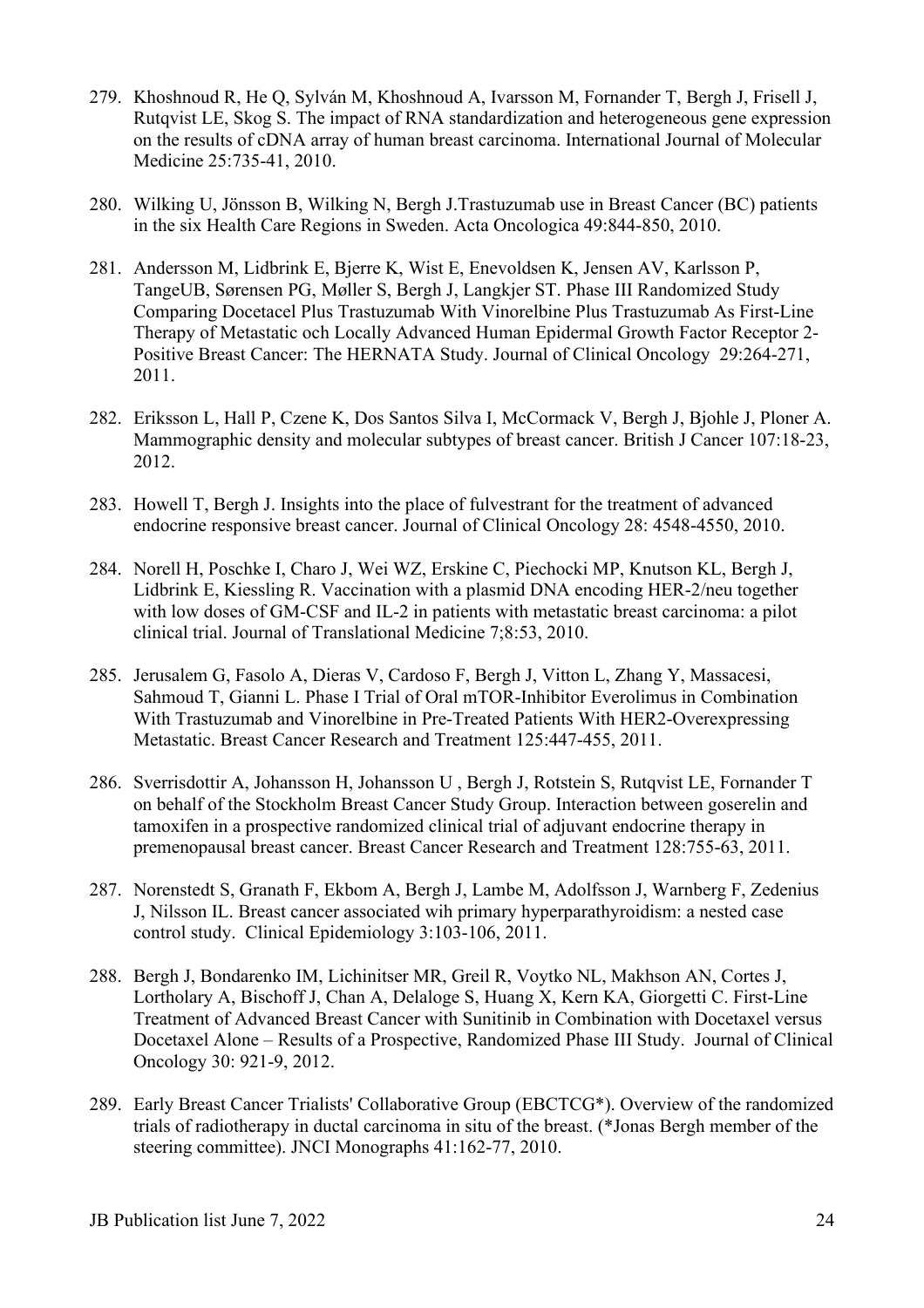- 290. Khoshnoud MR, Löfdahl B, Fohlin H, Fornander T, Stål O, Skoog L, Bergh J, Nordenskjöld B. Immunohistochemistry compared to cytosol assays for determination of estrogen receptor and predicition of the long-term effect of adjuvant tamoxifen. Breast Cancer Research and Treatment 126:421-430, 2011.
- 291. Bonnefoi H, Piccart M, Bogaerts J, Mauriac L, Fumoleau P, Brain E, Petit T, Rouanet P, Jassem J, Blot E, Zaman K, Cufer T, Lortholary A, Lidbrink E, Dal Lago L, Becette V, Cameron D, Bergh J, Iggo R. Phase III trial (EORTC 10994/BIG 00-01) TP53 Status for prediction of sensitivity to taxane versus non-taxane neoadjuvant chemotherapy in breast cancer. A randomised phase 3 trial. The Lancet Oncology 12:527-539, 2011.
- 292. Bergh J, Jönsson PE, Lidbrink E, Trudeau M, Eiermann W, Brattström D, Lindemann J, Wiklund F, Henriksson R. FACT an open label randomized phase III study comparing fulvestrant and anastrozole in combination compared with anastrozole alone as fist line therapy for receptor positive postmenopausal breast cancer patients. Journal of Clinical Oncology 20: 1919-1925, 2012.
- 293. Akhoondi S, Lindström L, Widschwendter M, Corcoran M, Bergh J, Spruck C, Grander D, Sangfeldt O. Inactivation of FBXW7/hCDC4-beta expression by promoter hypermethylation is associated with favourable prognosis in primary breast cancer. Breast Cancer Research 12:R105, 2010.
- 294. Eiermann W, Bergh J, Cardoso F, Conte P, Crown J, Curtin NJ, Gligorov J, Gusterson B, Joensuu H, Linderholm BK, Martin M, Penault-llorca F, Pestalozzi B, Razis E, Sotiriou C, Tjulandin S, Viale G. Triple negative breast cancer: proposals for a pragmatic definition and implications for patient management and trial design. The Breast 21: 20-6, 2012.
- 295. Millstein JD, Volfson JR, Lamb S, Friend H, Dai EE, Schadt, Bergh J. Permutation-based yet computationally parsimonious FDR point and confidence interval estimators. In JSM Proceedings, ENAR. Alexandria, VA: American Statistica Association 4184-4197, 2010.
- 296. Early Breast Cancer Trialists' Collaborative Group (EBCTCG\*). Relevance of breast cancer hormone receptors and other factors to the efficacy of adjuvant tamoxifen: Patient-level metaanalysis of randomised trials. (\*Jonas Bergh member of Steering Committee.) The Lancet 378; 771-84, 2011.
- 297. Coleman MP, Forman D, Bryant J, Butler J, Rachet B, Maringe C, Nur U, Tracey E, Coory M, Hatcher J, McGahn CE, Turner D, Marrett L, Gjerstorff ML, Johannesen TB, Adolfsson J, Lambe M, Lawrence G, Meechan D, Morris EJ, Middleton R, Steward J, Richards MA, and the ICBP Moudle 1 Working Group including Bergh J and many more. Cancer survival in Australia, Canada, Denmark, Norway, Sweden, and the UK, 1995-2007 (the International Cancer Benchmarkin Partnership): an analysis of population-based cancer registry data. The Lancet 377:127-138, 2011.
- 298. Edlund P, Ahlgren J, Bjerre K, Andersson M, Bergh J, Mouridsen H, Holmberg SB, Bengtsson NO, Jakobsen E, Møller S, Lindman H , Blomqvist C. Dose tailoring of FEC adjuvant chemotherapy based on leukopenia is feasible and well tolerated. Toxicity and dose intensity in the Scandinavian Breast Group phase III adjuvant Trial SBG 2000-1. Acta Oncologica 50:329-337, 2011.
- 299. Berry DA, Ueno NT, Johnson MM, Lei X, Caputo J, Rodenhuis S, Peters WP, Leonard RC, Barlow WE, Tallman M, Bergh J, Nitz UA, Gianni AM, Basser RL, Zander AR, Coombes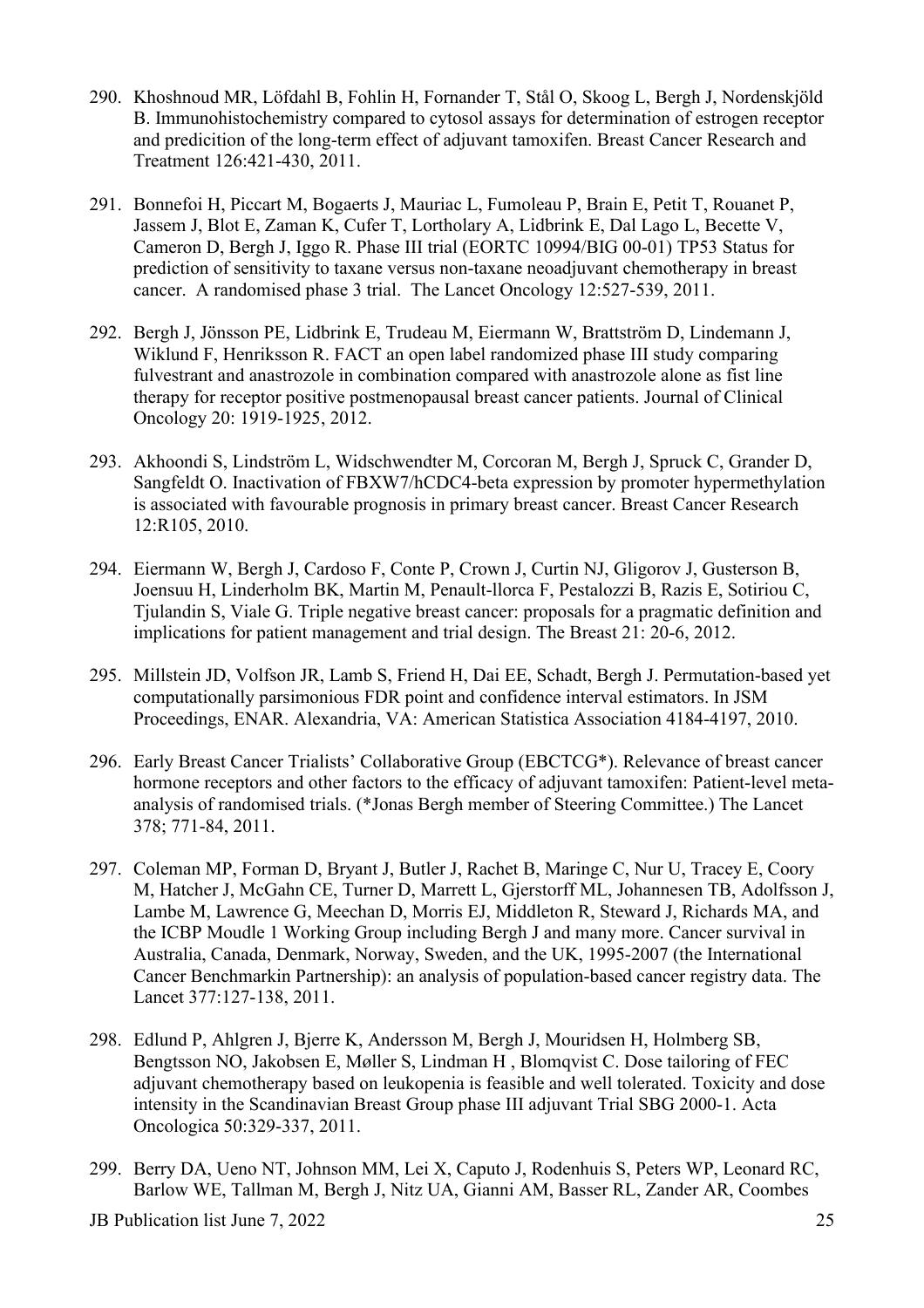RC, Roché H, Tokuda Y, de Vries EGE, Hortobagyi GN, Crown JP, Pedrazzoli P, Bregni M, Demirer T. High-dose chemotherapy with autologous stem cell support as adjuvant therapy in breast cancer: Overview of 15 randomized trials. Journal of Clinical Oncology 29: 3214-23, 2011.

- 300. Early Breast Cancer Trialists' Collaborative Group (EBCTCG\*). Effect of radiotherapy after breast-conserving surgery on 10-year recurrence and 15-year breast cancer death: metaanalysis of individual patient data for 10 801 women in 17 randomised trials. (\*Jonas Bergh member of Steering Committee). The Lancet 378:1707-16, 2011.
- 301. Early Breast Cancer Trialists' Collaborative Group (EBCTCG\*). Comparisons between different polychemotherapy regimens for early breast cancer: meta-analyses of long-term outcome among 100,000 women in 123 randomised trials. (\*Jonas Bergh member of Steering Committee & writing committee). The Lancet 379:432-444, 2012.
- 302. Hillmer AM, Yao F, Inaki K, Lee WH, Ariyaratne PN, Teo AS, Woo XY, Zhang Z, Zhao H, Ukil L, Chen JP, Zhu F, So JB, Salto-Tellez M, Poh WT, Zawack KF, Nagarajan N, Gao S, Li G, Kumar V, Lim HP, Sia YY, Chan CS, Leong ST, Neo SC, Choi PS, Throeau H, Tan PB, Shahab A, Ruan X, Bergh J, Hall P, Cacheux-Rataboul V, Wei CL, Yeoh KG, Sung WK, Bourque G, Liu ET, Ruan Y. Comprehensive long-span paired-end-tag mapping reveals characteristic patterns of structural variations in epithelial cancer genomes. Genome Research 5: 665-75, 2011.
- 303. Inaki K, Hillmer AM, Ukil L, Yao F, Woo XY, Vardy LA, Zawack KF, Lee CW, Ariyaratne PN, Chan YS, Desai KV, Bergh J, Hall P, Putti TC, Ong WL, Shahab A, Cacheux-Rataboul V, Karuturi RK, Sung WK, Ruan X, Bourque G, Ruan Y, Liu ET. Transcriptional Consequences of Genomic Structural Aberrations in Breast Cancer. Genome Research 5: 676-87, 2011.
- 304. Miller LD, Coffman LG, Chou JW, Black MA, Bergh J, D'Agostino R Jr, Torti SV, Torti FM. An Iron Regulatory Gene Signature Predicts Outcome in Breast Cancer. Cancer Research 71: 6728-6737, 2011.
- 305. Rosin G, Hannelius U, Lindström L, Hall P, Bergh J, Hartman J, Kere J. The Dyslexia Candidate Gene DYX1C1 is a Potential Marker of Poor Survival in Breast Cancer. BMC Cancer 12:79, 2012.
- 306. Hatschek T, Carlsson L, Einbeigi Z, Lidbrink E, Linderholm B, Lindh B, Loman N, Malmberg M, Rotstein S, Söderberg M, Sundquist M, Walz T, Hellström M, Svensson H, Åström G, Brandberg Y, Carstensen J, Fernö M, Bergh J for the TEX Study Group Departments. Individually Tailored Treatment with Epirubicin and Paclitaxel With or Without Capecitabine as First-line Chemotherapy in Metastatic Breast Cancer. A Randomised Multicentre Trial. Breast Cancer Research and Treatment 131:939-947, 2012.
- 307. Wennmalm K, Bergh J. A simple method for assigning genomic grade to individual breast tumours. BMC Cancer 11:306, 2011.
- 308. Jonsson, B & Bergh, J. Hurdles in anticancer drug development from a regulatory perspective. Nature Review Clinical Oncology. Nature Reviews Clinical Oncology 9:236- 243, 2012.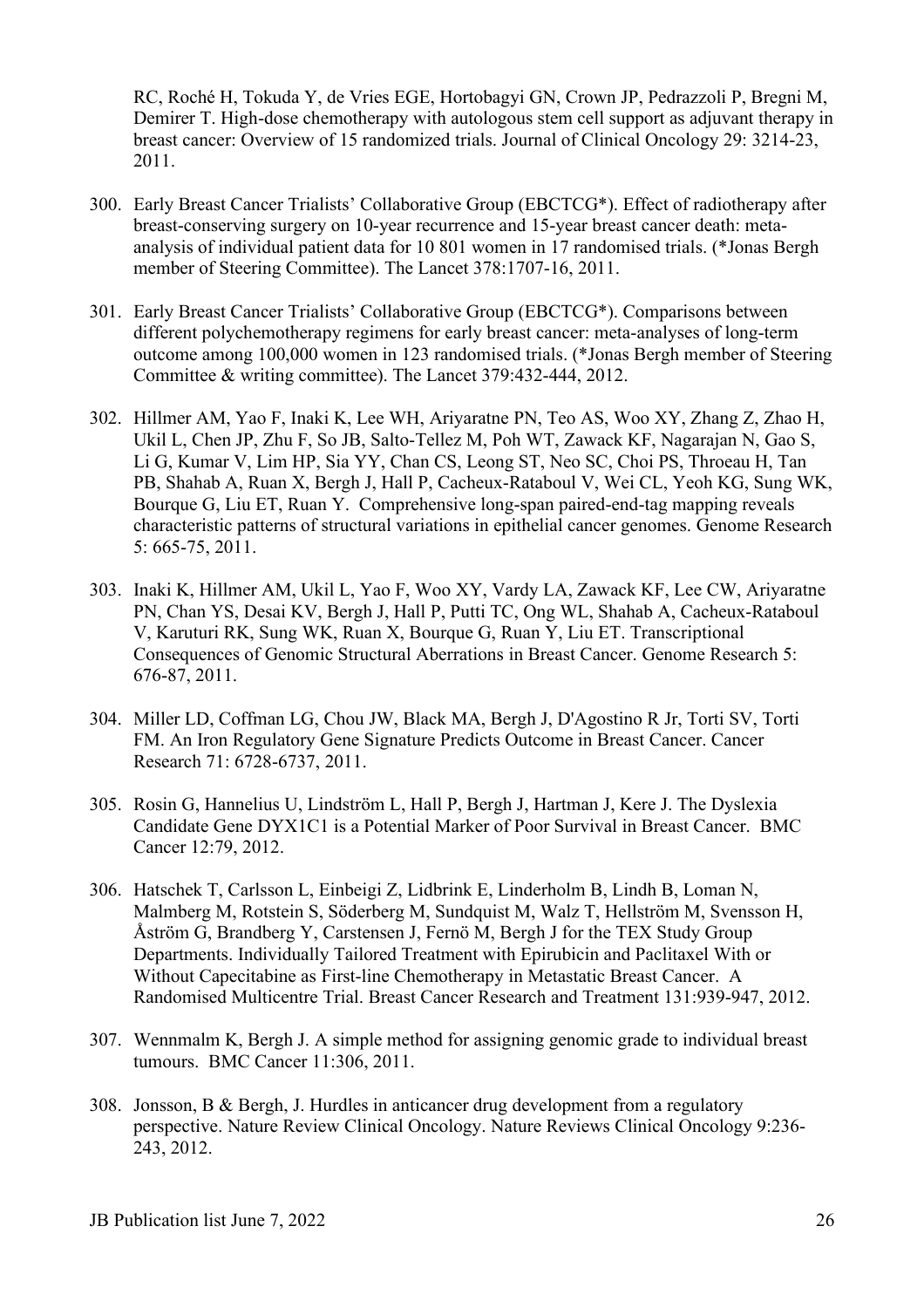- 309. Eschrich SA, Fulp WJ, Pawitan Y, Foekens JA, Smid M, Martens JW, Echevarria M, Kamath V, Lee JH, Harris EE, Bergh J, Torres-Roca JF. Validation of a Radiosensitivity in Molecular Signature in Breast Cancer. Clinical Cancer Research 18:5134-43, 2012.
- 310. Prat A, Parker JS, Fan C, Cheang MCU, Miller LD, Bergh J, Chia SKL, Bernard PS, Nielsen TO, Ellis MJ, Carey, Perou C. Concordance among gene-expression-based predictors for ERpositive breast cancer treated with adjuvant tamoxifen. Annals of Oncology 23:2866-73, 2012.
- 311. Kaufman M, von Minckwitz G, Bergh J, Conte P-F, Darby S, Eiermann W, Howell A, Kiechle M, Mauri D, Senn H-J, Viale G, Loibl S. 1<sup>st</sup> International Consensus Guidelines for Advanced Breast Cancer (ABC1). Breast 21:242-252, 2012.
- 312. Bjöhle J, Bergqvist J, Gronowitz JS, Johansson H, Carlsson L, Einbeigi Z, Linderholm B, Loman N, Malmberg M, Söderberg M, Sundquist M, Walz T, Fernö M, Bergh J, Hatschek T. Serum thymidine kinase activity compared with CA 15-3 in locally advanced and metastatic breast cancer within a randomized trial. Breast Cancer Research and Treatment 139:751-758, 2013.
- 313. Foukakis T, Åström G, Lindström L, Hatschek T, Bergh J. When to order a biobsy to characterize a metastatic relapse in breast cancer. Annals of Oncology 23 (supplement 10) x349-53, 2012.
- 314. Cardoso F, Costa A, Norton L, Cameron D, Cufer T, Fallowfield L, Francis P, Gligorov J, Kyriakides S, Lin N, Pagani O, Senkus E, Thomssen C, Aapro M, Bergh J, Di Leo, El Saghir N, Ganz PA, Gelmon K, Goldhirsch A, Harbeck N, Houssmi N, Hudis C, Kaufman B, Leadbeater M, Mayer M, Rodger A, Rugo H, Sacchini V, Sledge G, Van't Veer L, Viale G, Krop I, Winer E. First International Consensus Guidelines for Advanced Breast Cancer (ABC1). Breast 21:242-252, 2012.
- 315. Lindström L and Karlsson E, Wilking U, Johansson U, Lidbrink E, Hatschek T, Skoog L, Bergh J. Clinically used breast cancer markers are unstable throughout tumor progression. Journal of Clinical Oncology 30:2601-2608, 2012.
- 316. Pritchard KI, Bergh J, Burstein HJ. Update of the Oxford Overview: New Insights and Perspectives in the Era of Personalized Medicine. ASCO Educational Book 2012 pp 71-79 (online at asco.org, copyright 2012 Alexandria, VA)
- 317. Nagalla S, Chou JW, Willingham MC, Ruiz J, Vaughn JP, Dubey P, Lash TL, Hamilton-Dutoit SJ, Bergh J, Sotiriou C, Black MA, Miller LD. Interactions between Immunity, Proliferation and Molecular Subtype in Breast Cancer Prognosis. Genome Biology 14: R34, 2013.
- 318. Tobin N, Bergh J. Analysis of Cyclin D1 in Breast Cancer: A Call to Arms. Current Breast Cancer Reports 4;3:171-173, 2012.
- 319. Frings O, Augsten M, Tobin N, Carlson J, Paulsson J, Pena C, Olsson E, Veerla S, Bergh J, ÖstmanA, Sonnhammer E. Prognostic significance in breast cancer of a gene signature capturing stromal PDGF signaling. The American Journal of Pathology 182:2037-2047, 2013.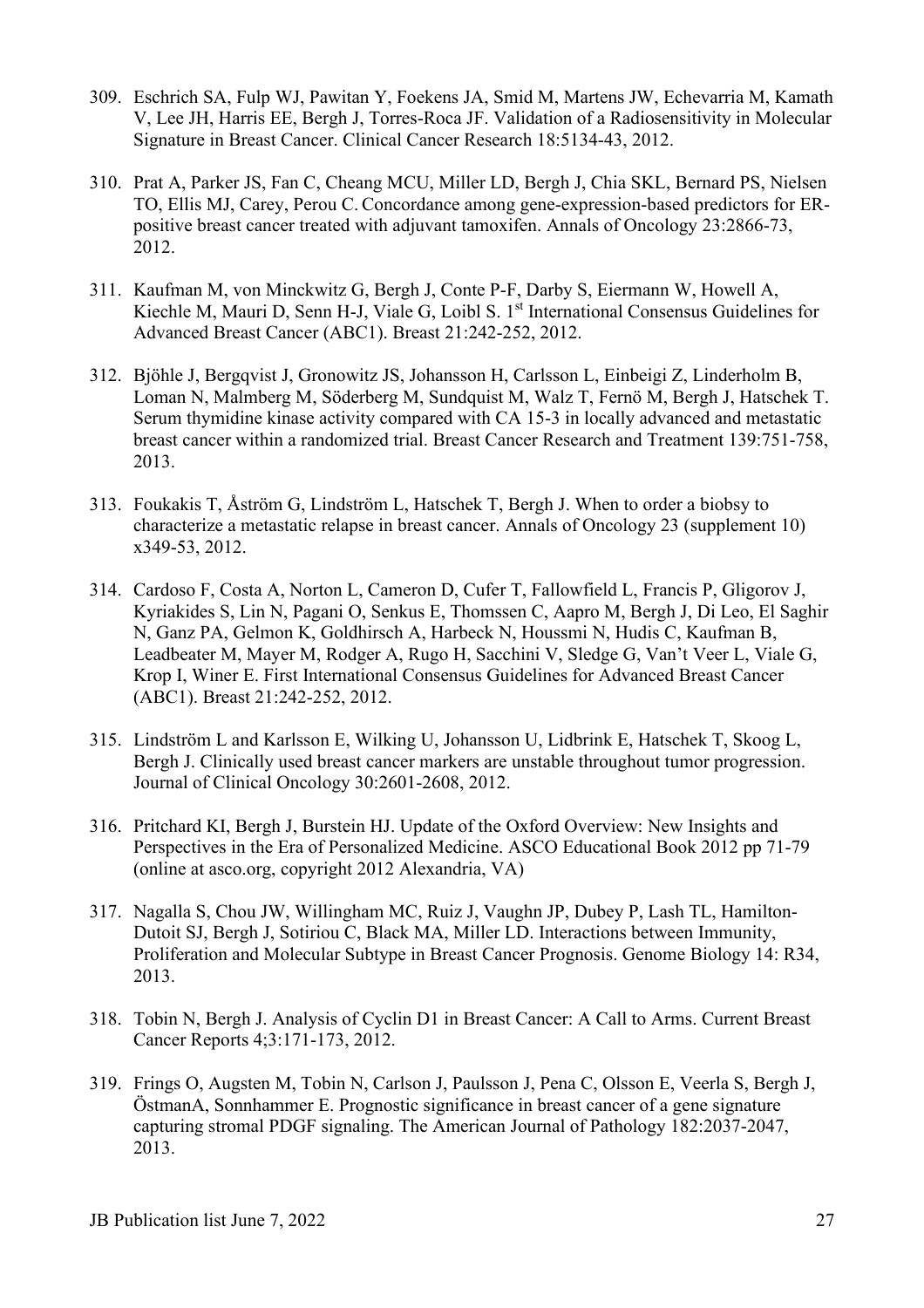- 320. Walters S, Maringe C, Butler J, Rachet B, Barrett-Lee P, Bergh J, Boyages J, Christiansen P, Lee M, Wärnberg F, Allemani C, Engholm G, Fornander T, Gjerstorff ML, Johannesen TB, Lawrence G, C McGahan CE, Middleton R, Steward J, Tracey E, Turner D, Richards MA, Coleman MP and The ICBP Module 1 Working Group. Breast cancer survival and stage at diagnosis in Australia, Canada, Denmark, Norway, Sweden and the UK, 2000-2007: a population-based study. British Journal of Cancer 108:1195-1208, 2013.
- 321. Tobin N, Lindström L, Carlson JW, Bjöhle J, Bergh J and Wennmalm K: Multi-level gene expression signatures, but not binary, outperform Ki67 for short and long term prognostication in two population derived breast cancer materials. Molecular Oncology 8:741-752, 2014.
- 322. Milosevic J and Klinge J, Borg A-L, Foukakis T, Bergh J and Tobin NP. Clinical instability of breast cancer markers is reflected in long term *in vitro* estrogen deprivation studies. BMC Cancer 13:473, 2013.
- 323. Falato C, Lorent J, Tani E, Karlsson E, Wright PK, Bergh J, Foukakis T. Ki67 measured in metastatic tissue and prognosis in patients with advanced breast cancer. Breast Cancer Research and Treatment 147: 407-414, 2014.
- 324. Kessler L, Falato C, Margolin S, Bergh J, Foukakis T. A retrospective safety and efficacy analysis of patients with eribulin for metastatic breast cancer in Stockholm, Sweden. Acta Oncologica 54:522-529, 2015.
- 325. Klevebring D, Rosin G, Ma R, Lindberg J, Czene K, Kere J, Fredriksson I, Bergh J and Hartman J. Sequencing of breast cancer stem cell populations indicates a dynamic conversion between differentiation states *in vivo*. Breast Cancer Research 16:R72, 2014.
- 326. Bergh J, Hall P, Östman A, Toftgård R. Breast cancer biology and the future of tailored therapies. Journal of Internal Medicine 274:102-104, 2013.
- 327. Iggo R, Rudewicz J, Monceau E, Sevenet N, Bergh J, Sjöblom T and Bonnefoi H. Validation of a yeast functional assay for p53 mutations using clonal sequencing. The Journal of Pathology 231:441-448, 2013.
- 328. Goldhirsch A, Winer E.P, Coates A.S, Gelber R.D, Piccart-Gebhart M, Thürlimann B, Senn H.-J and Panel members. Personalizing the treatment of women with early breast cancer: highlights of the St Gallen International Expert Consensus on the Primary Therapy of Early Breast Cancer 2013. Annals of Oncology 24: 2206-2223, 2013.
- 329. Cortazar P, Zhang L, Untch M, Mehta K, Constantino J, Wolmark N, Bonnefoi H, Cameron D, Gianni L, Valagussa P, Swain S.M, Prowell T, Loibl S, Wickerham L, Bogaerts J, Baselga J, Perou C, Blumenthal G, Blohmer J, Mamounas E, Bergh J, Semiglazov V, Justice R, Eidtmann H, Paik S, Piccart M, Sridhara M, Fasching P, Zujewski J-A, Slaets L, Tang S, Gerber B, Geyer C, Pazdur R, Ditsch N, Rastogi R, Eiermann W, and von Minckwitz G. Pathological Complete Response in Breast Cancer: CTNeoBC Pooled-Analysis. The Lancet 384(9938):164-172, 2014.
- 330. Linderholm B.K, Lidbrink E, Tallroth E, Einbeigi Z, Svensson H, von Wachenfeldt A, Norberg B, Carlsson L, Olsson M.E, Bergh J, Wilking N and Hatschek T. Angiogenic factors in relation to clinical effect in a phase II trial of weekly paclitaxel. The Breast 22:1142-1147,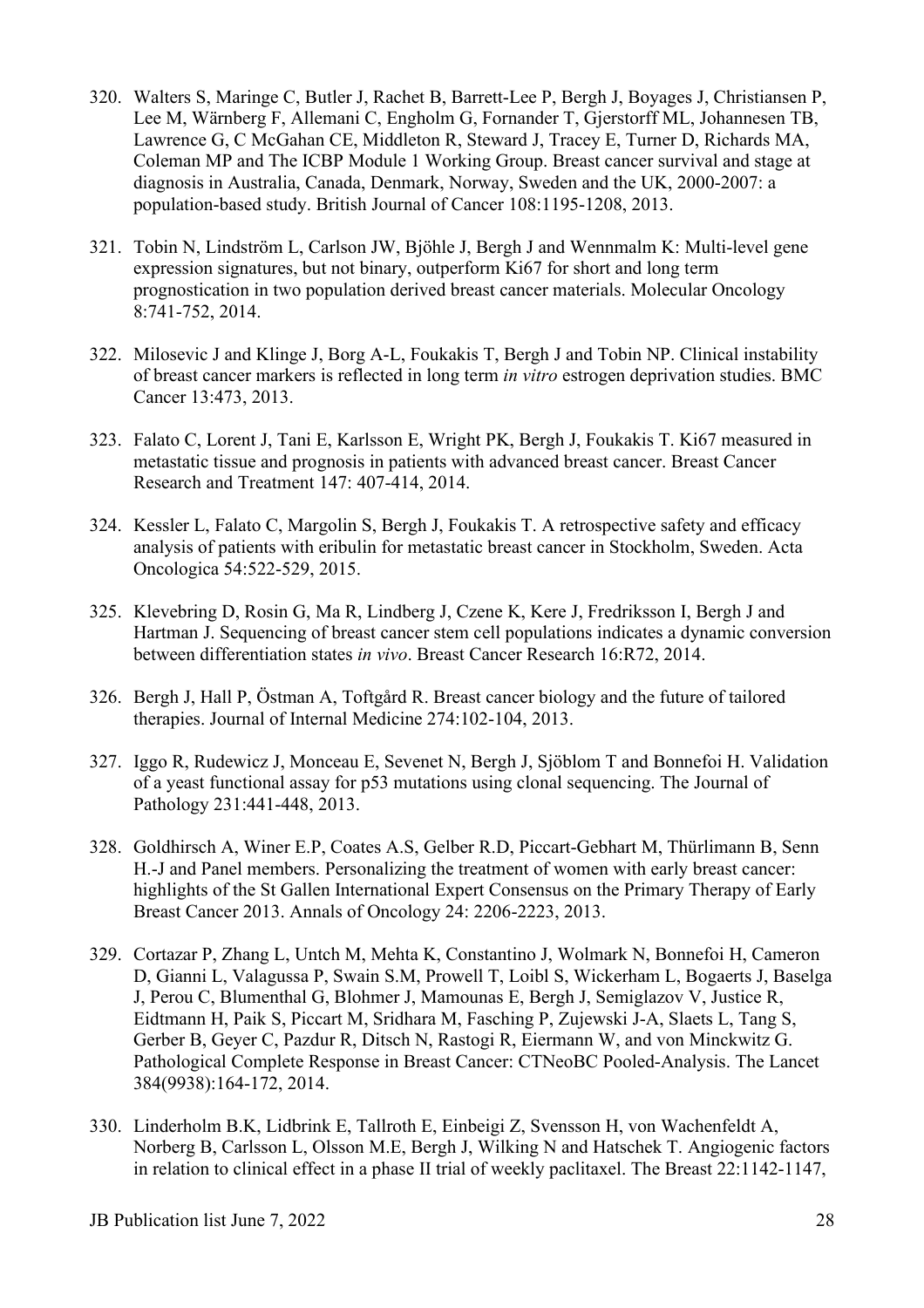2013.

- 331. Karlsson E, Appelgren J, Solterbeck A, Bergenheim M, Alvariza V, Bergh J. Breast cancer during follow-up and progression – A population based cohort on new cancers and changed biology. European Journal of Cancer 50:2916-24, 2014.
- 332. Karlsson E, Sandelin K, Appelgren J, Zhou W, Jirström K, Bergh J, Wärnberg F. Clonal alteration of breast cancer receptors between primary Ductal Carcinoma In Situ (DCIS) and corresponding local events. European Journal of Cancer 50:517-524, 2014.
- 333. Hong J, Tobin NP, Rundqvist H, Li T, Lavergne M, Garcia-Ibàñez Y, Qin H, Paulsson J, Zeitelhofer M, Adzemovic MZ, Nilsson I, Roswall P, Hartman J, Johnson RS, Östman A, Bergh J, Poljakovic M, Genové G. Role of tumor pericytes in the recruitment of myeloidderived suppressor cells. Journal of the National Cancer Institute 107:10, 2015.
- 334. Kaufmann M, von Minckwitz G, Bergh J, Conte P-F, Darby S, Eiermann W, Howell A, Kiechle M, Mauri D, Senn H-J, Viale G, Loibl S. Breakthroughs in research and treatment of early breast cancer: an overwiew of the last three decades. Archives of Gynecology and Obstetrics 288:1203-1212, 2013.
- 335. Stålhammar G, Rosin G, Fredriksson I, Bergh J, Hartman J. Low concordance of biomarkers in histopathological and cytological meterial from breast cancer. Histopathology 64(7):971- 80, 2014.
- 336. Lawler M, Le Chevalier T, Murphy MJ Jr, Banks I, Conte p, De Lorenzo F, Meunier F, Pinedo HM, Selby P, Armand JP, Barbacid M, Barzach M, Bergh J, Bode G, Cameron DA, de Braud F, de Gramont A, Diehl V, Diler S, Erdem S, Fitzpatrik JM, Geissler J, Hollywood D, Höjgaard L, Horgan D, Jassem J, Johnson PW, Kapitein P, Kelly J, Kloezen S, La Vecchia C, Löwenberg B, Oliver K, Sullivan R, Tabernero J, Van de Velde CJ, Wilking N, Wilson R, Zielinskik C, Zur Hausen H, Johnston PG. A Catalyst for Change: The European Cancer Patient's Bill of Rights. The Oncologist 19:217-224, 2014.
- 337. Foukakis T, Lövrot J, Sandqvist P, Xie H, Lindström L, Giorgetti C, Jacobsson H, Hedayati E, Bergh J. Gene expression profiling of sequential metastatic biopsiesfor biomarker discovery in breast cancer. Molecular Oncology 9:1384-91, 2015.
- 338. Bonnefoi H, Litière S, Piccart M, MacGrogan G, Fumoleau P, Brain E, Petit T, Jassem J, Moldovan C, Bodmer A, Zaman K, Cufer T, Campone M, Luporsi E, Malmström P, Werutsky G, Bogaerts J, Bergh J, Cameron DA, EORTC 10994/BIG 1-00 Study Investigators. Pathological complete response after neoadjuvant chemotherapy is an independent predictive factor irrespective of simplified breast cancer intrinsic subtypes: a landmark and two-step approach analyses from the EORTC 10994/BIG 1-00 phase III trial. Annals of Oncology 25:1128-1136, 2014.
- 339. EBCTCG (Early Breast Cancer Trialists' Collaborative Group)\*. Effect of radiotherapy after mastectomy and axillary surgery on 10-year recurrence and 20-year breast cancer mortality: meta-analysis of individual patient data for 8135 women in 22 randomised trials. (\*Jonas Bergh member of Steering Committee & co-Chairman for EBCTCG). The Lancet 383:2127- 2135, 2014.
- 340. Ma R, Fredriksson I, Govindasamy-Muralidharan K, Winn G, Darai-Ramqvist E, Bergh J and Hartman J. Superficial scrapings from breast tumors is a source for biobanking and research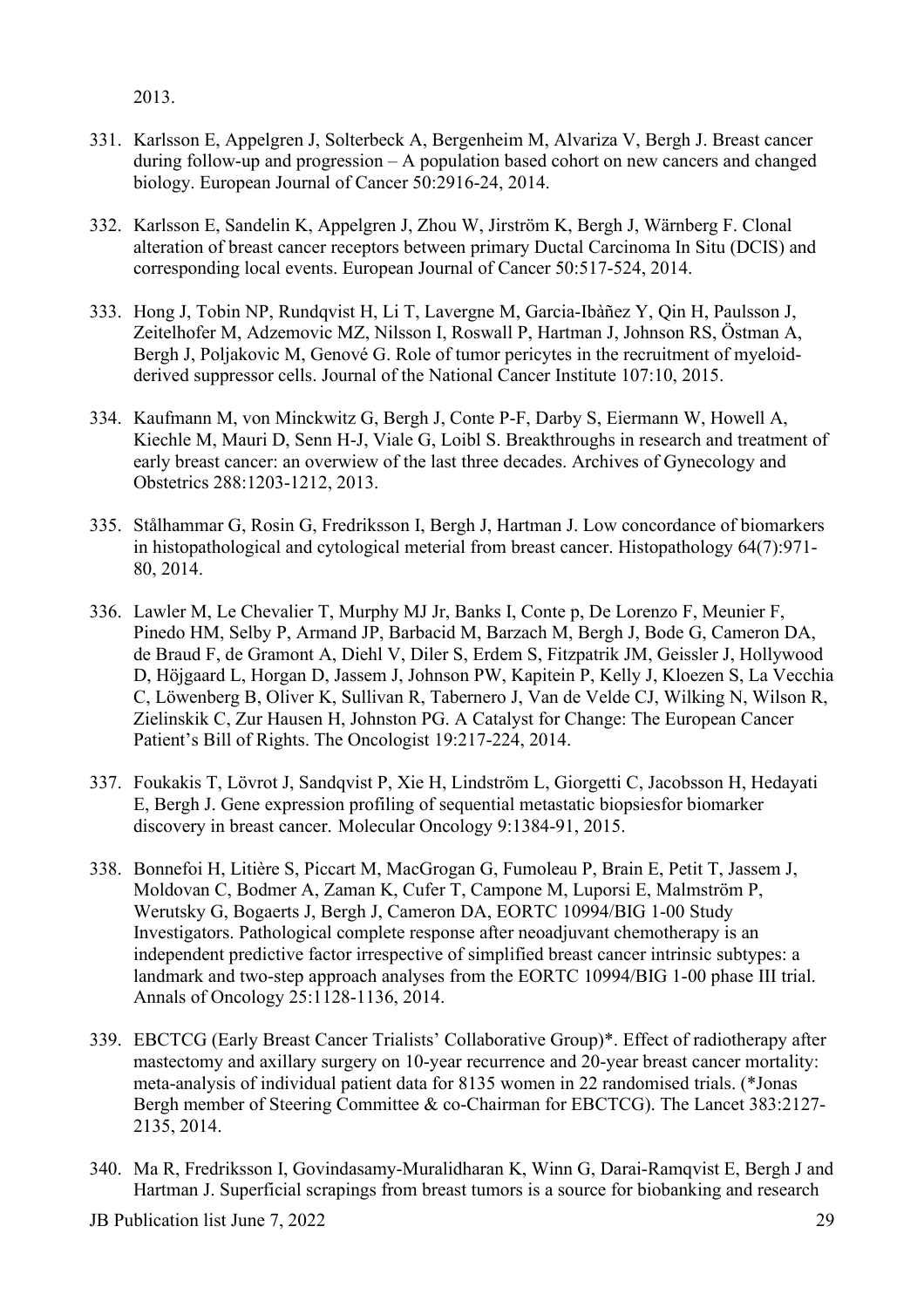purposes. Laboratory Investigation 94:796-805, 2014.

- 341. Rosin G, de Boniface J, Govindasamy-Muralidharan K, Frisell J, Bergh J and Hartman J. Oestrogen receptor β and βcx have divergent roles in breast cancer survival and lymph node metastasis. British Journal of Cancer 111: 918-926, 2014.
- 342. Boix-Perales H, Borregaard J, Bech Jensen K, Ersböll J, Galluzzo S, Guiliani R, Ciceroni C, Melchiorri D, Salmonson T, Bergh J, Schellens J, Pignatti F. The European Medicines Agency review of Pertuzumab for the treatment of adult patients with HER2-positive metastatic or locally recurrent unresectable breast cancer: Summary of the scientific assessment of the Committee for Medicinal Products for Human Use. The Oncologist 19:766-773, 2014.
- 343. Tobin N, Harrell J C, Lövrot J, Egyhazi Brage S, Frostvik-Stolt M, Carlsson L, Einbeigi Z, Linderholm B, Loman N, Malmberg M, Walz T, Fernö M, Perou C, Bergh J, Hatschek T, Lindström L; TEX Trialists Group. Molecular subtype and tumor characteristics of breast cancer metastases as assessed by gene expression significantly influence patient post-relapse survival. Annals of Oncology 26: 81-88, 2014.
- 344. Wang J, Tsouko E, Jonsson P, Bergh J, Hartman J, Aydogdu E, Williams C. miR-206 inhibits cell migration through direct targeting of the actin-binding protein Coronin 1C in triplenegative breast cancer. Molecular Oncology 8:1690-1702, 2014.
- 345. Foukakis T, Lövrot J, Bergh J. Thyroid hormone inactivation in gastrointestinal stromal tumors (correspondence). The New England Journal of Medicine 371: 84-85, 2014.
- 346. von Stedingk H, Xie H, Hatschek T, Foukakis T, Rydén A, Bergh J, Rydberg P. Validation of a novel procedure for quantification of the formation of phosphoramide mustard by individuals treated with cyclophosphamide. Cancer Chemotherapy and Pharmacology 74: 549-558, 2014.
- 347. Cardoso F, Costa A, Norton L, Senkus E, Aapro M, André F, Barrios CH, Bergh J, Biganzoli L, Blackwell KL, Cardoso MJ, Cufer T, El Saghir N, Fallowfield L, Fenech D, Francis P, Gelmon K, Giordano SH, Gligorov J, Goldhirschc A, Harbeck N, Houssami N, Hudis C, Kaufman B, Krop I, Kyriakides S, Lin UN, Mayer M, Merjaver SD, Nordström EB, Pagani O, Partridge A, Penault-LLorca F, Piccart MJ, Rugo H, Sledge G, Thomssen C, vant't Veer L, Vorobiof D, Vrieling C, West N, Xu B, Winer E. ESO-ESMO 2<sup>nd</sup> international consensus guidelines for advanced breast cancer (ABC2). The Breast 23: 489-502, 2014. AND: Annals of Oncology 25:1871-1888, 2014.
- 348. Browall M, Brandberg Y, Nasic S, Rydberg P, Bergh J, Rydén A, Xie H, Wengström Y. A prospective exploration of symptom burden clusters for women with breast cancer during chemotherapy treatment. Support Care Cancer 25:1423-1429, 2017.
- 349. Tzogani K, Skibeli V, Westgaard I, Dalhus M, Thoresen H, Bruins Slot K, Damkier P, Hofland K, Borregaard J, Ersböll J, Salmonsson T, Pieters R, Sylvester R, Mickish G, Bergh J, Pignatti F, EMEA. The European Medicines Agency approval of axitinib (Inlyta) for the treatment of advanced renal cell carcinoma after failure of prior treatment with sunitinib or a cytokine: Summary of the scientific assessment of the Committee for Medical Products for Human Use (CHMP). The Oncologist 20:196-201, 2015.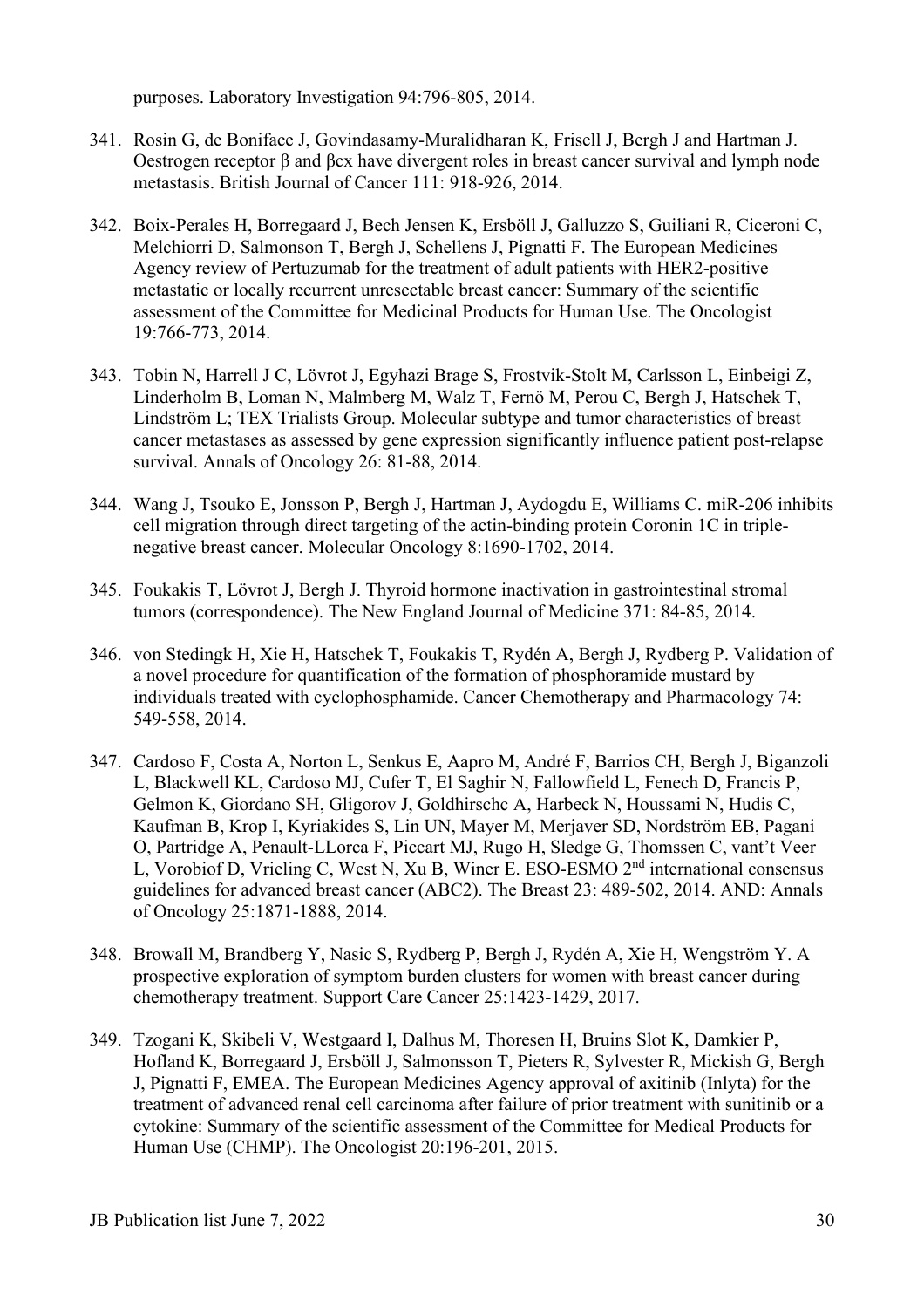- 350. Li J, Holm J, Bergh J, Eriksson M, Darabi H, Lindström L, Törnberg S, Hall P, Czene K. Breast cancer genetic risk profile is differentially associated with interval and screen-detected breast cancers. Annals of Oncology 26:517-522, 2015.
- 351. Cunha S, Bocci M, Lövrot J, Eleftheriou N, Roswall P, Cordero E, Lindström L, Bartoschek M, Haller B K, Pearsall R S, Mulivor A W, Kumar R, Larsson C, Bergh J, Pietras K. Endothelial ALK1 is a therapeutic target to block metastatic dissemination of breast cancer. Cancer Research 75:2445-2456, 2015.
- 352. Johansson HJ, Sanchez BC, Forshed J, Stål O, Fohlin H, Lewensohn R, Hall P, Bergh J, Lehtiö J, Linderholm BK. Proteomics profiling identity CAPS as a potential predictive marker of tamoxifen resistance in estrogen receptor positive breast cancer. Clinical Proteomics 12:8, 2015.
- 353. Tobin NP, Foukakis T, De Petris L, Bergh J. The importance of molecular markers for diagnosis and selection of targeted treatments with cancer patients. Journal of Internal Medicine 278:545-570, 2015.
- 354. Ekholm M, Grabau D, Bendahl P-O, Bergh J, Elmberger G, Olsson H, Russo L, Viale G, Fernö M. Highly reproducible results of breast cancer biomarkers when analysed in accordance with national guidelines - a Swedish survey with central re-assessment. Acta Oncologica 54:1040-1048, 2015.
- 355. Gnant M, Pfeiler G, Dubsky PC, Hubalek M, Greil R, Jakesz R, Wette V, Balic M, Haslbauer F, Melbinger E, Bjelic-Radisic V, Artner-Matuschek S, Fitzal F, Marth C, Sevelda P, Mlineritsch B, Steger GG, Manfreda D, Exner R, Egle D, Bergh J, Kainberger F, Talbot S, Warner D, Fesl C, Singer CF; Austrian Breast and Colorectal Cancer Study Group. [Adjuvant](http://www-ncbi-nlm-nih-gov.proxy.kib.ki.se/pubmed/26040499)  [denosumab in breast cancer \(ABCSG-18\): a multicentre, randomised, double-blind, placebo](http://www-ncbi-nlm-nih-gov.proxy.kib.ki.se/pubmed/26040499)[controlled trial.](http://www-ncbi-nlm-nih-gov.proxy.kib.ki.se/pubmed/26040499) The Lancet 386:433-443, 2015.
- 356. Karthik GM, Ma R, Lövrot J, Kis LL, Lindh C, Blomquist L, Fredriksson I, Bergh J, Hartman J. [mTOR inhibitors counteract tamoxifen-induced activation of breast cancer stem](http://www.ncbi.nlm.nih.gov/pubmed/26208432)  [cells.](http://www.ncbi.nlm.nih.gov/pubmed/26208432) Cancer Letters 367:76-78, 2015.
- 357. EBCTCG (Early Breast Cancer Trialists' Collaborative Group)\*. Adjuvant bisphosphonate treatment in early breast cancer: meta-analyses of individual patient data from randomised trials. (\*Jonas Bergh member of Steering Committee & co-Chairman for EBCTCG & writing committee). The Lancet 386:1353-1361, 2015.
- 358. Coates AS, Winer EP, Goldhirsch A, Gelber RD, Gnant M, Piccart-Gebhart M, Thürlimann B, Senn HJ; Panel Members[.Tailoring therapies-improving the management of early breast](http://www-ncbi-nlm-nih-gov.proxy.kib.ki.se/pubmed/25939896)  [cancer: St Gallen International Expert Consensus on the Primary Therapy of Early Breast](http://www-ncbi-nlm-nih-gov.proxy.kib.ki.se/pubmed/25939896)  [Cancer 2015.](http://www-ncbi-nlm-nih-gov.proxy.kib.ki.se/pubmed/25939896) Annals of Oncology 26:1533-1546, 2015.
- 359. Kimbung S, Kovács A, Danielsson A, Bendahl PO, Lövgren K, Stolt MF, Tobin NP, Lindström L, Bergh J, Einbeigi Z, Fernö M, Hatschek T, Hedenfalk I. Contrasting breast cancer molecular subtypes across serial tumor progression stages: biological and prognostic implications. Oncotarget 6:33306-33318, 2015.
- 360. Falato C, Tobin NP, Lorent J, Lindström LS, Bergh J, Foukakis T. [Intrinsic subtypes and](http://www-ncbi-nlm-nih-gov.proxy.kib.ki.se/pubmed/26651914)  [genomic signatures of primary breast cancer and prognosis after systemic relapse.](http://www-ncbi-nlm-nih-gov.proxy.kib.ki.se/pubmed/26651914) Molecular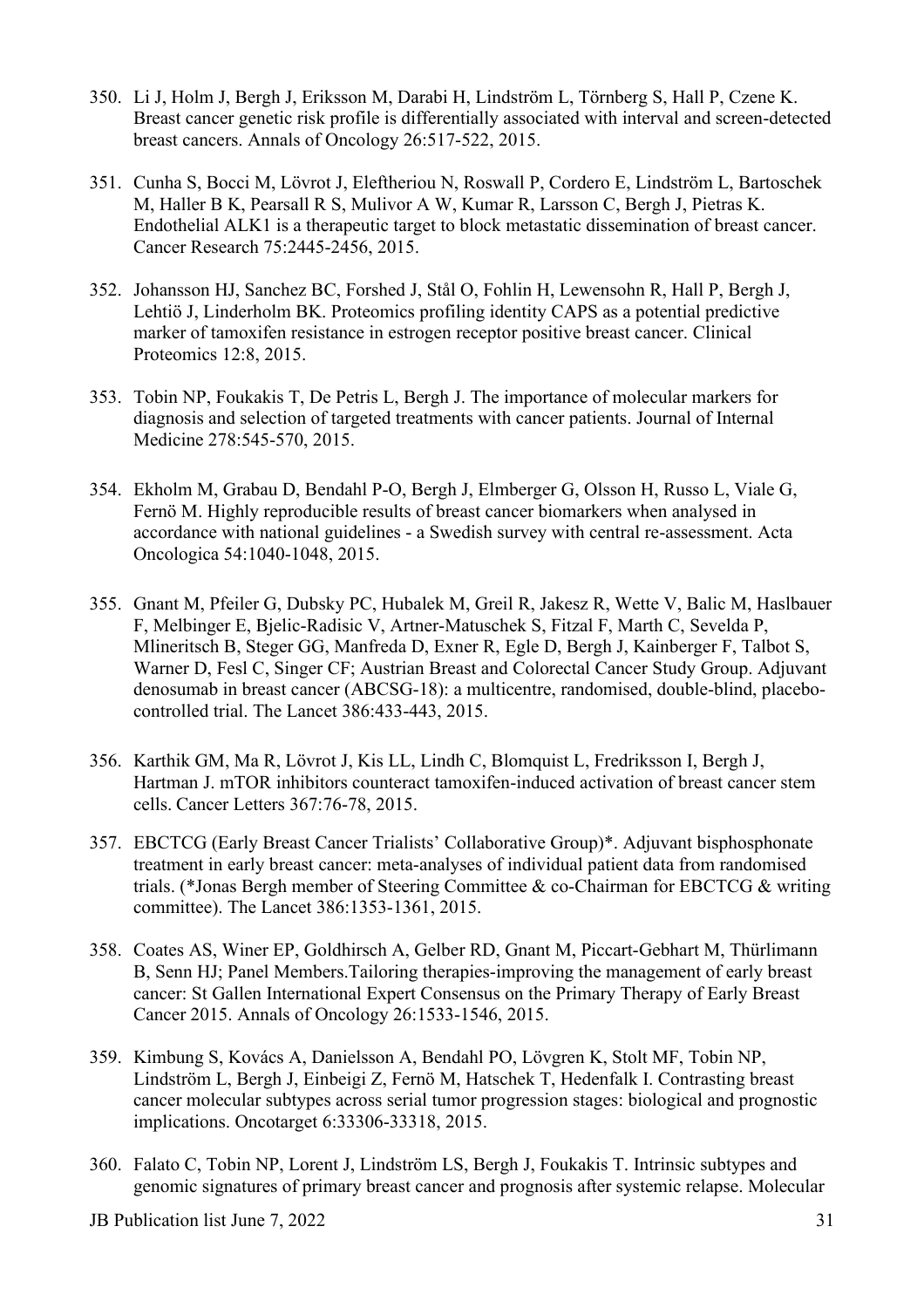Oncology 10:517-525, 2016.

- 361. Tobin N, Wennmalm K, Lindström L, Foukakis T, He L, Genové G, Östman A, Landberg G, Betsholtz C, Bergh J. An endothelial gene signature score predicts poor outcome in patients with endocrine treated, low genomic grade breast tumors. Clinical Cancer Research 22:2417-2426, 2016.
- 362. Bergh J, Pritchard KI, Cameron D. Sisyphean efforts: Establishing the correct risk-benefit balance for adjuvant therapies. Journal of Clinical Oncology 34:895-897, 2016.
- 363. Papakonstantinou A, Foukakis T, Rodriguez-Wallberg K, Bergh, J. Oncology Grand Round: Is estradiol monitoring necessary in women receiving ovarian suppression for breast cancer? Journal of Clinical Oncology 34:1573-1579, 2016.
- 364. Hadji P, Coleman R, Wilson C, Powles T, Clézardin P, Aapro M, Costa L, Body J, Markipoulos C, Santini D, Dien I, Di Leo A, Cameron D, Dodwell D, Smith I, Gnant M, Gray R, Harbeck N, Thurlimann B, Untch M, Cortes J, Martin M, Albert U, Conte PF, Ejlertsen B, Bergh J, Kaufmann M, Holen I. Adjuvant bisphosphonates in early breast cancer: consensus guidance for clinical practice from a European Panel. Annals of Oncology 27:379- 390, 2016.
- 365. Stålhammar G, Fuentes Martinez N, Lippert M, Tobin NP, Mölholm I, Kis L, Rosin G, Rantalainen M, Pedersen L, Bergh J, Grunkin M, Hartman J. Digital image analysis outperforms manual biomarker assessment in breast cancer. Modern Pathology 29:318-329, 2016.
- 366. Wallerius M, Wallmann T, Bartish M, Östling J, Mezheyeuski A, Tobin N, Nygren E, Pangigadde P, Pellegrini P, Squadrito ML, Pontén F, Hartman J, Bergh J, De Milito A, De Palma M, Östman A, Andersson J, Rolny C. Guidance molecule SEMA3A restricts tumor growth by differentially regulating proliferation of tumor-associated marcrophages. Cancer Research 76:3166-78, 2016.
- 367. Taylor C, Correa C, Duane F, Aznar M, Anderson S, Bergh J, Dodwell D, Ewertz M, Gray R, Jagsi R, Pierce L, Pritchard K, Swain S, Wang Z, Whelan T, Peto R, McGale P for the EBCTCG. Estimating the risks of breast cancer radiotherapy: Evidence from modern radiation doses to the lungs and heart and from previous randomised trials. Journal of Clinical Oncology 35:1641-1649, 2017.
- 368. Brand J, Hall P, Bergh J, Giesecke J, Clements M, Johansson A, Colzani E, Czene K. Infection-related hospitalizations in breast cancer patients: risk and impact on prognosis. Journal of Infection 72:650-658, 2016.
- 369. Foukakis T, Falato C, Bergh J. A 21-gene expression assay in breast cancer. The New England Journal of Medicine (correspondence) 374:1385-1387, 2016.
- 370. Foukakis T, von Minckwitz G, Bengtsson N-O, Brandberg Y, Wallberg B, Fornander T, Mlineritsch B, Schmatloch S, Singer C, Steger G, Egle D, Karlsson E, Carlsson L, Loibl S, Untch M, Hellström M, Johansson H, Anderson H, Malmström P, Gnant M, Greil R, Möbus V, Bergh J on behalf of the Swedish Breast Cancer Group (SweBCG), the German Breast Group (GBG) and the Austrian Breast & Colorectal Cancer Study Group (ABCSG). Effect of tailored dose-dense chemotherapy vs standard three-weekly adjuvant chemotherapy on recurrence-free survival among women with high-risk early breast cancer: a randomized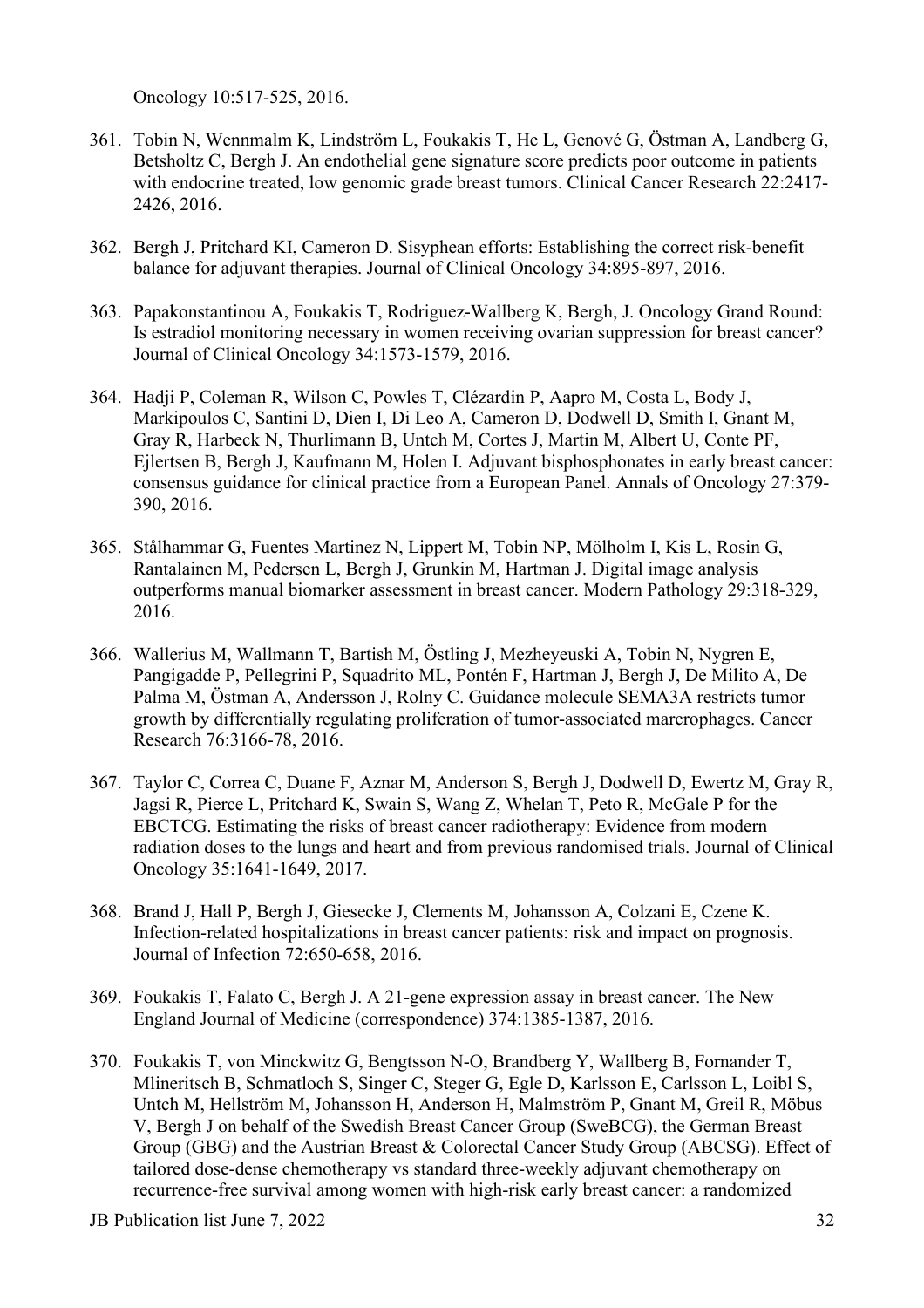clinical trial. The Journal of the American Medical Association 316:1888-1896, 2016.

- 371. Sjöberg E, Augsten M, Bergh J, Jirström K, Östman A. Expression of the chemokine CXCL14 in the tumour stroma is an independent marker of survival in breast cancer. British Journal of Cancer 114:117-1124, 2016.
- 372. Li J, Ivansson E, Klevebring D, Tobin N, Lindström L, Holm J, Prochazka G, Cristando C, Palmgren J, Törnberg S, Humphreys K, Hartman J, Frisell J, Rantalainen M, Lindberg J, Hall P, Bergh J, Grönberg H, Czene K. Molecular differences between screen-detected and interval breast cancers are largely explained by PAM50 subtypes. Clinical Cancer Research 23:2584-2592, 2017.
- 373. Brand J, Hedayati E, Humphreys K, Ludvigsson J, Johansson A, Bergh J, Hall P, Czene K. Chemotherapy, genetic suspecticibility and risk of venous thromboembolism in breast cancer patients. Clinical Cancer Research 22:5249-5255, 2016.
- 374. Saracco A, Szabó BK, Tánczos E, Bergh J, Hatschek T. Contrast-enhanced ultrasound (CEUS) in assessing early response among patients with invasive breast cancer undergoing neoadjuvant chemotherapy. Acta Radiologica 58:394-402, 2017.
- 375. Dittrich C, Kosty M, Jezdic S, Pyle D, Berardi R, Bergh J, El Saghir N, Lotz JP, Österlund P, Pavlidis N, Purkalne G; ESMO/ASCO Global Curriculum Working Group. Annals of Oncology 27:13778-1381, 2016.
- 376. Fredholm H, Magnusson K, Lindström L, Garmo H, Fält SE, Lindman H, Bergh J, Holmberg L, Pontén F, Frisell J, Fredriksson I. Long-term outcome in young women with breast cancer: a population-based study. Breast Cancer Research and Treatment 160:131-143, 2016.
- 377. Prakash V, Carson BB, Feenstra JM, Dass RA, Sekyrova P, Hoshino A, Petersen J, Guo Y, Parks MM, Kurylo CM, Batchelder JE, Haller K, Hashimoto A, Rundqivst H, Condeelis JS, Allis CD, Drygin D, Nieto MA, Andäng M, Percipalle P, Bergh J, Adameyko I, Farrants AÖ, Hartman J, Lyden D, Pietras K, Blanchard SC, Vincent CT. Ribosome biogenesis during cell cycle arrest fuels EMT in development and disease. Nature Communications 10:2110, 2019.
- 378. Delcoigne B, Hagenbuch N, Schelin ME, Salim A, Lindström L, Bergh J, Czene K, Reilly M. Feasibility of reusing time-matched controls in an overlapping cohort. Statistical Methods in Medical Research 27:1818-1829, 2018
- 379. Cardoso F, Costa A, Senkus E, Aapro M, André F, Barrios CH, Bergh J, Bhattacharyya G, Biganzoli L, Cardoso MJ, Carey L, Corneliussen-James D, Curigliano G, Dieras V, El Saghir N, Eniu A, Fallowfield L, Fenech D, Francis P, Gelmon K, Gennari A, Harbeck N, Hudis C, Kaufman B, Krop I, Mayer M, Meijer H, Mertz S, Ohno S, Pagani O, Papadopoulos E, Peccatori F, Pernault-Llorca F, Piccart M, Pierga J, Rugo H, Shockney L, Sledge G, Swain S, Thomssen C, Tutt A, Vorobiof D, Xu B, Norton L, Winer E. 3<sup>rd</sup> ESO-ESMO International Consensus Guidelines for Advanced Breast Cancer (ABC3). Annals of Oncology 28:16-33, 2017.
- 380. Brand J, Hedayati E, Bhoo-Pathy N, Bergh J, Hall P, Humphreys K, Ludvigsson J, Czene K. Time-dependent risk and predictors of venous thromboembolism in breast cancer patients: A population-based cohort study. Cancer 123:468-475, 2017.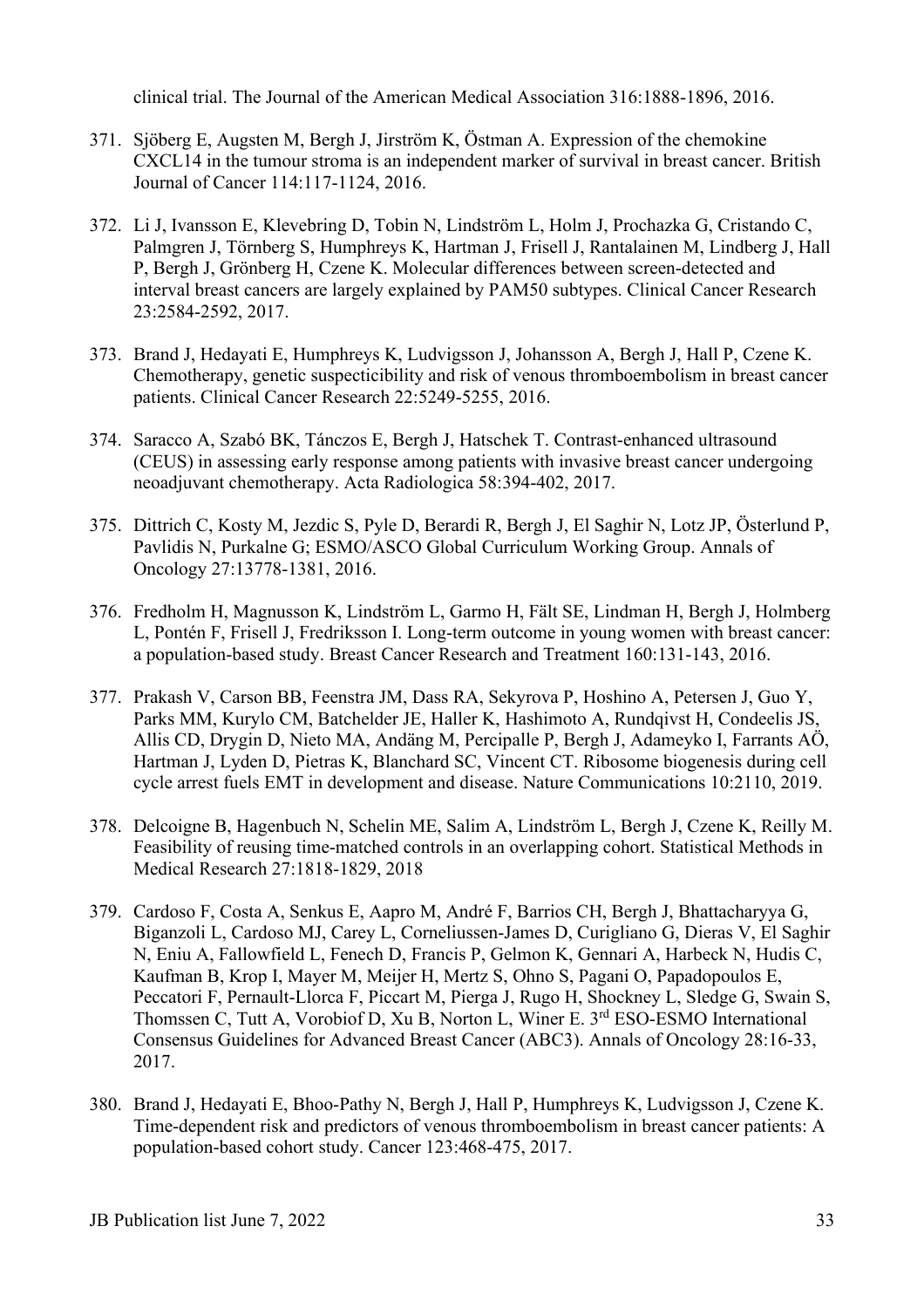- 381. Rantalainen M, Klevebring D, Lindberg J, Ivansson E, Rosin G, Kis L, Celebioglu F, Fredriksson I, Czene K, Frisell J, Hartman J, Bergh J, Grönberg H. Sequencing-based breast cancer diagnostics as an alternative to routine biomarkers. Scientific Reports 6:38037, 2016.
- 382. Dittrich C, Kosty M, Jezdic S, Pyle D, Berardi R, Bergh J, El-Saghir N, Lotz JP, Österlund P, Pavlidis N, Purkalne G, Awada A, Banerjee S, Bhatia S, Bogaerts J, Buckner J, Cardoso F, Casali P, Chu E, Close JL, Coiffier B, Connolly R, Coupland S, De Petris L, De Santis M, de Vries EG, Dizon DS, Duff J, Duska LR, Eniu A, Ernstoff M, Felip E, Fey MF, Gilbert J, Girard N, Glaudemans AW, Gopalan PK, Grothey A, Hahn SM, Hanna D, Herold C, Herrstedt J, Homicsko K, Jones DV Jr, Jost L, Keilholz U, Khan S, Kiss A, Köhne CH, Kunstfeld R, Lenz HJ, Lichtman S, Licitra L, Lion T, Litière S, Liu L, Loehrer PJ, Markham MJ, Markman B, Mayerhoefer M, Meran JG, Michielin O, Moser EC, Mountzios G, Moynihan T, Nielsen T, Ohe Y, Öberg K, Palumbo A, Peccatori FA, Pfeilstöcker M, Raut C, Remick SC, Robson M, Rutkowski P, Salgado R, Schapira L, Schernhammer E, Schlumberger M, Schmoll HJ, Schnipper L, Sessa C, Shapiro CL, Steele J, Sternberg CN, Stiefel F, Strasser F, Stupp R, Sullivan R, Tabernero J, Travado L, Verheij M, Voest E, Vokes E, Von Roenn J, Weber JS, Wildiers H, Yarden Y. ESMO/ASCO recommendations for a global curriculum in medical oncology edition 2016. ESMO Open 1(5):e000097. Review, 2016.
- 383. Pavlidis N, Alba E, Berardi R, Bergh J, El Saghir N, Jassem J, Kosty M, Lopez RI, Lotz JP, Österlund P, Purkalne G, Dittrich C. The ESMO/ASCO global curriculum and the evolution of medical oncology training in Europe. ESMO Open 1(1):e000004, 2016.
- 384. Cardoso F, Harbeck N, Barrois CH, Bergh J, Cortés J, El Saghir N, Francis PA, Hudis CS, Ohno S, Partridge AH, Sledge GW, Smith IE, Gelmon KA. Research needs in breast cancer. Annals of Oncology 28:208-217, 2017.
- 385. Paulsson J, Rydén L, Strell C, Frings O, Tobin NP, Fornander T, Bergh J, Landberg G, Stål O, Östman A. High expression of stromal PDGRβ is associated with reduced benefit of tamoxifen in breast cancer. Journal of Pathology: Clinical Research 3:38-43, 2016.
- 386. Dittrich C, Kosty MP, Jezdic S, Pyle S, Berardi R, Bergh J, El-Saghir NS, Lotz JP, Österlund P, Pavlidis N, Purkalne G. [Global Curriculum Edition 2016: European Society for Medical](https://www-ncbi-nlm-nih-gov.proxy.kib.ki.se/pubmed/28056204)  [Oncology/American Society of Clinical Oncology Recommendations for Training in Medical](https://www-ncbi-nlm-nih-gov.proxy.kib.ki.se/pubmed/28056204)  [Oncology.](https://www-ncbi-nlm-nih-gov.proxy.kib.ki.se/pubmed/28056204) Journal of Clinical Oncology 35:254-255, 2017.
- 387. Rudewicz J, Soueidan H, Uricaru R, Bonnefoi H, Iggo R, Bergh J, Nikolski M. MICADo Looking for mutations in targeted PacBio cancer data: an alignment-free method. Frontiers in Genetics 7: 214, 2016.
- 388. Foukakis T, Bergh J. Kemoterapi och målstyrda läkemedel kan förstärka varandra. Läkartidningen 114:EEIS, 2017.
- 389. Krüger K, Wik E, Knutsvik G, Nalwoga H, Klingen T, Arnes J, Chen Y, Mannelqvist M, Dimitrakopoulou K, Stefansson I, Birkeland E, Aas T, Tobin N, Jonassen I, Bergh J, Foulkes W, Akslen L. Expression of Nestin associates with BRCA1 mutations, a basal-like phenotype and aggressive breast cancer. Scientific Reports 7:1089, 2017.
- 390. Pan H, Gray R, Braybrooke J, Davies C, Taylor C, McGale P , Peto R, Pritchard KI, Bergh J, Dowsett M, Hayes DF for the EBCTCG. 20-Year Risks of Breast-Cancer Recurrence after Stopping Endocrine Therapy at 5 Years. The New England Journal of Medicine 377:1836-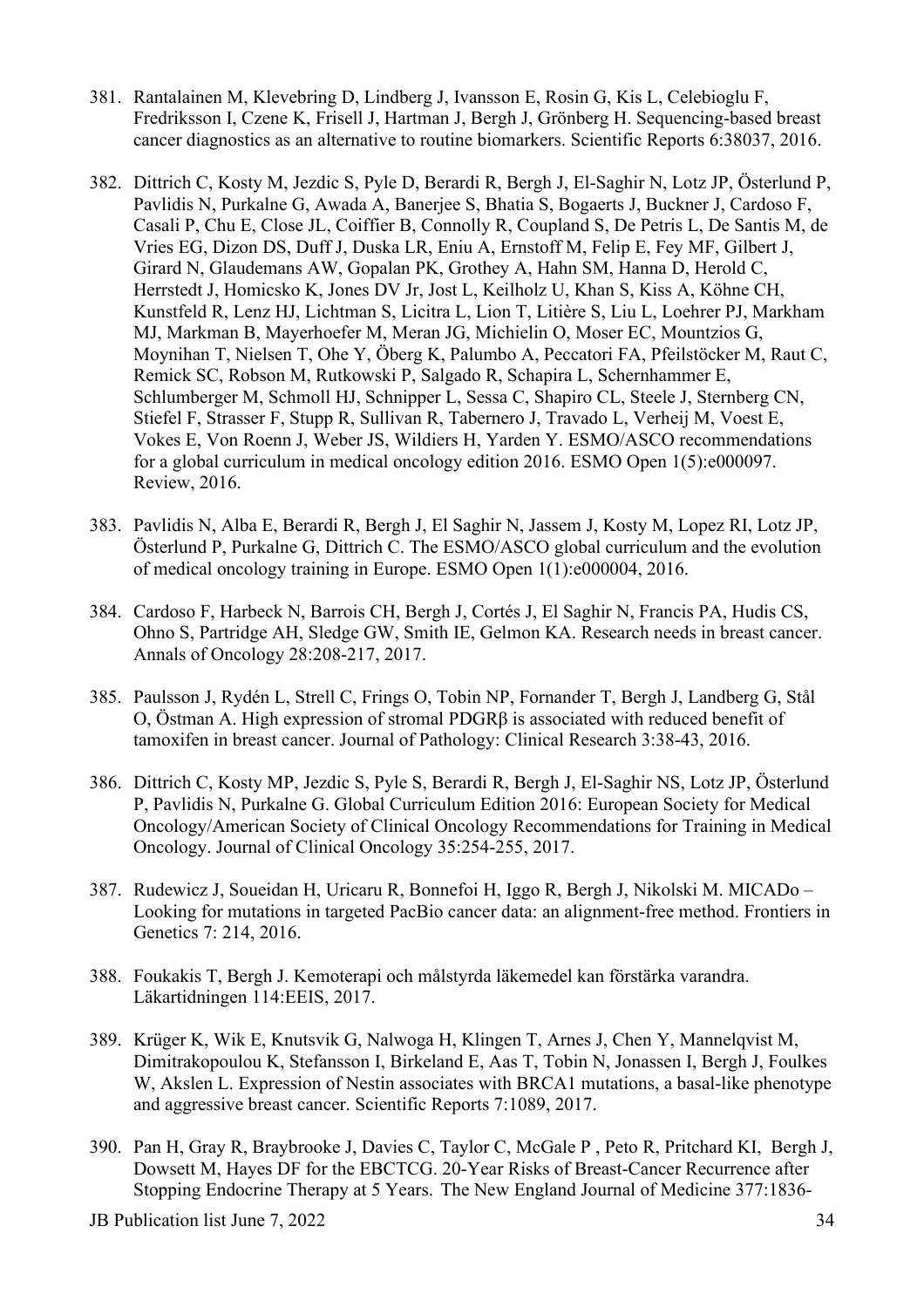46, 2017.

- 391. Matikas A, Foukakis T, Bergh J. Tackling endocrine resistance in ER-positive HER2 negative advanced breast cancer: A tale of imprecision medicine. Critical Reviews in Oncology/Hematology 114:91-191, 2017.
- 392. Strell C, Paulsson J, Jin SB, Tobin NP, Mezheyeuski A, Roswall P, Mutgan C, Mitsios N, Johansson H, Wickberg SM, Svedlund J, Nilsson M, Hall P, Mulder J, Radisky DC, Pietras K, Bergh J, Lendahl U, Wärnberg F, Östman A. Impact of Epithelial-Stromal Interactions on Peritumoral Fibroblasts in Ductal Carcinoma in Situ. Journal of the National Cancer Institute 111:983-995, 2019.
- 393. Matikas A, Foukakis T, Bergh J. Dose intense, dose dense and tailored dose adjuvant chemotherapy for early breast cancer: an evolution of concepts, Acta Oncologica 56:1143- 1151, 2017.
- 394. EBCTCG (Early Breast Cancer Trialists' Collaborative Group)\*. Long-term outcomes for neoadjuvant versus adjuvant chemotherapy in early breast cancer: meta-analysis of individual patient data from ten randomised trials. (\*Jonas Bergh member of steering & writing committee chairing the EBCTCG as co-chair with Kathy Pritchard). The Lancet Oncology 19:27-39, 2018.
- 395. Fredholm H, Magnusson K, Lindström L, Tobin, N, Lindman H, Bergh J, Holmberg L, Pontén F, Frisell J, Fredriksson I. Breast cancer in young women and prognosis – how important are proliferation markers? European Journal of Cancer 84:278-289, 2017.
- 396. Curigliano G, Burstein HJ, P Winer E, Gnant M, Dubsky P, Loibl S, Colleoni M, Regan MM, Piccart-Gebhart M, Senn HJ, Thürlimann B; St. Gallen International Expert Consensus on the Primary Therapy of Early Breast Cancer 2017, André F, Baselga J, Bergh J, Bonnefoi H, Y Brucker S, Cardoso F, Carey L, Ciruelos E, Cuzick J, Denkert C, Di Leo A, Ejlertsen B, Francis P, Galimberti V, Garber J, Gulluoglu B, Goodwin P, Harbeck N, Hayes DF, Huang CS, Huober J, Hussein K, Jassem J, Jiang Z, Karlsson P, Morrow M, Orecchia R, Osborne KC, Pagani O, Partridge AH, Pritchard K, Ro J, Rutgers EJT, Sedlmayer F, Semiglazov V, Shao Z, Smith I, Toi M, Tutt A, Viale G, Watanabe T, Whelan TJ, Xu B. De-escalating and escalating treatments for early-stage breast cancer: the St. Gallen International Expert Consensus Conference on the Primary Therapy of Early Breast Cancer 2017. Annals of Oncology 28:1700-1712, 2017.
- 397. Baselga J, Zamagni C, Gómez P, Bermejo B, Nagai SE, Melichar B, Chan A, Mángel L, Bergh J, Costa F, Gómez HL, Gradishar WJ, Hudis CA, Rapoport BL, Roché H, Patricia M, Huang L, Meinhardt G, Zhang J, Schwartzberg LS. RESILIENCE: Phase III randomized, double-blind trial comparing sorafenib with capecitabine versus placebo with capecitabine in locally advanced or metastatic HER2-negative breast cancer. Clinical Breast Cancer 17:585- 594, 2017.
- 398. Tzogani K, Camarero Jiménez J, Garcia I, Sancho-López A, Martin M, Moreau A, Demolis P, Salmonson T, Bergh J, Laane E, Ludwig H, Gisselbrecht C, Pignatti F. The European Medicines Agency review of carfilzomib for the treatment of adult patients with multiple myeloma who have received at least one prior therapy. The Oncologist 22:1339-1346, 2017.
- 399. Salgado R, Moore H, Martens JWM, Lively T, Malik S, McDermott U, Michiels S, Moscow JA, Tejpar S, McKee T, Lacombe D; IBCD-Faculty\*. Societal challenges of precision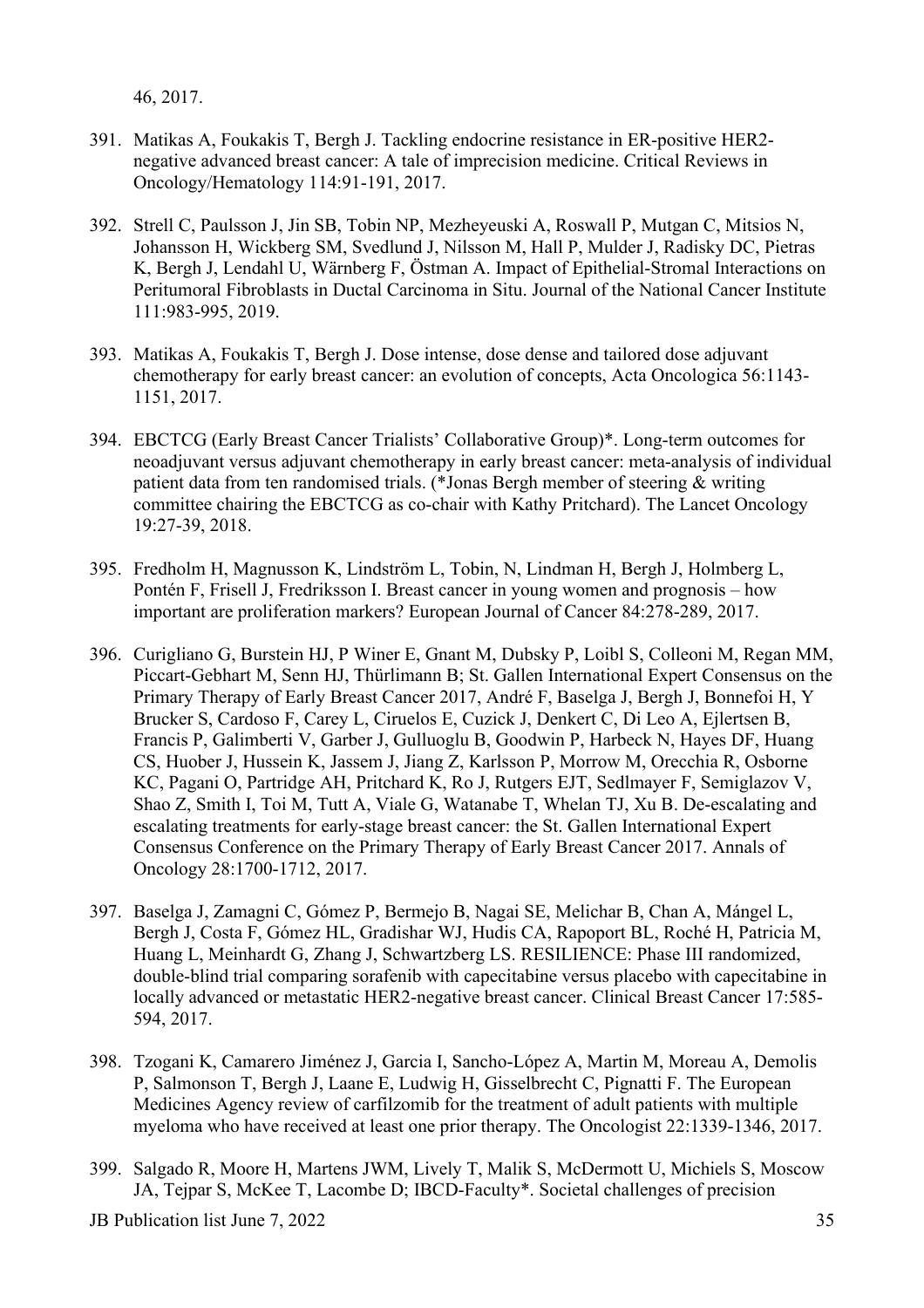medicine: Bringing order to chaos. (\*J Bergh member). European Journal of Cancer 84:25- 334, 2017.

- 400. Lawler M, Banks I, Law K, Albreht T, Armand JP, Barbacid M, Barzach M, **Bergh J**, Cameron D, Conte P, de Braud F, de Gramont A, De Lorenzo F, Diehl V, Diler S, Erdem S, Geissler J, Gore-Booth J, Henning G, Højgaard L, Horgan D, Jassem J, Johnson P, Kaasa S, Kapitein P, Karjalainen S, Kelly J, Kienesberger A, La Vecchia C, Lacombe D, Lindahl T, Löwenberg B, Luzzatto L, Malby R, Mastris K, Meunier F, Murphy M, Naredi P, Nurse P, Oliver K, Pearce J, Pelouchov J, Piccart M, Pinedo B, Spurrier-Bernard G, Sullivan R, Tabernero J, Van de Velde C, van Herk B, Vedsted P, Waldmann A, Weller D, Wilking N, Wilson R, Yared W, Zielinski C, Zur Hausen H, Le Chevalier T, Johnston P, Selby P. The European cancer patient's bill of rights, update and implementation 2016. ESMO Open 1(6):e000127, 2017.
- 401. Tobin NP, Lundberg A, Lindström LS, Harrell JC, Foukakis T, Carlsson L, Einbeigi Z, Linderholm BK, Loman N, Malmberg M, Fernö M, Czene K, Perou CM, Bergh J, Hatschek T. PAM50 provides prognostic information when applied to the lymph node metastases of advanced breast cancer patients. Clinical Cancer Research 23:7225-7231, 2017.
- 402. Lundberg A, Lindström LS, Harrell JC, Falato C, Carlson JW, Wright PK, Foukakis T, Perou CM, Czene K, Bergh J, Tobin NP. Gene expression signatures and immunohistochemical subtypes add prognostic value to each other in breast cancer cohorts. Clinical Cancer Research 23:7512-7520, 2017.
- 403. Kimbung S, Markholm I, Bjöhle J, Lekberg T, von Wachenfeldt A, Azavedo E, Saracco A, Hellström M, Veerla S, Paquet E, Bendahl PO, Fernö M, Bergh J, Loman N, Hatschek T, Hedenfalk I; PROMIX Trialists Group. Assessment of early response biomarkers in relation to long-term survival in patients with HER2-negative breast cancer receiving neoadjuvant chemotherapy plus bevacizumab: Results from the Phase II PROMIX trial. International Journal of Cancer 142:618-628, 2018.
- 404. Rodriguez-Wallberg KA, Eloranta S, Krawiec K, Lissmats A, Bergh J, Liljegren A. Safety of fertility preservation in breast cancer patients in a register-based matched cohort study. Breast Cancer Research and Treatment 167:761-769, 2018.
- 405. Tzogani K, van Hennik P, Walsh I, De Graeff P, Folin A, Sjöberg J, Salmonson T, Bergh J, Laane E, Ludwig H, Gisselbrecht C, Pignatti F. The European Medicines Agency Review of panobinostat (Farydak) för the treatment of adult patients with relapsed and/or refractory multiple myeloma. The Oncologist 23: 631-636, 2018.
- 406. Matikas A, Margolin S, Hellström M, Johansson H, Bengtsson NO, Karlsson L, Edlund P, Karlsson P, Lidbrink E, Linderholm B, Lindman H, Malmstrom P, Villman K, Foukakis T, Bergh J. Long-term safety and survival outcomes from the Scandinavian Breast Group 2004- 1 randomized phase II trial of tailored dose-dense adjuvant chemotherapy for early breast cancer. Breast Cancer Research and Treatment 168:349-355, 2018.
- 407. Karthik GM, Rantalainen M, Stålhammar G, Lövrot J, Ullah I, Alkodsi A, Ma R, Wedlund L, Lindberg J, Frisell J, Bergh J, Hartman J. Intra-tumor heterogeneity in breast cancer has limited impact on transcriptomic-based molecular profiling. BMC Cancer, 17:802, 2017.
- 408. Palazon A, Tyrakis PA, Macias D, Veliça P, Rundqvist H, Fitzpatrick S, Vojnovic N, Phan AT, Loman N, Hedenfalk I, Hatschek T, Lövrot J, Foukakis T, Goldrath AW, Bergh J,

JB Publication list June 7, 2022 36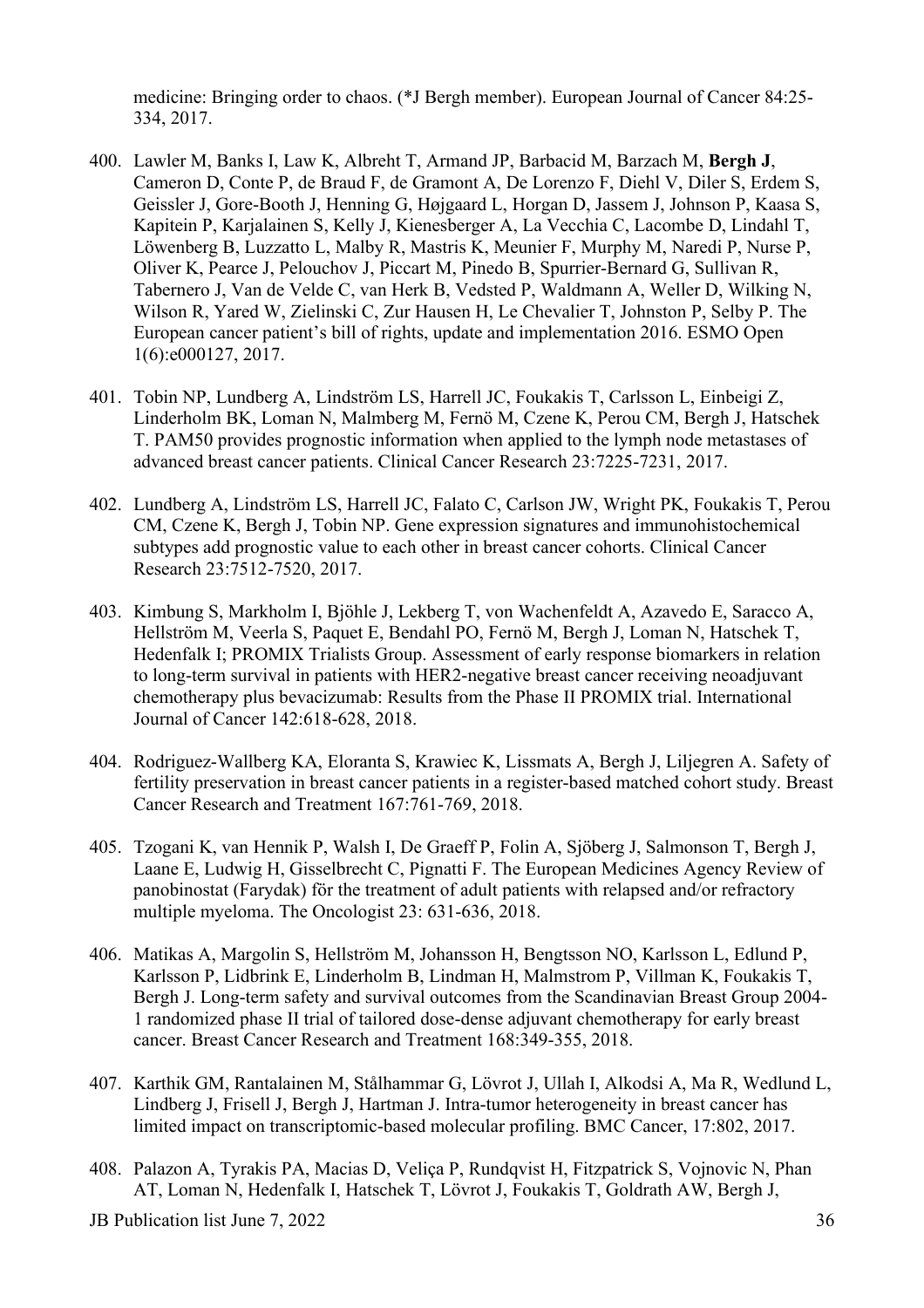Johnson RS. An HIF-1alpha/VEGF-A axis in cytotoxic T cells regulates tumor progression. Cancer Cell 32:669-683, 2017.

- 409. Stålhammar G, Robertson S, Wedlund L, Lippert M, Rantalainen M, Bergh J, Hartman J. Digital image analysis of Ki67 in hot spots is superior to both manual Ki67 and mitotic counts in breast cancer. Histopathology 72:974-989, 2018.
- 410. Mijwel S, Backman M, Bolam KA, Olofsson E, Norrbom J, Bergh J, Sundberg CJ, Wengström Y, Rundqvist H. Highly favourable physiological responses to concurrent resistance and high-intensity interval training during chemotherapy: the OptiTrain breast cancer trial. Breast Cancer Research and Treatment 169:93-103, 2018.
- 411. Eriksson L, Bergh J, Humphreys K, Wärnberg F, Törnberg S, Czene K. Time from breast cancer diagnosis to therapeutic surgery and breast cancer prognosis: A population-based cohort study. International Journal of Cancer 143:1093-1104, 2018.
- 412. Robertson S, Stålhammar G, Darai-Ramqvist E, Rantalainen M, Tobin NP, Bergh J, Hartman J. Prognostic value of Ki67 analysed by cytology or histology in primary breast cancer. Journal of Clinical Pathology 71:787-794, 2018.
- 413. Lindman H, Andersson M, Ahlgren J, Balslev E, Sverrisdottir A, Holmberg SB, Bengtsson NO, Jacobsen EH, Jensen AB, Hansen J, Tuxen MK, Malmberg L, Villman K, Anderson H, Ejlertsen B, Bergh J, Blomqvist C; Swedish Breast Cancer Group (SweBCG), the Danish Breast Cancer Group (DBCG) and the Scandinavian Breast Cancer Group (SBG). A randomised study of tailored toxicity-based dosage of fluorouracil-epirubicincyclophosphamide chemotherapy for early breast cancer (SBG 2000-1). European Journal of Cancer 94:79-86, 2018.
- 414. Aalders KC, Touati N, Tryfonidis K, Annonay M, Litiere S, Bergh J, Bodmer A, Cameron DA, Bonnefoi HR; EORTC 10994/BIG 1-00 Study Investigators. Do patients whose tumor achieved a pathological response relapse at specific sites? A substudy of the EORTC 10994/BIG-1-00 trial. Breast Cancer Research and Treatment 169:497-505, 2018.
- 415. Kjällquist U, Erlandsson R, Tobin NP, Alkodsi A, Ullah I, Stålhammar G, Karlsson E, Hatschek T, Hartman J, Linnarsson S, Bergh J. Exome sequencing of primary breast cancers with paired metastatic lesions reveals metastasis-enriched mutations in the A-kinase anchoring protein family (AKAPs). BMC Cancer 18:174, 2018.
- 416. Foukakis T, Lövrot J, Matikas A, Zerdes I, Lorent J, Tobin N, Suzuki C, Brage SE, Carlsson L, Einbeigi Z, Linderholm B, Loman N, Malmberg M, Fernö M, Skoog L, Bergh J, Hatschek T. Immune gene expression and response to chemotherapy in advanced breast cancer. British Journal of Cancer 118:480-488, 2018.
- 417. Ullah I, Karthik GM, Alkodsi A, Kjällquist U, Stålhammar G, Lövrot J, Martinez NF, Lagergren J, Hautaniemi S, Hartman J, Bergh J. Evolutionary history of metastatic breast cancer reveals minimal seeding from axillary lymph nodes. The Journal of Clinical Investigation 128:1355-1370, 2018.
- 418. Zerdes I, Matikas A, Bergh J, Rassidakis GZ, Foukakis T. Genetic, transcriptional and posttranslational regulation of the programmed death protein ligand 1 in cancer: biology and clinical correlations. Oncogene 37:4639-4661, 2018.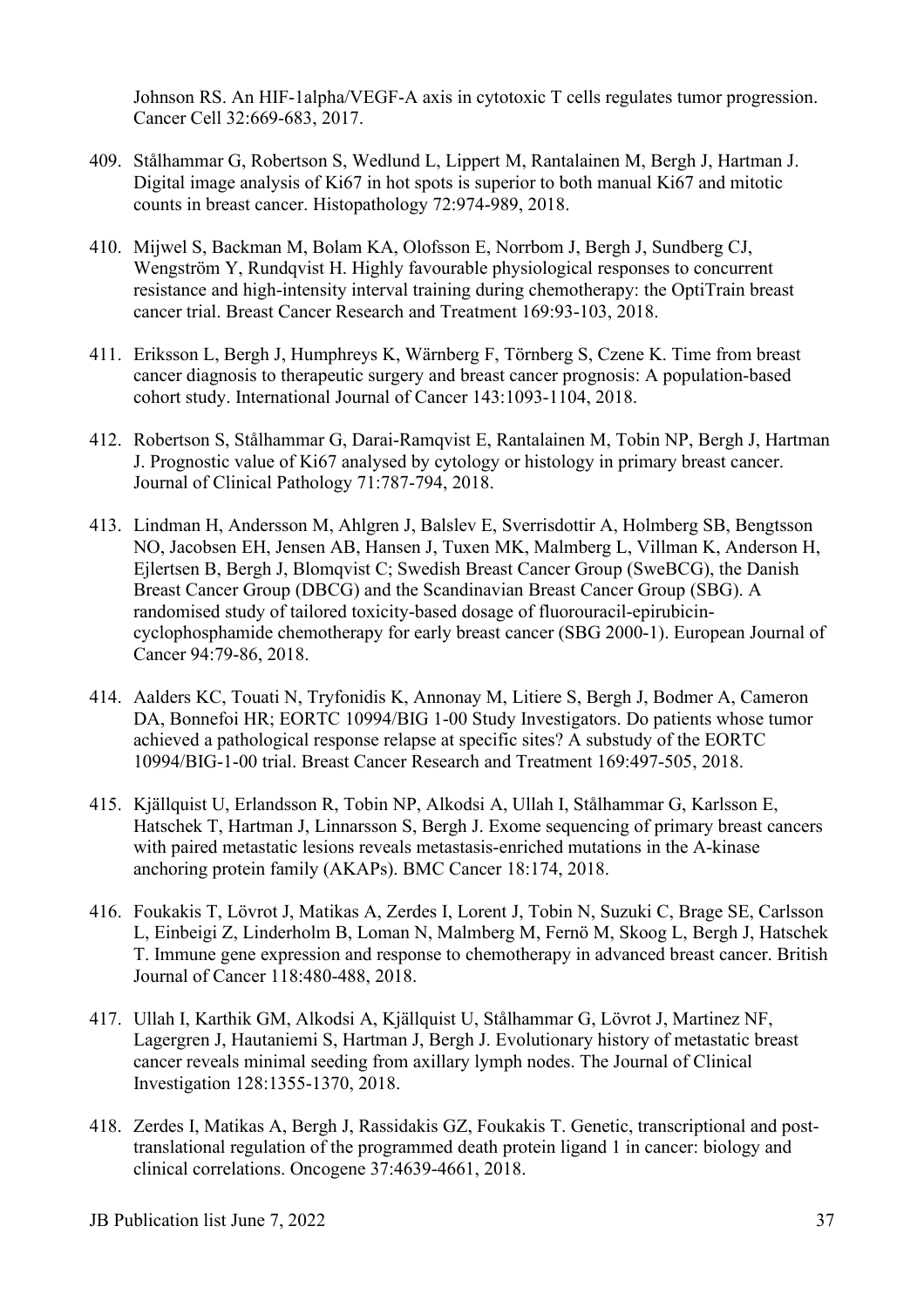- 419. Mutvei AP, Landor SK, Fox R, Braune EB, Tsoi YL, Phoon YP, Sahlgren C, Hartman J, Bergh J, Jin S, Lendahl U. Notch signaling promotes a  $HIF2\alpha$ -driven hypoxic response in multiple tumor cell types. Oncogene 37:6083-6095, 2018.
- 420. Wallmann T, Zhang XM, Wallerius M, Bolin S, Joly AL, Sobocki C, Leiss L, Jiang Y, Bergh J, Holland EC, Enger PØ, Andersson J, Swartling FJ, Miletic H, Uhrbom L, Harris RA, Rolny C. Microglia induce PDGFRB expression in glioma cells to enhance their migratory capacity. iScience 9:71-83, 2018.
- 421. Cardoso F, Senkus E, Costa A, Papadopoulos E, Aapro M, André F, Harbeck N, Aguilar Lopez B, Barrios CH, Bergh J, Biganzoli L, Boers-Doets CB, Cardoso MJ, Carey LA, Cortés J, Curigliano G, Diéras V, El Saghir NS, Eniu A, Fallowfield L, Francis PA, Gelmon K, Johnston SRD, Kaufman B, Koppikar S, Krop IE, Mayer M, Nakigudde G, Offersen BV, Ohno S, Pagani O, Paluch-Shimon S, Penault-Llorca F, Prat A, Rugo HS, Sledge GW, Spence D, Thomssen C, Vorobiof DA, Xu B, Norton L, Winer EP. 4th ESO-ESMO International Consensus Guidelines for Advanced Breast Cancer (ABC 4). Annals of Oncology 29:1634-1657, 2018.
- 422. Sim S, Lövrot J, Lindh JD, Bergh J, Xie H. Effect of CYP2C19 and CYP2D6 genotype on tamoxifen treatment outcome indicates endogenous and exogenous interplay. Pharmacogenomics 19:1027-1037, 2018.
- 423. Sjöström M, Staaf J, Edén P, Wärnberg F, Bergh J, Malmström P, Fernö M, Niméus E, Fredriksson I. Identification and validation of single-sample breast cancer radiosensitivity gene expression predictors. Breast Cancer Research 20:64, 2018.
- 424. Matikas A, Lövrot J, Ramberg A, Eriksson M, Lindsten T, Lekberg T, Hedenfalk I, Loman N, Bergh J, Hatschek T, Erlandsson A, Foukakis T. Dynamic evaluation of the immune infiltrate and immune function genes as predictive markers for neoadjuvant chemotherapy in hormone receptor positive, HER2 negative breast cancer. Oncoimmunology Jul 26;7(9):e1466017, 2018.
- 425. Falato C, Taylor SK, Szulkin R, Nordblom A, Eriksson L, Sofiadis A, Fredriksson I, Hartman J, Bergh J, Foukakis T. Prognosis in patients diagnosed with loco-regional failure of breast cancer: 34 years longitudinal data from the Stockholm–Gotland cancer registry. Breast Cancer Research and Treatment 172:703-712, 2018.
- 426. Sim S, Bergh J, Hellström M, Hatschek T, Xie H. Pharmacogenetic impact of docetaxel on neoadjuvant treatment of breast cancer patients. Pharmacogenomics 19:1259-1268, 2018
- 427. Blumenthal GM, Bunn PA Jr, Chaft JE, McCoach CE, Perez EA, Scagliotti GV, Carbone DP, Aerts HJWL, Aisner DL, Bergh J, Berry DA, Jarkowski A, Botwood N, Cross DAE, Diehn M, Drezner NL, Doebele RC, Blakely CM, Eberhardt WEE, Felip E, Gianni L, Keller SP, Leavey PJ, Malik S, Pignatti F, Prowell TM, Redman MW, Rizvi NA, Rosell R, Rusch V, de Ruysscher D, Schwartz LH, Sridhara R, Stahel RA, Swisher S, Taube JMM, Travis WD, Keegan P, Wiens JR, Wistuba II, Wynes MW, Hirsch FR, Kris MG. Current Status and Future Perspectives on Neoadjuvant Therapy in Lung Cancer. Journal of Thoracic Oncology 13:1818-1831, 2018.
- 428. Svedlund J, Strell C, Qian X, Zilkens KJC, Tobin NP, Bergh J, Sieuwerts AM, Nilsson M. Generation of in situ sequencing based OncoMaps to spatially resolve gene expression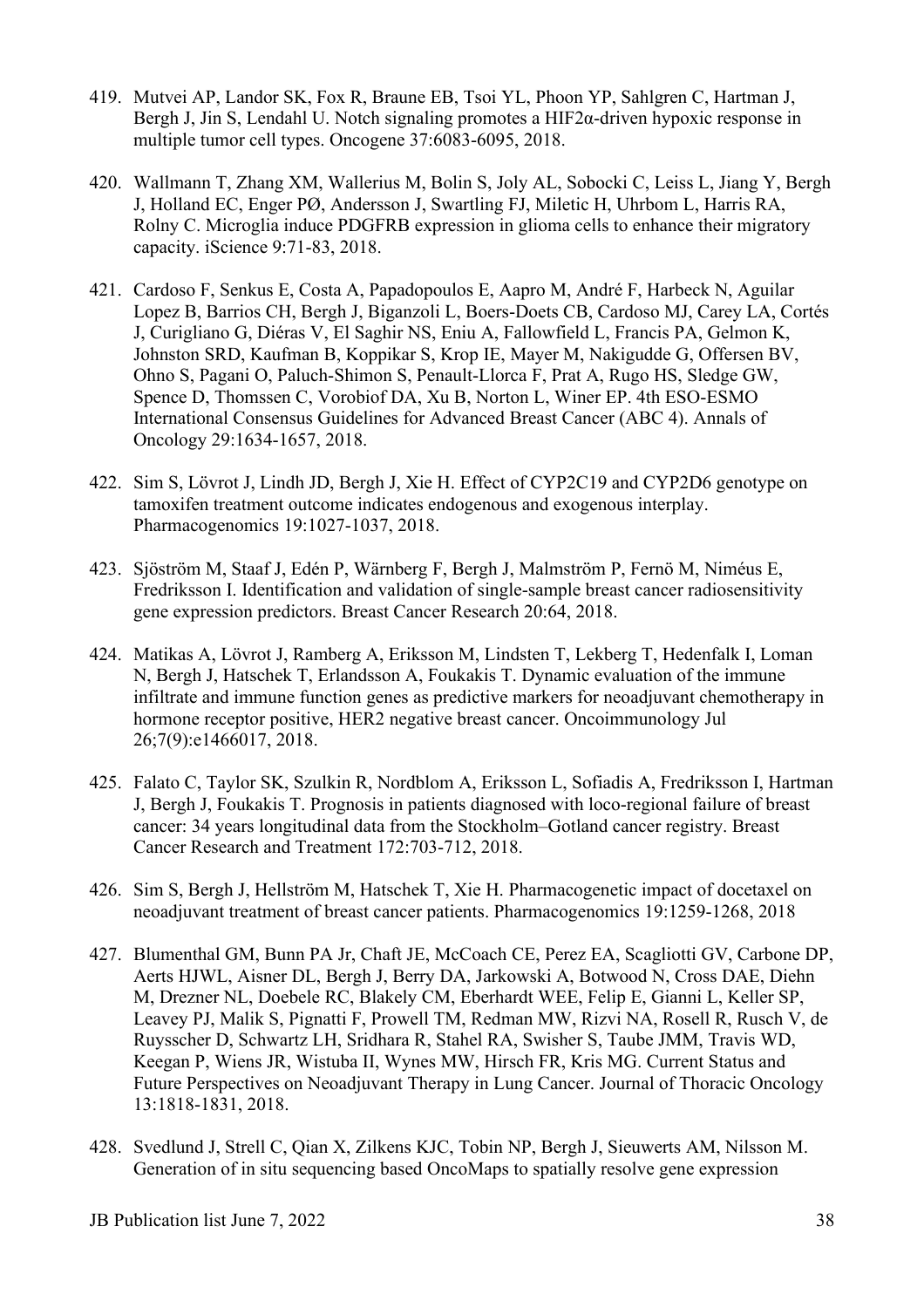profiles of diagnostic and prognostic markers in breast cancer. EBioMedicine 48:212-223, 2019.

- 429. Matikas A, Foukakis T, Bergh J. Minimally invasive tissue access as a tool for delivering personalized medicine - with focus on oncology. Journal of Internal Medicine 285:395-397, 2019.
- 430. Bartoschek M, Oskolkov N, Bocci M, Lövrot J, Larsson C, Sommarin M, Madsen CD, Lindgren D, Pekar G, Karlsson G, Ringnér M, Bergh J, Björklund Å, Pietras K. Spatially and functionally distinct subclasses of breast cancer-associated fibroblasts revealed by single cell RNA sequencing. Nature Communications 9:5150, 2018.
- 431. Bonnefoi H, MacGrogan G, Poncet C, Iggo R, Pommeret F, Grellety T, Larsimont D, Becette V, Kerdraon O, Bibeau F, Ghnassia J-P, Picquenot J-M, Thomas J, Tille J-C, Slaets L, Bodmer A, Bergh J, Cameron D on behalf of the EORTC 10994/BIG 1-00 study investigators. Molecular apocrine tumours in EORTC 10994/BIG 1-00 phase III study: pathological response after neoadjuvant chemotherapy and clinical outcomes. British Journal of Cancer 120:913-921, 2019.
- 432. Early Breast Cancer Trialists' Collaborative Group (EBCTCG)\*. Increasing the dose intensity of chemotherapy by more frequent administration or sequential scheduling:a patientlevel meta-analysis of 37 298 women with early breast cancer in 26 randomised trials. (\*Jonas Bergh member of steering & writing committee chairing the EBCTCG as co-chair with Kathy Pritchard). The Lancet 393:1440-1452, 2019.
- 433. Sandri BJ, Masvidal L, Murie C, Bartish M, Avdulov S, Higgins L, Markowski T, Peterson M, Bergh J, Yang P, Rolny C, Limper AH, Griffin TJ, Bitterman PB, Wendt CH, Larsson O. Distinct Cancer-Promoting Stromal Gene Expression Depending on Lung Function. American Journal of Respiratory and Critical Care Medicine 200:348-358, 2019.
- 434. Wendt CH, Sandri BJ, Masvidal L, Murie C, Bartish M, Avdulov S, Higgins L, Markowski T, Peterson M, Bergh J, Yang P, Rolny C, Limper AH, Griffin TJ, Bitterman PB, Larsson O. Chronic Obstructive Pulmonary Disease Phenotype Dictates Cancer-Promoting Stromal Gene Expression Programs. Annals of the. American Thoracic Society Dec;15(Supplement\_4): S290-S291, 2018.
- 435. Jaraj D, Höijer J, Widman L, Ahlgren J, Arnesson LG, Einbeigi Z, Klintman M, Vikhe Patil E, Sund M, Fredriksson I\*, Bergh J\*, Pettersson\*. Long-Term Prognostication for 20 114 Women With Small and Node-Negative Breast Cancer (T1abN0). JNCI Cancer Spectrum 5(1):pkaa084, 2020. \*Shared last authorship.
- 436. Alzubi MA, Turner TH, Olex AL, Sohal SS, Tobin NP, Recio SG, Bergh J, Hatschek T, Parker JS, Sartorius CA, Perou CM, Dozmorov MG, Harrell JC. Separation of breast cancer and organ microenvironment transcriptomes in metastases. Breast Cancer Research 21:36, 2019.
- 437. Lundberg A, Lindström LS, Li J, Harrell JC, Darai-Ramqvist E, Sifakis EG, Foukakis T, Perou CM, Czene K, Bergh J, Tobin NP. The long-term prognostic and predictive capacity of cyclin D1 gene amplification in 2305 breast tumours. Breast Cancer Research 21:34, 2019.
- 438. Poikonen-Saksela P, Lindman H, Sverrisdottir A, Edlund P, Villman K, Tennvall Nittby L, Cold S, Bechmann T, Stenbygaard L, Ejlertsen B, Andersson M, Blomqvist C, Bergh J,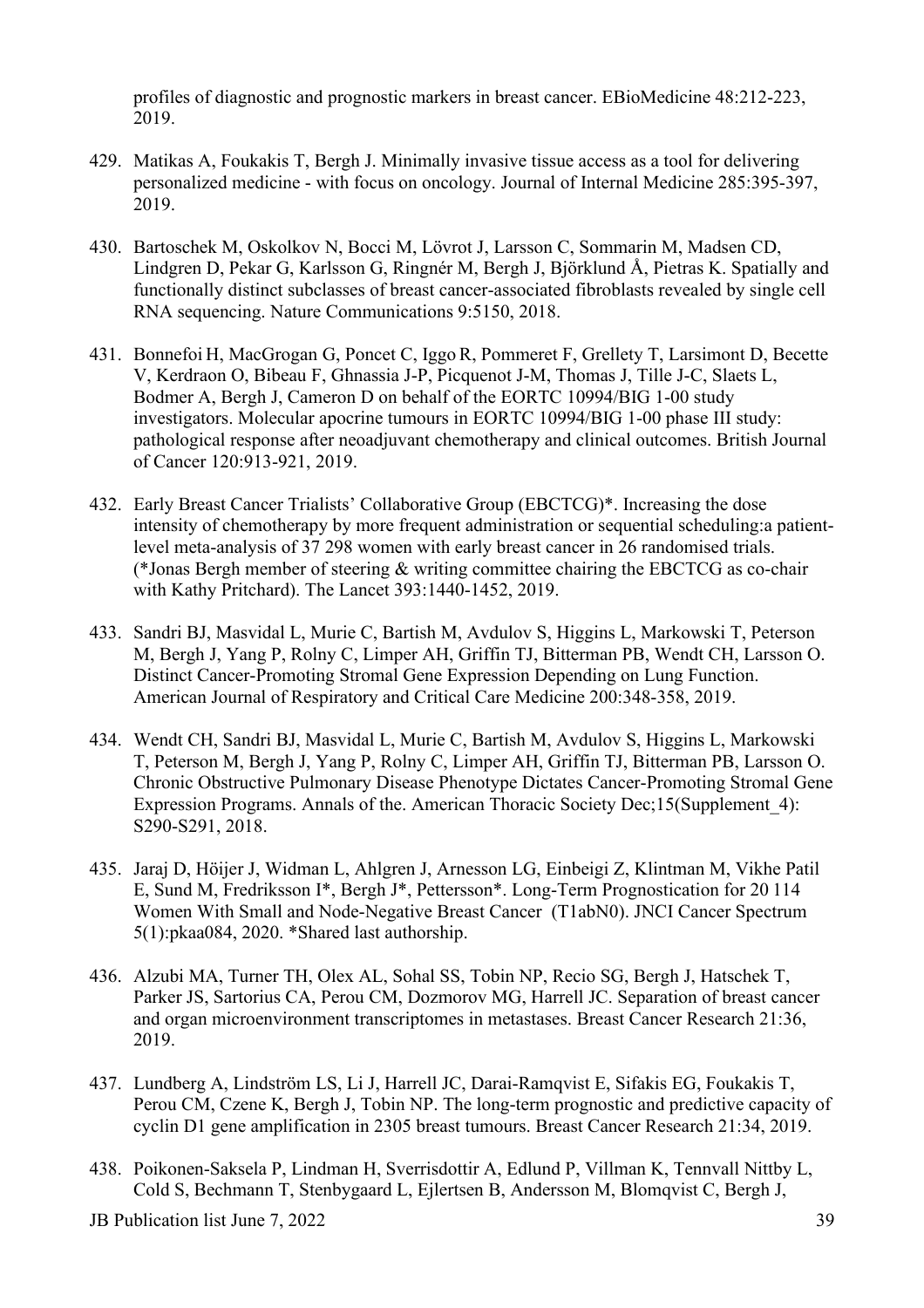Ahlgren J. Leukocyte nadir as a predictive factor for efficacy of adjuvant chemotherapy in breast cancer. Results from the prospective trial SBG 2000-1. Acta Oncologica 59:825-832, 2020.

- 439. Tsagozis P, Augsten M, Zhang Y, Li T, Hesla A, Bergh J, Haglund F, Tobin NP, Ehnman M. An immunosuppressive macrophage profile attenuates the prognostic impact of CD20 positive B cells in human soft tissue sarcoma. Cancer Immunology, Immunotherapy 68:927- 936, 2019.
- 440. Matikas A, Foukakis T, Swain S, Bergh J. Avoiding over- and undertreatment in patients with resected node-positive breast cancer with the use of gene expression signatures: are we there yet? Annals of Oncology 30:1044-1050, 2019.
- 441. Mijwel S, Jervaeus A, Bolam KA, Norrbom J, Bergh J, Rundqvist H, Wengström Y. Highintensity exercise during chemotherapy induces beneficial effects 12 months into breast cancer survivorship. Journal of Cancer Survivorship 13:244-256, 2019
- 442. Brandberg Y, Johansson H, Hellström M, Gnant M, Möbus V, Greil R, Foukakis T, Bergh J; Swedish Breast Cancer Group, the Austrian Breast, Colorectal Cancer Study Group, the German Breast Cancer Group. Long-term (up to 16 months) health related quality of life after adjuvant tailored dose-dense chemotherapy vs. standard three-weekly chemotherapy in women with high-risk early breast cancer. Breast Cancer Research and Treatment 181:87-96, 2020.
- 443. Papakonstantinou A, Hedayati E, Hellström M, Johansson H, Gnant M, Steger G, Greil R, Untch M, Moebus V, Loibl S, Foukakis T, Bergh J\***,** Matikas A\*. \*These authors contributed equally. Neutropenic complications in the PANTHER phase III study of adjuvant tailored dose-dense chemotherapy in early breast cancer. Acta Oncologica 59:75-81, 2020.
- 444. Chrétien S, Zerdes I, Bergh J, Matikas A, Foukakis T. Beyond PD-1/PD-L1 Inhibition: What the Future Holds for Breast Cancer Immunotherapy. Cancers (Basel) 11:628, 2019.
- 445. Matikas A, Zerdes I, Lövrot J, Richard F, Sotiriou C, Bergh J, Valachis A, Foukakis T. Prognostic implications of PD-L1 expression in breast cancer: systematic review and metaanalysis of immunohistochemistry and pooled analysis of transcriptomic data. Clinical Cancer Research 25:5717-5726, 2019.
- 446. Matikas A, Foukakis T, Moebus V, Greil R, Bengtsson N-O, Steger G, Untch M, Johansson H, Hellström M, Malmström P, Gnant M, Loibl S, Bergh J on behalf of the SweBCG, ABCSG and GBG. Dose tailoring of adjuvant chemotherapy for breast cancer based on hematologic toxicities: Further results from the prospective PANTHER study with focus on obese patients. Annals of Oncology 30:109-114, 2019.
- 447. Hedayati E, Papakonstantinou A, Gernaat SAM, Altena R, Brand JS, Alfredsson J, Bhoo-Pathy N, Herrmann J, Linde C, Dahlstrom U, Bergh J, Hubbert L. Outcome and Presentation of Heart Failure in Breast Cancer Patients; Findings from a Swedish register-based study. The European Heart Journal – Quality of Care and Clinical Outcomes 6:147-155, 2020.
- 448. Eriksson L, He W, Eriksson M, Humphreys K, Bergh J, Hall P, Czene K. Adjuvant Therapy and Mammographic Density Changes in Women With Breast Cancer. JNCI Cancer Spectrum 2(4):pky071, 2019.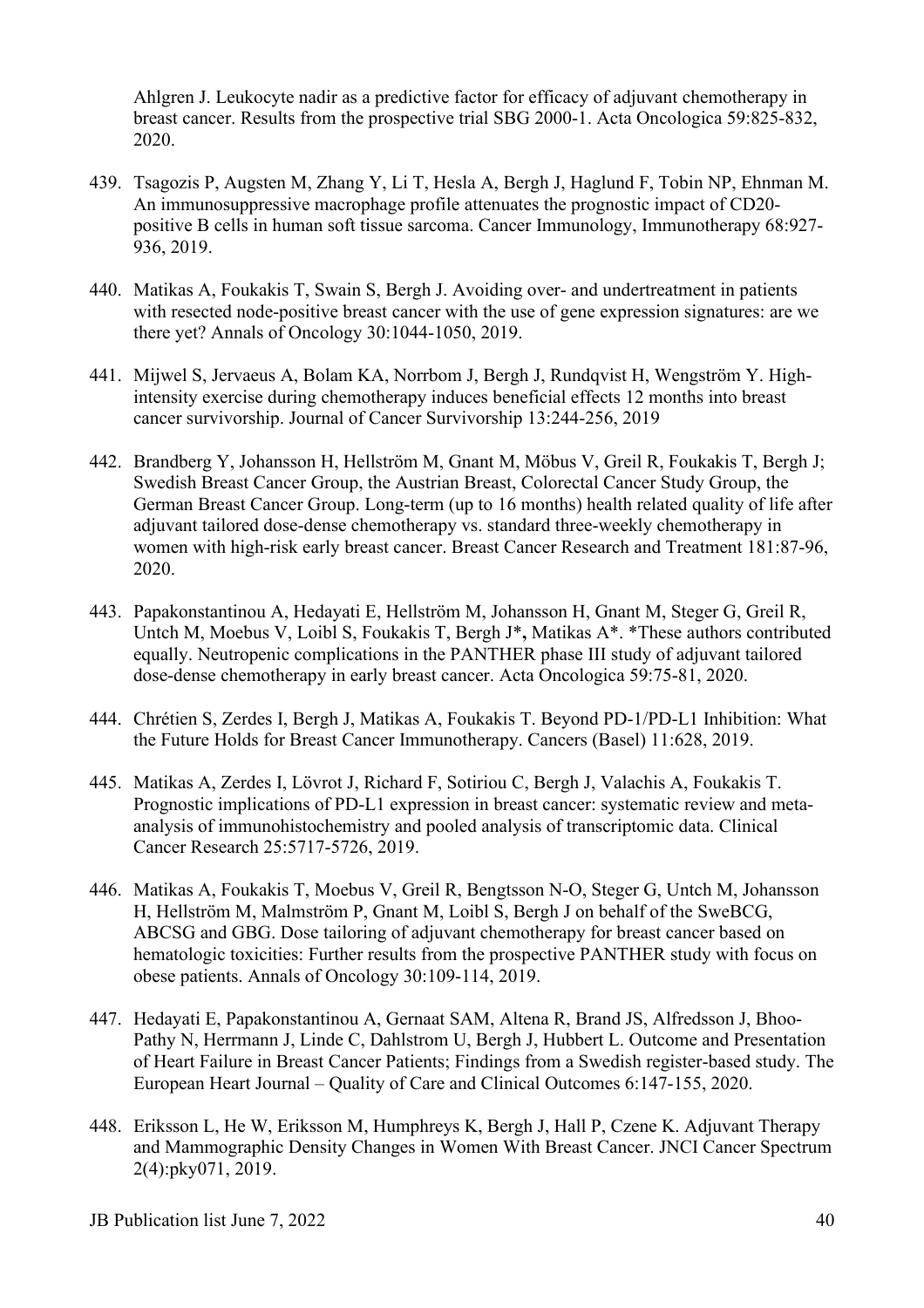- 449. Schmid P, Cortes J, Pusztai L, McArthur H, Kümmel S, Bergh J, Denkert C, Park YH, Hui R, Harbeck N, Takahashi M, Foukakis T, Fasching P, Cardoso F, Untch M, Jia L, Karantza V, Zhao J, Aktan G, Dent R, O'Shaughnessy J. Pembrolizumab for Early Triple-Negative Breast Cancer. The New England Journal of Medicine 382:810-821, 2020.
- 450. Tzogani K, Florez B, Markey G, Caleno M, Olimpieri OM, Melchiorri D, Hovgaard DJ, Sarac SB, Penttilä K, Lapveteläinen T, Salmonson T, Bergh J, Gisselbrecht C, Pignatti F. European Medicines Agency review of ixazomib (Ninlaro) for the treatment of adult patients with multiple myeloma who have received at least one prior therapy. ESMO Open 4(5):e000570, 2019.
- 451. Zerdes I, Wallerius M, Sifakis EG, Wallmann T, Betts S, Bartish M, Tsesmetzis N, Tobin NP, Coucoravas C, Bergh J, Rassidakis GZ, Rolny C, Foukakis T. STAT3 Activity Promotes Programmed-Death Ligand 1 Expression and Suppresses Immune Responses in Breast Cancer. Cancers (Basel) 11:1479, 2019.
- 452. Ali S, Kjeken R, Niederlaender C, Markey G, Saunders TS, Opsata M, Moltu K, Bremnes B, Grønevik E, Muusse M, Håkonsen GD, Skibeli V, Kalland ME, Wang I, Buajordet I, Urbaniak A, Johnston J, Rantell K, Kerwash E, Schuessler-Lenz M, Salmonson T, Bergh J, Gisselbrecht C, Tzogani K, Papadouli I, Pignatti F. The European Medicines Agency Review of Kymriah (Tisagenlecleucel) for the Treatment of Acute Lymphoblastic Leukemia and Diffuse Large B-Cell Lymphoma. The Oncologist 25:e321-e327, 2020.
- 453. Zerdes I, Sifakis EG, Matikas A, Chrétien S, Tobin NP, Hartman J, Rassidakis GZ, Bergh J, Foukakis T. Programmed Death Ligand-1 gene expression is a prognostic marker in early breast cancer and provides additional prognostic value to 21-gene and 70-gene signatures in estrogen receptor-positive disease. Molecular Oncology 14:951-963, 2020.
- 454. Bartish M, Tong D, Pan Y, Wallerius M, Liu H, Ristau J, de Souza Ferreira S, Wallmann T, van Hoef V, Masvidal L, Kerzel T, Joly AL, Goncalves C, Preston SEJ, Ebrahimian T, Seitz C, Bergh J, Pietras K, Lehoux S, Naldini L, Andersson J, Squadrito ML, Del Rincón SV, Larsson O, Rolny C. MNK2 governs the macrophage anti-inflammatory phenotype. Proceedings of the National Academy of Sciences of the United States of America 117:27556-27565, 2020.
- 455. Ali S, Camarero J, Hennik PV, Bolstad B, Sommerfelt Grønvold M, Syvertsen C, Oddvar Strøm B, Ökvist M, Josephson F, Keller-Stanislawski B, Zafiropoulos N, Pean E, Bergh J, da Rocha Dias S, Pignatti F. European Medicines Agency extension of indication to include the combination immunotherapy cancer drug treatment with nivolumab (Opdivo) and ipilimumab (Yervoy) for adults with intermediate/poor-risk advanced renal cell carcinoma. ESMO Open 5(6):e000798, 2020.
- 456. Ali S, Moreau A, Melchiorri D, Camarero J, Josephson F, Olimpier O, Bergh J, Karres D, Tzogani K, Gisselbrecht C, Pignatti F. Blinatumomab for Acute Lymphoblastic Leukemia: The First Bispecific T-Cell Engager Antibody to Be Approved by the EMA for Minimal Residual Disease. The Oncologist 25(4):e709-e715, 2020.
- 457. Neo SY, Yang Y, Julien R, Ma R, Chen X, Chen Z, Tobin NP, Blake E, Seitz C, Thomas R, Wagner AK, Andersson J, de Boniface J, Bergh J, Murray S, Alici E, Childs R, Johansson M, Westerberg LS, Haglund F, Hartman J, Lundqvist A. CD73 Immune Checkpoint Defines Regulatory NK-cells within the Tumor Microenvironment. The Journal of Clinical Investigation 130:1185-1198, 2019.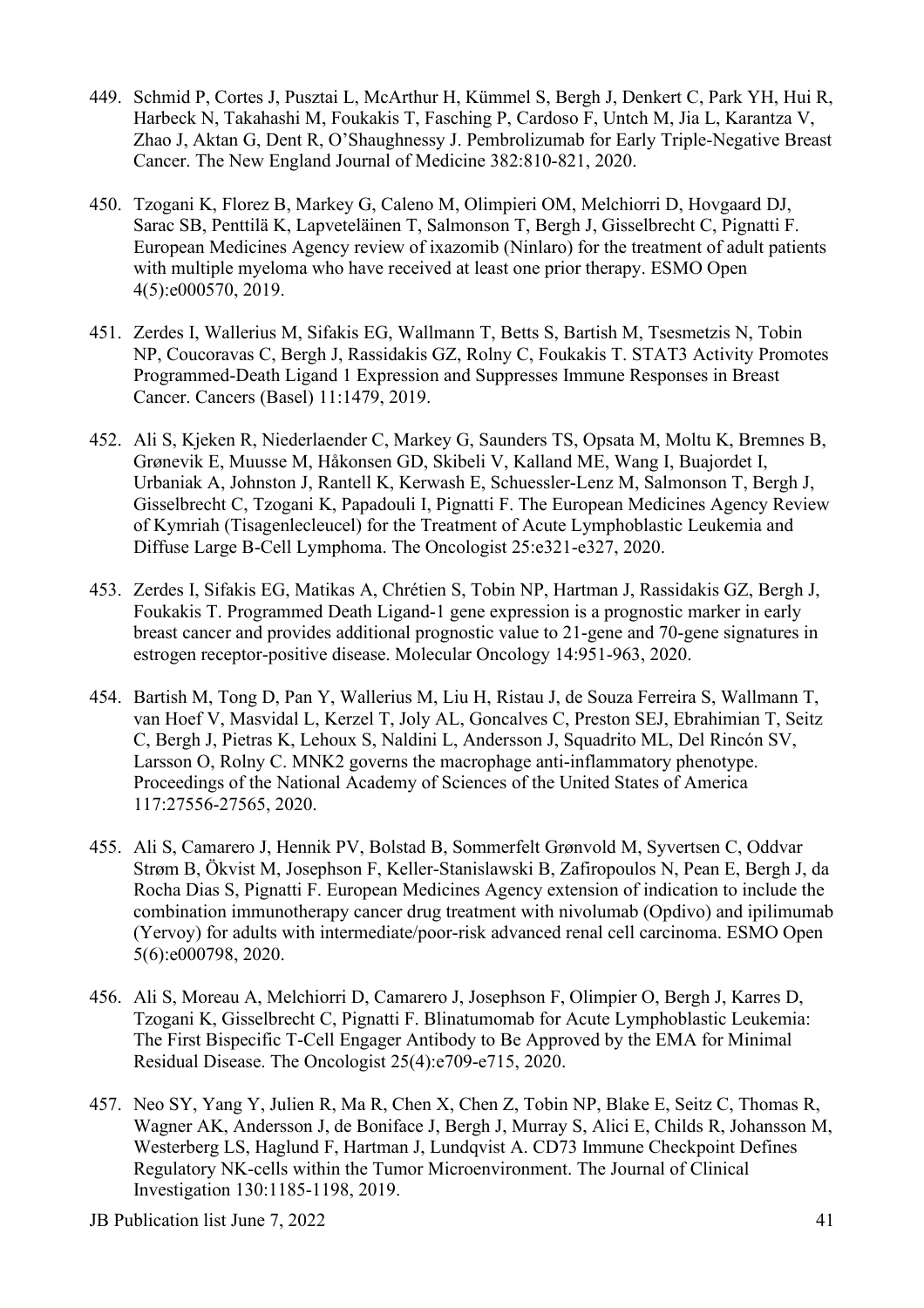- 458. Langebäck A, Bacanu S, Laursen H, Mout L, Seki T, Erkens-Schulze S, Ramos A D, Berggren A, Cao Y, Hartman J, van Weerden W, Bergh J, Nordlund P and Lööf S. CETSA-based target engagement of taxanes as biomarkers for efficacy and resistance. Scientific Reports 9:19384, 2019.
- 459. Papakonstantinou A, Matikas A, Bengtsson NO, Malmström P, Hedayati E, Steger G, Untch M, Hübbert L, Johansson H, Hellström M, Gnant M, Loibl S, Greil R, Moebus V, Foukakis T, Bergh J. Efficacy and Safety of Tailored and Dose-Dense Adjuvant Chemotherapy and Trastuzumab for Resected HER2-Positive Breast Cancer: Results From the Phase 3 PANTHER Trial. Cancer 126:1175-1182, 2019.
- 460. Burstein HJ, Curigliano G, Loibl S, Dubsky P, Gnant M, Poortmans P, Colleoni M, Denkert C, Piccart-Gebhart M, Regan M, Senn HJ, Winer EP, Thurlimann B; Members of the St. Gallen International Consensus Panel\* on the Primary Therapy of Early Breast Cancer 2019. Estimating the benefits of therapy for early-stage breast cancer: the St. Gallen International Consensus Guidelines for the primary therapy of early breast cancer 2019. (\*Jonas Bergh is one of the St Gallen panel members). Annals of Oncology 30:1541-1557, 2019.
- 461. Strell C, Folkvaljon D, Holmberg E, Schiza A, Thurfjell V, Karlsson P, Bergh J, Bremer T, Akslen LA, Wärnberg F, Östman A. High PDGFRb expression predicts resistance to radiotherapy in DCIS within the SweDCIS randomized trial. Clinical Cancer Research 27:3469-3477, 2021.
- 462. Marklund A, Eloranta S, Wikander I, Kitlinski ML, Lood M, Nedstrand E, Thurin-Kjellberg A, Zhang P, Bergh J, Rodriguez-Wallberg KA. Efficacy and safety of controlled ovarian stimulation using GnRH antagonist protocols for emergency fertility preservation in young women with breast cancer-a prospective nationwide Swedish multicenter study. Human Reproduction 35:929-938, 2020.
- 463. van de Haar J, Hoes LR, Coles CE, Seamon K, Fröhling S, Jäger D, Valenza F, de Braud F, De Petris L, Bergh J, Ernberg I, Besse B, Barlesi F, Garralda E, Piris-Giménez A, Baumann M, Apolone G, Soria JC, Tabernero J, Caldas C, Voest EE. Caring for patients with cancer in the COVID-19 era. Nature Medicine 26:665-671, 2020.
- 464. Edman Kessler L, Sigfridsson J, Hatzidaki D, Bergh J, Foukakis T, Georgoulias V, Matikas A. Chemotherapy use near the end-of-life in patients with metastatic breast cancer. Breast Cancer Research and Treatment 181:645-651, 2020.
- 465. Lundberg A, Lindström LS, Parker JS, Löverli E, Perou CM, Bergh J, Tobin NP. A pancancer analysis of the frequency of DNA alterations across cell cycle activity levels. Oncogene 39:5430-5440, 2020.
- 466. Thorén L, Lindh JD, Ackehed G, Kringen MK, Hall P, Bergh J, Molden E, Margolin S, Eliasson E. Impairment of endoxifen formation in tamoxifen-treated premenopausal breast cancer patients carrying reduced-function CYP2D6 alleles. British Journal of Clinical Pharmacology, 87:1243-1252, 2021.
- 467. Edman Kessler L, Wiklander O, Hamberg E, Bergh J, Foukakis T, Matikas A. Efficacy and safety of cyclin dependent kinases 4/6 inhibitors in the treatment of metastatic breast cancer: a real-world experience. Acta Oncologica 59:1382-1387, 2020.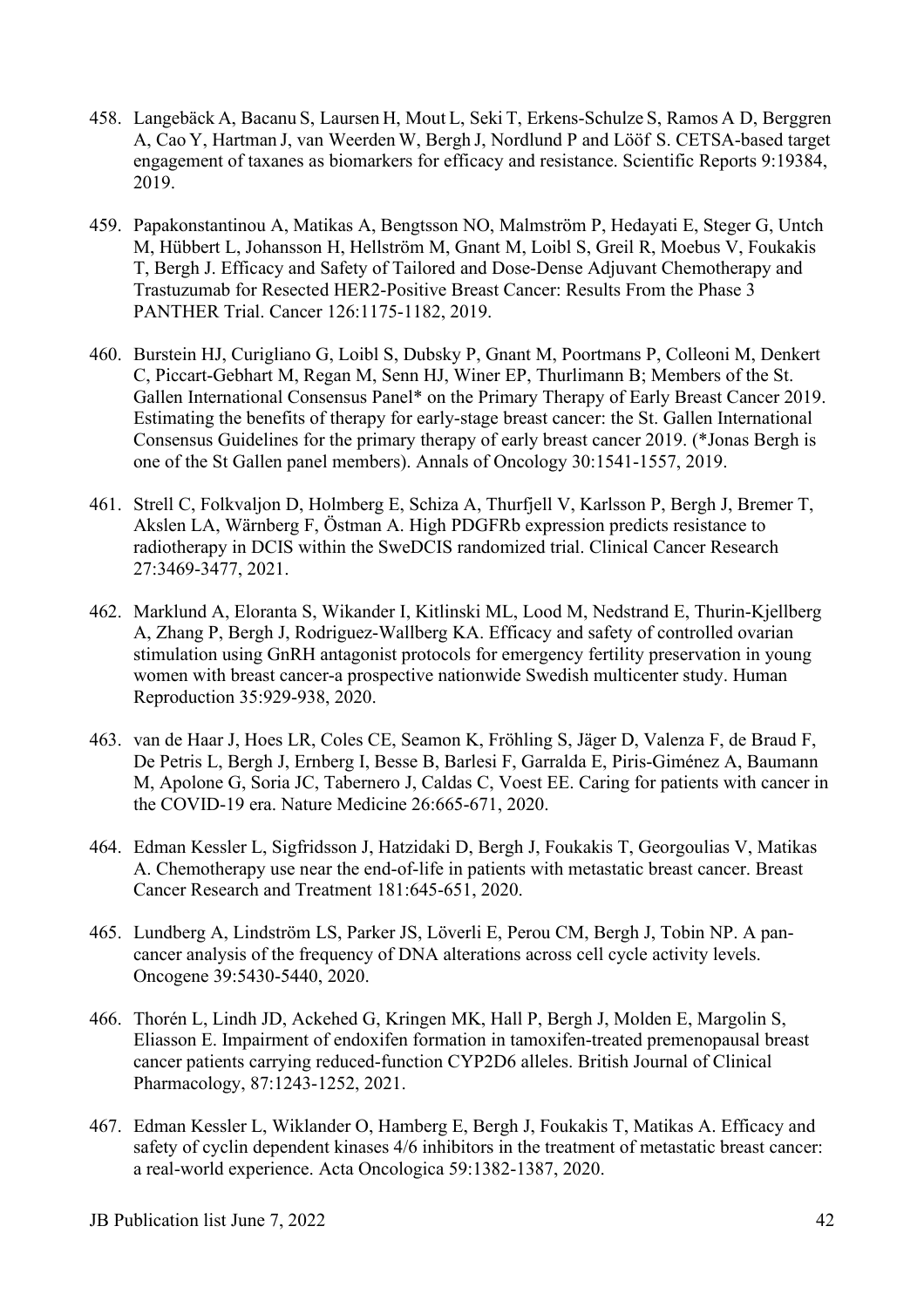- 468. Hedayati E, Papakonstantinou A, Månsson-Broberg A, Bergh J, Hubbert L, Altena R. Approaches to management of cardiovascular morbidity in adult cancer patients - crosssectional survey among cardio-oncology experts. Cardio-Oncology 6:16, 2020.
- 469. Moscetti L, Hennik P, Bolstad B, Camarero J, Josephson F, Melchiorri D, Sommerfelt Grønvold M, Sjoberg J, Botezatu M, Mulder J, Meulendijks D, Trullas Jimeno A, Zafiropoulos N, Bergh J, Enzmann H, Pignatti F. Combinations in the first-line treatment of patients with advanced/metastatic renal cell cancer: regulatory aspects. ESMO Open 5(4):e000856, 2020.
- 470. Cardoso F, Paluch-Shimon S, Senkus E, Curigliano G, Aapro MS, André F, Barrios CH, Bergh J, Bhattacharyya GS, Biganzoli L, Boyle F, Cardoso MJ, Carey LA, Cortés J, El Saghir NS, Elzayat M, Eniu A, Fallowfield L, Francis PA, Gelmon K, Gligorov J, Haidinger R, Harbeck N, Hu X, Kaufman B, Kaur R, Kiely BE, Kim SB, Lin NU, Mertz SA, Neciosup S, Offersen BV, Ohno S, Pagani O, Prat A, Penault-Llorca F, Rugo HS, Sledge GW, Thomssen C, Vorobiof DA, Wiseman T, Xu B, Norton L, Costa A, Winer EP. 5th ESO-ESMO international consensus guidelines for advanced breast cancer (ABC5). Annals of Oncology 31(12):1623-1649. 2020.
- 471. Matikas A, Zerdes I, Lövrot J, Sifakis E, Richard F, Sotiriou C, Rassidakis G, Bergh J, Valachis A, Foukakis T. PD-1 protein and gene expression as prognostic factors in early breast cancer. ESMO Open 5(6):e001032, 2020.
- 472. Dalili D, Isaac A, Bazzocchi A, Åström G, Bergh J, Lalam R, Weber MA, Fritz J, Mansour R. Interventional Techniques for Bone and Musculoskeletal Soft Tissue Tumors: Current Practices and Future Directions - Part I. Ablation. Seminars in Musculoskeletal Radiology 24:692-709, 2020.
- 473. Dalili D, Isaac A, Cazzato RL, Åström G, Bergh J, Mansour R, Weber MA, Garnon J, Gangi A. Interventional Techniques for Bone and Musculoskeletal Soft Tissue Tumors: Current Practices and Future Directions - Part II. Stabilization. Seminars in Musculoskeletal Radiology 24:710-725, 2020.
- 474. Schmid P, Sablin MP, Bergh J, Im SA, Lu YS, Martínez N, Neven P, Lee KS, Morales S, Pérez-Fidalgo JA, Adamson D, Gonçalves A, Prat A, Jerusalem G, Schlieker L, Espadero RM, Bogenrieder T, Huang DC, Crown J, Cortés J. A phase Ib/II study of xentuzumab, an IGF-neutralising antibody, combined with exemestane and everolimus in hormone receptorpositive, HER2-negative locally advanced/metastatic breast cancer. Breast Cancer Research 23:8, 2021.
- 475. Matikas A, Wang K, Lagoudaki E, Acs B, Zerdes I, Hartman J, Azavedo E, Bjöhle J, Carlsson L, Einbeigi Z, Hedenfalk I, Hellström M, Lekberg T, Loman N, Saracco A, von Wachenfeldt A, Rotstein S, Bergqvist M, Bergh J, Hatschek T, Foukakis T. Prognostic role of serum thymidine kinase 1 kinetics during neoadjuvant chemotherapy for early breast cancer. ESMO Open 6(2):100076, 2021.
- 476. Acs B, Fredriksson I, Rönnlund C, Hagerling C, Ehinger A, Kovács A, Røge R, Bergh J, Hartman J. Variability in Breast Cancer Biomarker Assessment and the Effect on Oncological Treatment Decisions: A Nationwide 5-Year Population-Based Study. Cancers (Basel) 13(5):1166, 2021.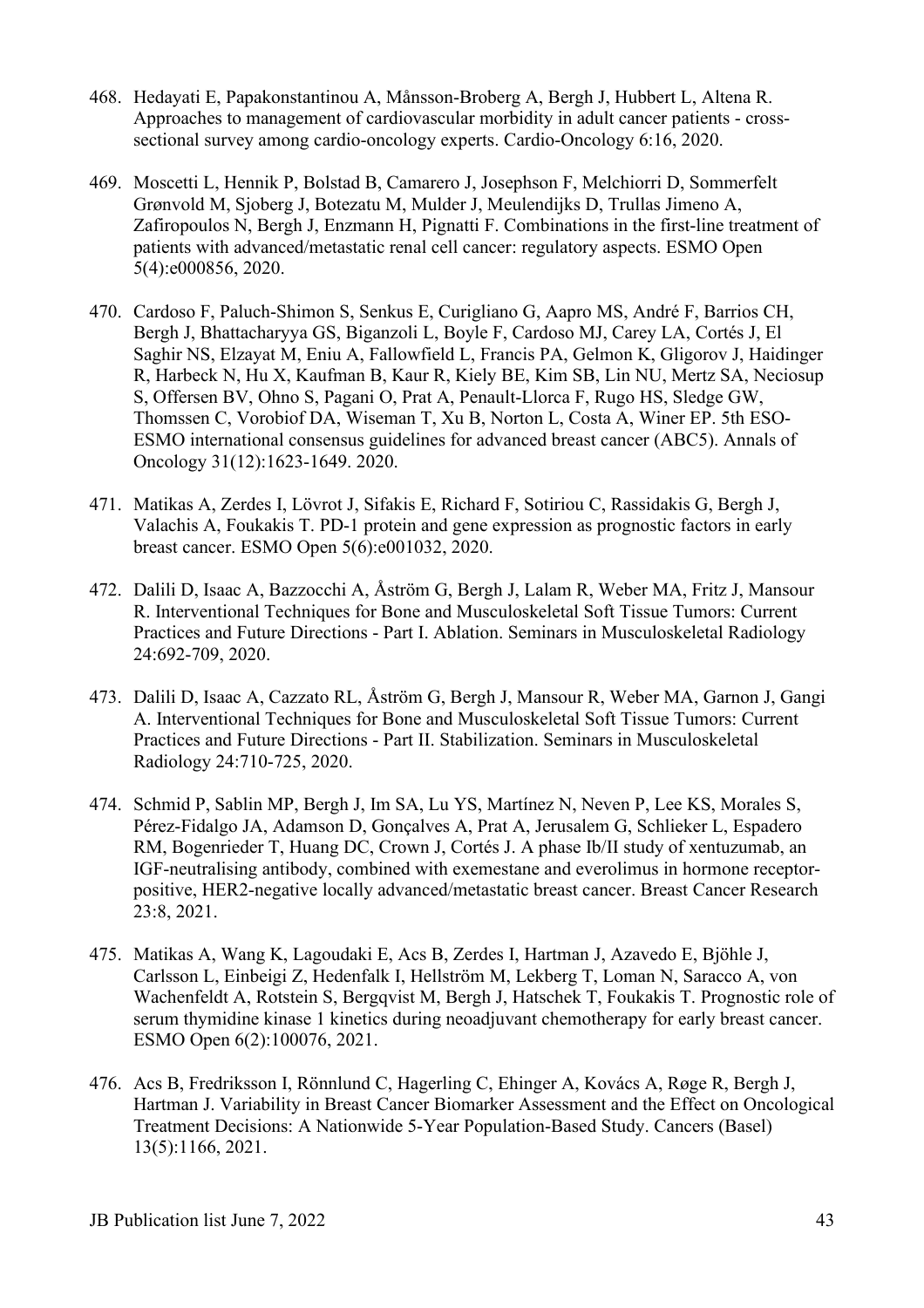- 477. Delgado J, Vleminckx C, Sarac S, Sosa A, Bergh J, Giuliani R, Enzmann H, Pignatti F. The EMA review of trastuzumab emtansine (T-DM1) for the adjuvant treatment of adult patients with HER2-positive early breast cancer. ESMO Open 6(2):100074, 2021.
- 478. Su Y, Tsagkozis P, Papakonstantinou A, Tobin NP, Gultekin O, Malmerfelt A, Ingelshed K, Neo SY, Lundquist J, Chaabane W, Nisancioglu MH, Leiss LW, Östman A, Bergh J, Sedimbi S, Lehti K, Lundqvist A, Stragliotto CL, Haglund F, Ehnman M. CD11c-CD8 Spatial Cross Presentation: A Novel Approach to Link Immune Surveillance and Patient Survival in Soft Tissue Sarcoma. Cancers (Basel) 13(5):1175, 2021.
- 479. Altena R, Hubbert L, Kiani NA, Wengström Y, Bergh J, Hedayati E. Evidence-based prediction and prevention of cardiovascular morbidity in adults treated for cancer. Cardiooncology 7(1):20, 2021.
- 480. Hatschek T, Foukakis T, Bjöhle J, Lekberg T, Fredholm H, Elinder E, Bosch A, Pekar G, Lindman H, Schiza A, Einbeigi Z, Adra J, Andersson A, Carlsson L, Dreifaldt AC, Isaksson-Friman E, Agartz S, Azavedo E, Grybäck P, Hellström M, Johansson H, Maes C, Zerdes I, Hartman J, Brandberg Y, Bergh J. Neoadjuvant Trastuzumab, Pertuzumab, and Docetaxel vs Trastuzumab Emtansine in Patients With ERBB2-Positive Breast Cancer: A Phase 2 Randomized Clinical Trial. JAMA Oncology 7:1360-1367, 2021.
- 481. Polley MC, Dickler MN, Sinnwell J, Tenner K, de la Haba J, Loibl S, Goetz MP, Bergh J, Roberston J, Couch F, Ellis MJ, Martin M. A clinical calculator to predict disease outcomes in women with hormone receptor-positive advanced breast cancer treated with first-line endocrine therapy. Breast Cancer Research and Treatment 189:15-23, 2021.
- 482. Boman C, Zerdes I, Mårtensson K, Bergh J, Foukakis T, Valachis A, Matikas A. Discordance of PD-L1 status between primary and metastatic breast cancer: A systematic review and meta-analysis. Cancer Treatment Reviews 99:102257, 2021.
- 483. Early Breast Cancer Trialists' Collaborative group (EBCTCG\*). Trastuzumab for early-stage, HER2-positive breast cancer: a meta-analysis of 13 864 women in seven randomised trials. (\*Jonas Bergh member of steering & writing committee chairing the EBCTCG as co-chair with Sandy Swain). The Lancet Oncology 8:1139-1150, 2021.
- 484. Thorén L, Eriksson M, Lindh JD, Czene K, Bergh J, Eliasson E, Hall P, Margolin S. Impact of systemic adjuvant therapy and CYP2D6 activity on mammographic density in a cohort of tamoxifen-treated breast cancer patients. Breast Cancer Research and Treatment 190:451- 462, 2021.
- 485. Zerdes I, Karafousia, V, Mezheyeuski A, Stogiannitsi M, Kuiper R, Moreno Ruiz P, Rassidakis G, Bergh J, Hatschek T, Foukakis T, Matikas, A. Discordance of PD-L1 Expression at the Protein and RNA Levels in Early Breast. Cancers 13:4655, 2021.
- 486. Pignatti F, Wilking U, Postmus D, Wilking N, Delgado J, Bergh J. The value of cancer drugs: the regulatory perspective. Nature Reviews Clinical Oncology 19:207-215, 2021.
- 487. Zerdes I, Simonetti M, Matikas A, Harbers L, Acs B, Boyaci C, Zhang N, Salgkamis D, Agartz S, Moreno-Ruiz P, Bai Y, Rimm DL, Hartman J, Mezheyeuski A, Bergh J, Crosetto N, Foukakis T. Interplay between copy number alterations and immune profiles in the early breast cancer Scandinavian Breast Group 2004-1 randomized phase II trial: results from a feasibility study. NPJ Breast Cancer 7:144, 2021.